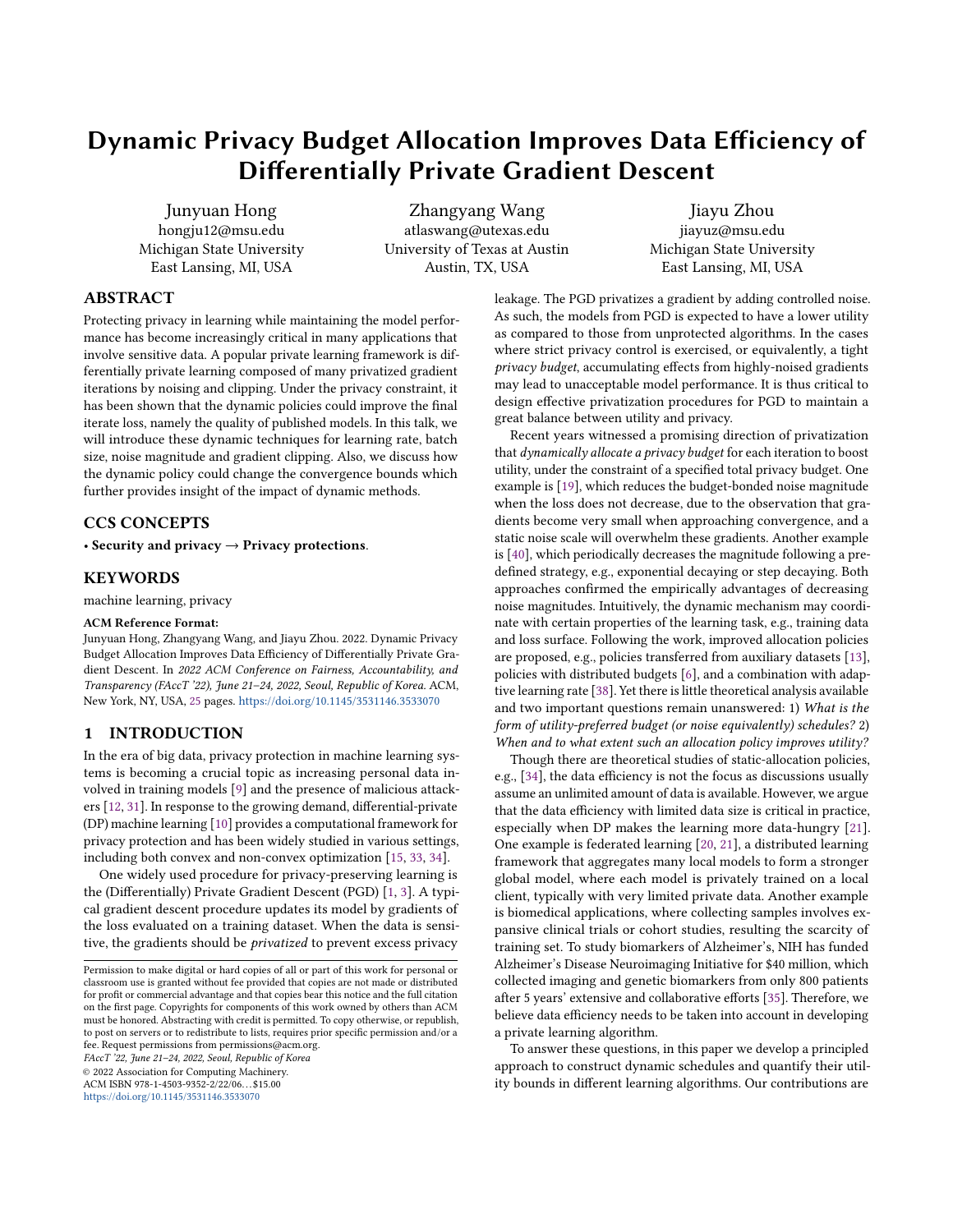summarized as follows. 1) For the class of loss functions satisfying the Polyak-Lojasiewicz condition [\[24\]](#page-9-7), we show that dynamic schedules, that improve the utility upper bound with high dataefficiency, are shaped by the changing influence of per-iteration noise on the final loss. As the influence is tightly connected to the loss curvature, the advantage of using dynamic schedules therefore depends on the loss function. 2) Beyond vanilla gradient descent, our results show the gradient methods with momentum implicitly introduce a dynamic schedule and result in an non-monotonous influence trend. 3) We also show that our results are generalizable to population bounds in high probability or based on uniform stability theorems. Though our major focus is on the theoretic study, we empirically validate the results on a non-convex loss function formulated by a neural network. The empirical results suggest that a preferred dynamic schedule admits the exponentially decaying form, and works better when learning with high-curvature loss functions. Moreover, dynamic schedules give higher utility under stricter privacy conditions (e.g., smaller sample size and less privacy budget).

### 2 RELATED WORK

Differentially Private Learning. Differential privacy (DP) characterizes the chance that an algorithm output (e.g., a learned model) leaks private information of its training data when the output distribution is known. Since outputs of many learning algorithms have undetermined distributions, the probabilistic risk is hard to measure. A common approach to tackle this issue is to inject randomness with known distribution to privatize the learning procedures. Classical methods include output perturbation [\[5\]](#page-8-10), objective perturbation [\[5\]](#page-8-10) and gradient perturbation [\[1,](#page-8-4) [3,](#page-8-5) [36\]](#page-9-8). Among these approaches, the Private Gradient Descent (PGD) has attracted extensive attention in recent years because it can be flexibly integrated with variants of gradient-based iteration methods, e.g., stochastic gradient descent, momentum methods [\[26\]](#page-9-9), and Adam [\[17\]](#page-8-11), for (non-)convex problems.

Dynamic Policies for Privacy Protection. Wang et al. [\[34\]](#page-9-2) studied the empirical risk minimization using dynamic variation reduction of perturbed gradients. They showed that the utility upper bound can be achieved by gradient methods under uniform noise parameters. Instead of enhancing the gradients, Lee and Kifer [\[19\]](#page-8-6), Yu et al. [\[40\]](#page-9-3) showed the benefits of using a dynamic schedule of privacy parameters or equivalently noise scales. Following [\[19\]](#page-8-6), a series of work [\[6,](#page-8-8) [14,](#page-8-12) [37,](#page-9-10) [41\]](#page-9-11) adaptively allocate privacy budget towards better privacy-utility trade-off. Moreover, adaptive sensitivity control [\[23,](#page-9-12) [32\]](#page-9-13) and dynamic batch sizes [\[11\]](#page-8-13) are also shown to improve convergence.

Utility Upper Bounds. Utility upper bounds are a critical metric for privacy schedules, which characterizes the maximum utility that a schedule can deliver in theory. Wang et al. [\[34\]](#page-9-2) is the first to prove the utility bound under the PL condition. Recently, [Zhou](#page-9-14) [et al.](#page-9-14) proved the utility bound by using the momentum of gradients [\[17,](#page-8-11) [25\]](#page-9-15). In this paper, we improve the upper bound by a more accurate estimation of the dynamic influence of step noise. We show that introducing a dynamic schedule further boosts the sample-efficiency of the upper bound. [Table 1](#page-2-0) summarizes the upper bounds of a selection of state-of-the-art algorithms based on

private gradients (up block, see [Appendix B](#page-10-0) for the full list), and methods studied in this paper (down block), showing the benefits of dynamic influence.

Especially, a closely-related work by Feldman et al. achieved a convergence rate similar to ours in terms of generalization error bounds (c.f. SSGD in [Table 2\)](#page-7-0), by dynamically adjusting batch sizes [\[11\]](#page-8-13). However, the approach requires controllable batch sizes, which may not be feasible in many applications. In federated learning, for example, where users update models locally and then pass the parameters to server for aggregation, the server has no control over batch sizes, and coordinating users to use varying batch sizes may not be realistic. On the other hand, our proposed method can still be applied for enhancing utility, as the server can dynamically allocate privacy budget for each round when the presence of a user in the global aggregation is privatized [\[21\]](#page-9-5).

### 3 PRIVATE GRADIENT DESCENT

Notations. We consider a learning task by empirical risk minimization (ERM)  $f(\theta) = \frac{1}{N} \sum_{n=1}^{N} f(\theta; x_n)$  on a private dataset  $\{x_n\}_{n=1}^{N}$ <br>and  $\theta \in \mathbb{R}^D$ . The gradient methods are defined as  $\theta_{k+1} = \theta_k = n \sqrt{N}$ . and  $\theta \in \mathbb{R}^D$ . The gradient methods are defined as  $\theta_{t+1} = \theta_t - \eta_t \nabla_t$ ,<br>where  $\nabla_t = \nabla f(\theta_t) = \frac{1}{\Sigma} \nabla \nabla f(\theta_t; \mathbf{x})$  denotes the non-private where  $\nabla_t = \nabla f(\theta_t) = \frac{1}{N} \sum_n \nabla f(\theta_t; x_n)$  denotes the non-private gradient at iteration t,  $\eta_t$  is the step learning rate.  $\nabla_t^{(n)} = \nabla f(\theta_t; x_n)$ <br>denotes the gradient on a sample  $x \perp x$  denotes the indicator funcdenotes the gradient on a sample  $x_n$ .  $\mathbb{I}_c$  denotes the indicator func-<br>tion that returns 1 if the condition c holds otherwise 0. tion that returns <sup>1</sup> if the condition c holds, otherwise 0.

**Assumptions.** (1) In this paper, we assume  $f(\theta)$  is continuous and differentiable. Many commonly used loss functions satisfy this assumption, e.g., the logistic function. (2) For a learning task, only finite amount of privacy cost is allowed where the maximum cost is called privacy budget and denoted as R. (3) Generally, we assume that loss functions  $f(\theta; x)$  (sample-wise loss) are G-Lipschitz continuous and  $f(\theta)$  (the empirical loss) is *M*-smooth.

DEFINITION 3.1 (G-LIPSCHITZ CONTINUITY). A function  $f(\cdot)$  is G-Lipschitz continuous if, for  $G > 0$  and all  $x, y$  in the domain of  $f(\cdot), f(\cdot)$  satisfies  $|| f(y) - f(x)|| \le G ||y - x||$ .

DEFINITION 3.2 (*m*-strongly convexity). A function  $f(·)$  is mstrongly convex if  $f(y) \ge f(x) + \nabla f(x)^T (y-x) + \frac{m}{2} ||y-x||^2$ , for<br>some  $m > 0$  and all x, y in the domain of  $f(x)$ . some  $m > 0$  and all x, y in the domain of  $f(\cdot)$ .

<span id="page-1-1"></span>DEFINITION 3.3 (M-SMOOTHNESS). A function is M-smooth w.r.t. *l*<sub>2</sub> norm if  $f(y) \text{ ≤ } f(x) + \nabla f(x)^T (y - x) + \frac{M}{2} ||y - x||^2$ , for some constant  $M > 0$  and all x u in the domain of  $f(x)$ constant  $M > 0$  and all x, y in the domain of  $f(\cdot)$ .

<span id="page-1-0"></span>For a private algorithm  $\mathcal{M}(d)$  which maps a dataset d to some output, the privacy cost is measured by the bound of the output difference on the adjacent datasets. Adjacent datasets are defined to be datasets that only differ in one sample. In this paper, we use the zero-Concentrated Differential Privacy (zCDP, see [Defi](#page-1-0)[nition 3.4\)](#page-1-0) as the privacy measurement, because it provides the simplicity and possibility of adaptively composing privacy costs at each iteration. Various privacy metrics are discussed or reviewed in [\[8\]](#page-8-14). A notable example is Moment Accoutant (MA) [\[1\]](#page-8-4), which adopts similar principle for composing privacy costs while is less tight for a smaller privacy budget. We note that alternative metrics can be adapted to our study without major impacts to the analysis.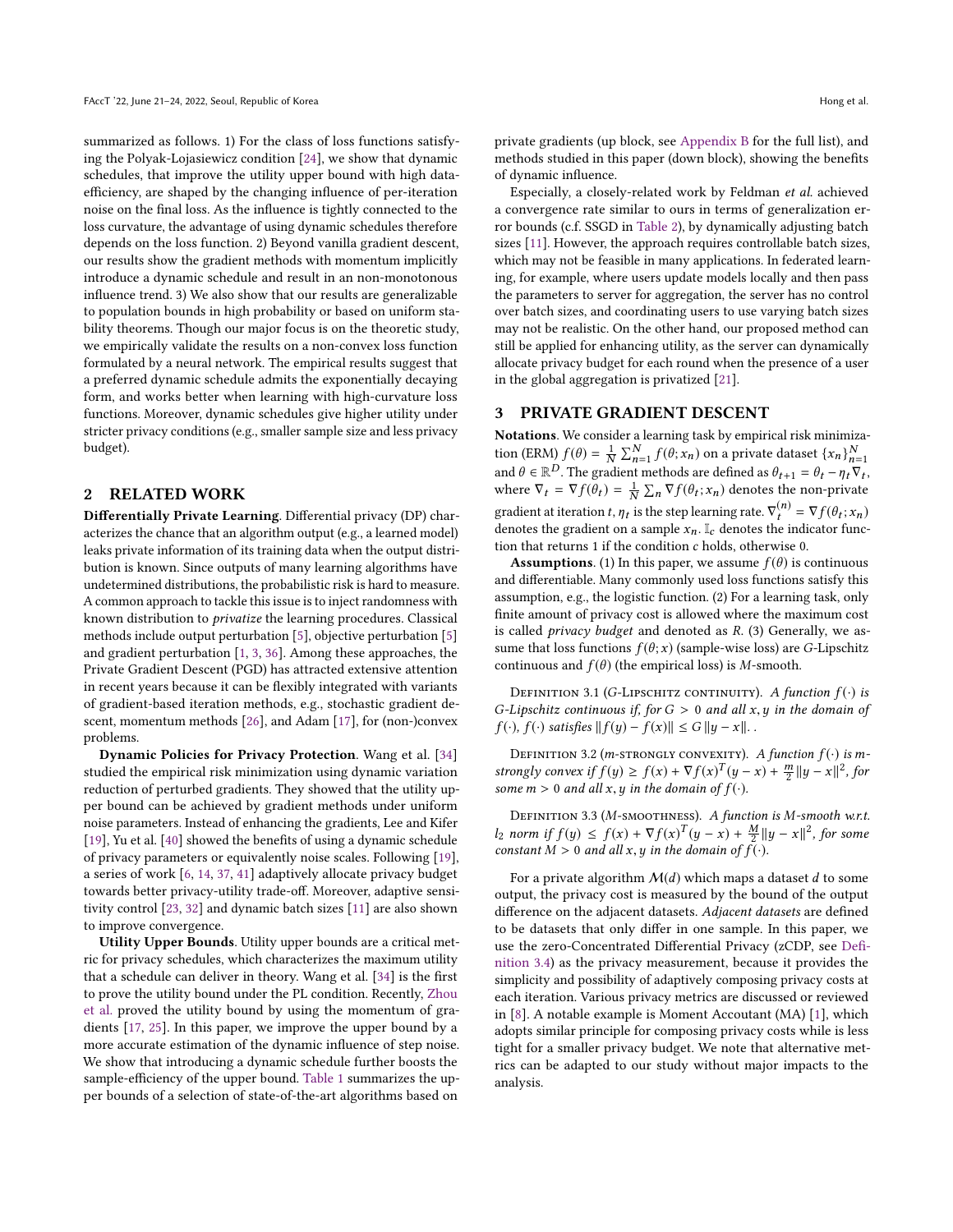<span id="page-2-0"></span>Table 1: Comparison of utility upper bound using different privacy schedules. The algorithms are T-iteration  $\frac{1}{2}R$ -zCDP under the PL condition (undividually state of the problems). The  $\Omega$  notation in this table dra (unless marked with \* for convexity). The O notation in this table drops other ln terms. Unless otherwise specified, all algorithms (including non-private GD) terminate at step  $T = O(\ln \frac{N^2 R}{D})$ . Assume loss functions are 1-smooth and 1-Lipschitz continuous, and all parameters satisfy<br>their numeric assumptions. Key notations:  $O_s$  – bound occurs in probability their numeric assumptions. Key notations:  $O_p$  – bound occurs in probability  $p$ ; D – feature dimension; N – sample size; R – privacy budget<br>where R – s is the equivalent budget accounted by (c– $\delta$ )-DP: c–= constant; oth where  $R_{\epsilon,\delta}$  is the equivalent budget accounted by ( $\epsilon, \delta$ )-DP;  $c_i$  – constant; other notations can be found in [Section 4.](#page-3-0) We provide citation after algorithm names for concise reference here and defer detailed explanations of baseline algorithms to [Appendix B.](#page-10-0) Extensions to generalization error bounds are given in [Table 2.](#page-7-0)

| Algorithm                       | Schedule $(\sigma_t^2)$                                           | <b>Utility Upper Bound</b>                                                                             |
|---------------------------------|-------------------------------------------------------------------|--------------------------------------------------------------------------------------------------------|
| $^*GD+Adv$ [3]                  | $O\left(\frac{\ln(N/\delta)}{R_{\epsilon\delta}}\right)$          | $O\left(\frac{D \ln^3 N}{N R_{\epsilon,\delta}}\right)$                                                |
| $GD+MA$ [34]                    | $O(\frac{T}{R_{c,s}})$                                            | $O\left(\frac{D\ln^2 N}{N^2 R_{\epsilon} \delta}\right)$                                               |
| GD+MA (adjusted utility) [39]   | $O(\frac{T}{R_{c,s}})$                                            | $O\left(\min \frac{\sqrt{D}}{N R_{\epsilon,\delta}}, \frac{D \ln N}{N^2 R_{\epsilon,\delta}^2}\right)$ |
| $^*GD + Adv + BBImp$ [7]        | $O\left(\frac{n^2 \ln(n/\delta)}{R_{\epsilon,\delta}}\right)$     | $O_p\left(\frac{D^2\ln^2(1/p)}{R_{\epsilon,\delta}N^{1-c}}\right)$                                     |
| Adam+MA [42]                    | $O(\frac{T}{R_{c,s}})$                                            | $O_p\left(\frac{\sqrt{D}\ln(ND\epsilon/(1-p))}{NR_{\epsilon} s}\right)$                                |
| GD, Non-Private                 | $\theta$                                                          | $O\left(\frac{D}{N^2R}\right)$                                                                         |
| GD+zCDP, Static Schedule        | $rac{1}{R}$                                                       | $O\left(\frac{D\ln N}{N^2R}\right)$                                                                    |
| GD+zCDP, Dynamic Schedule       | $O\left(\frac{\gamma(t-T)/2}{R}\right)$                           | $O\left(\frac{D}{M^2R}\right)$                                                                         |
| Momentum+zCDP, Static Schedule  | $rac{1}{D}$                                                       | $O\left(\frac{D}{N^2R}(c + \ln N \mathbb{I}_{T > \hat{T}})\right)$                                     |
| Momentum+zCDP, Dynamic Schedule | $O\left(\frac{c_1 \gamma^{T+t} + c_2 \gamma^{(T-t)/2}}{R}\right)$ | $O\left(\frac{D}{N^2R}(1+\frac{cD}{N^2R}\mathbb{I}_{T>\hat{T}})\right)$                                |

DEFINITION 3.4 ( $\rho$ -zCDP [\[4\]](#page-8-16)). Let  $\rho > 0$ . A randomized algorithm  $M: \mathcal{D}^n \to \mathbb{R}$  satisfies  $\rho$ -zCDP if, for all adjacent datasets  $d, d' \in \mathbb{R}^n$ <br> $\mathcal{D}^n \cap (M(d) \mathbb{I} M(d')) \leq \alpha \times \forall \alpha \in (1, \infty)$  where  $D$  (iii) denotes  $\mathcal{D}^n$ ,  $D_\alpha(\mathcal{M}(d)||\mathcal{M}(d')) \leq \rho \alpha$ ,  $\forall \alpha \in (1, \infty)$  where  $D_\alpha(\cdot||\cdot)$  denotes the Rényi divergence  $[28]$  of order  $\alpha$ .

The zCDP provides a linear composition of privacy costs of subroute algorithms. When the input vector is privatized by injecting Gaussian noise of  $N(0, \sigma_t^2 I)$  for the *t*-th iteration, the composed privacy cost is proportional to  $\sum_t \rho_t$  where the step cost is  $\rho_t = \frac{1}{\sigma_t^2}$ . For simplicity, we absorb the constant coefficient into the (residual) privacy budget R. The formal theorems for the privacy cost computation of composition and Gaussian noising is included in Lemmas [C.1](#page-10-1) and [C.2.](#page-10-2)

### <span id="page-2-1"></span>Algorithm 1 Privatizing Gradients

**Input**: Raw gradients  $[\nabla_t^{(1)}, \ldots, \nabla_t^{(n)}]$   $(n = N)$  by default),  $v_t$ , residual privacy budget  $P_t$ , assuming the full budget is  $P_t$  and residual privacy budget  $\hat{R}_t$  assuming the full budget is  $R$  and  $R_t - R$  $R_1 = R$ .

1:  $\rho_t \leftarrow 1/\sigma_t^2$ ,  $\nabla_t \leftarrow \frac{1}{n} \sum_{i=1}^n \nabla_t^{(i)}$  (Budget request)<br>2: if  $\rho_t < R_t$  then 2: if  $\rho_t < R_t$  then 3:  $R_{t+1} \leftarrow R_t - \rho_t$ <br>4:  $q_t \leftarrow \nabla_t + G\sigma_t$ 4:  $g_t \leftarrow \nabla_t + G \sigma_t v_t / N$ ,  $v_t \sim N(0, I)$  (Privacy noise)<br>5:  $m_{t+1} \leftarrow \phi(m_t, q_t)$  or  $q_1$  if  $t = 1$ 5:  $m_{t+1} \leftarrow \phi(m_t, g_t) \text{ or } g_1 \text{ if } t = 1$ 6: return  $\eta_t m_{t+1}$ ,  $R_{t+1}$  (Utility projection) 7: else 8: Terminate

Generally, we define the Private Gradient Descent (PGD) method as iterations for  $t = 1 \dots T$ :<br> $\theta_{t+1} = \theta_t - n_t \phi_t$ 

<span id="page-2-3"></span>
$$
\theta_{t+1} = \theta_t - \eta_t \phi_t = \theta_t - \eta_t (\nabla_t + \sigma_t G v_t / N), \tag{1}
$$

where  $\phi_t = g_t$  is the gradient privatized from  $\nabla_t$  as shown in Algo-<br>rithm 1.  $G/N$  is the bound of sensitivity of the gathered gradient. [rithm 1,](#page-2-1)  $G/N$  is the bound of sensitivity of the gathered gradient excluding one sample gradient, and  $v_t \sim \mathcal{N}(0, I)$  is a vector elementwisely subject to Gaussian distribution. We use  $\sigma_t$  to denote the noise scale at step t and use  $\sigma$  to collectively represents the schedule  $(\sigma_1, \ldots, \sigma_T)$  if not confusing. When the Lipschitz constant is unknown, we can control the upper bound by scaling the gradient if it is over some constant. The scaling operation is often called clipping in literatures since it clips the gradient norm at a threshold. After the gradient is noised, we apply a modification,  $\phi(\cdot)$ , to enhance its utility. In this paper, we consider two types of  $\phi(\cdot)$ :

$$
\phi(m_t, g_t) = g_t \text{ (GD)},\tag{2}
$$

$$
\phi(m_t, g_t) = [\beta(1 - \beta^{t-1})m_t + (1 - \beta)g_t]/(1 - \beta^t) \text{ (Momentum)}
$$
\n(3)

We now show that the PGD using [Algorithm 1](#page-2-1) guarantees a privacy cost less than R:

<span id="page-2-2"></span>THEOREM 3.1. Suppose  $f(\theta; x)$  is G-Lipschitz continuous and the PGD algorithm with privatized gradients defined by [Algorithm 1,](#page-2-1) stops at step T. The PGD algorithm outputs  $\theta_T$  and satisfies  $\rho$ -zCDP where  $\rho \leq \frac{1}{2}R$ .

Note that [Theorem 3.1](#page-2-2) allows  $\sigma_t$  to be different throughout iterations. Next we present a principled approach for deriving dynamic schedules optimized for the final loss  $f(\theta_T)$ .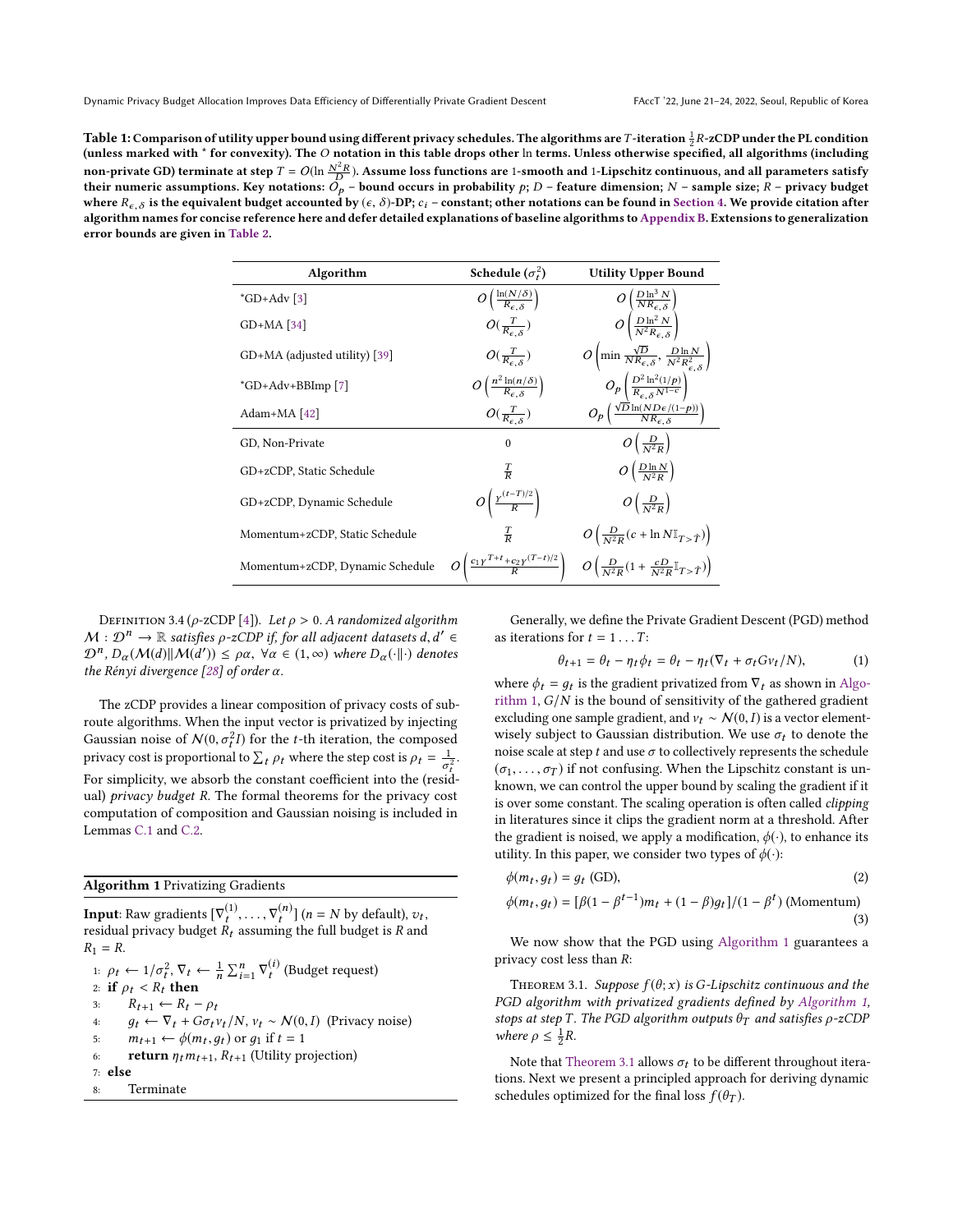# <span id="page-3-0"></span>4 DYNAMIC POLICIES BY MINIMIZING UTILITY UPPER BOUNDS

To characterize the utility of the PGD, we adopt the Expected Excess Risk (EER), which notion is widely used for analyzing the convergence of random algorithms, e.g., [\[3,](#page-8-5) [34\]](#page-9-2). Due to the presence of the noise and the limitation of learning iterations, optimization using private gradients is expected to reach a point with a higher loss (i.e., excess risk) as compared to the optimal solution without private protection. Define  $\hat{\theta}^* = \arg \min_{\theta} f(\theta)$ , after [Algorithm 1](#page-2-1) is iterated for T times in total, the FER gives the expected utility is iterated for  $T$  times in total, the EER gives the expected utility degradation: degradation:

$$
EER = \mathbb{E}_{\nu}[f(\theta_{T+1})] - f(\theta^*).
$$

Due to the variety of loss function and complexity of recursive iterations, an exact EER with noise is intractable for most functions. Instead, we study the worst case scenario, i.e., the upper bound of the EER, and our goal is to minimize the upper bound. For consistency, we call the upper bound of EER divided by the initial error as ERUB. Since the analytical form of EER is either intractable or complicated due to the recursive iterations of noise, studying the ERUB is a convenient and tractable alternative. The upper bound often has convenient functional forms which are (1) sufficiently simple, such that we can directly minimize it, and (2) closely related to the landscape of the objective depending on both the training dataset and the loss function. As a consequence, it is also used in previous PGD literature [\[23,](#page-9-12) [34\]](#page-9-2) for choosing proper parameters. Moreover, we let ERUB<sub>min</sub> be the achievable optimal upper bound by a specific choice of parameters, e.g., the  $\sigma$ and T.

As the EER is iteratively determined by [Eq. \(1\),](#page-2-3) we define the influence of the dynamics in noise magnitude  $\sigma_t$  as the derivative:  $q_t^* \Delta \sigma_t$  when  $\sigma_t$  increases by  $\Delta \sigma_t$ . However, because the EER is<br>strongly data-dependent the derived  $q_t^*$  on a given dataset may not  $t = \frac{\partial EER}{\partial \sigma_t}$ . Accordingly, we can approximate the EER shift as  $\frac{1}{4}$  and  $\frac{1}{4}$  and  $\frac{1}{4}$  and  $\frac{1}{4}$  and  $\frac{1}{4}$  are consider a may not separatize to another dataset. Instead, we consider a more general generalize to another dataset. Instead, we consider a more general term based on ERUB, i.e.,  $q_t = \frac{\partial \text{ ERUB}}{\partial \sigma_t}$ .<br>In this paper, we consider the class.

In this paper, we consider the class of loss functions satisfying the Polyak-Lojasiewicz (PL) condition which bounds losses by corresponding gradient norms. It is more general than the m-strongly convexity. If  $f$  is differentiable and  $M$ -smooth, then  $m$ -strongly convexity implies the PL condition.

DEFINITION 4.1 (POLYAK-LOJASIEWICZ CONDITION [\[24\]](#page-9-7)). For  $f(\theta)$ , there exists  $\mu > 0$  and for every  $\theta$ ,  $\|\nabla f(\theta)\|^2 \ge 2\mu(f(\theta) - f(\theta^*)).$ 

The PL condition helps us to reveal how the influence of step noise propagates to the final excess error, i.e., EER. Though the assumption was also used previously in Wang et al. [\[34\]](#page-9-2), Zhou et al. [\[42\]](#page-9-14), neither did they discuss the propagated influence of noise. In the following sections, we will show how the influence can tighten the upper bound in gradient descent and its momentum variant.

<span id="page-3-2"></span>,

# <span id="page-3-6"></span>4.1 Gradient Descent Methods and Noise Influences

For the brevity of variables, we first define the following summarized constants:

non-private ERUB : 
$$
\alpha \triangleq \frac{DG^2}{2RMN^2(f(\theta_1) - f(\theta^*))} \leq O\left(\frac{DG^2}{RMN^2}\right)
$$
 (4)

$$
curvature: \kappa \triangleq \frac{M}{\mu}, \tag{5}
$$

non-private convergence rate : 
$$
\gamma \triangleq 1 - \frac{1}{\kappa}
$$
, (6)

which satisfy  $\kappa \ge 1$  and  $\gamma \in [0, 1)$ . Here,  $\alpha$  is upper bounded by nonprivate ERUB within  $T = \left[O(\ln \frac{N^2 R(M-\mu)}{DG^2})\right]$  iterations. Therefore,  $\alpha$  provide a simple reference of an ideal convergence bound, reaching which indicates a superior performance with privacy guarantee.  $\kappa$ characterizes the curvature of  $f(\cdot)$  which is the condition number of  $f(\cdot)$  if  $f(\cdot)$  is strongly convex, and  $\gamma$  is the convergence rate for non-private SGD (c.f. [Theorem 4.1](#page-3-1) with  $\sigma_t = 0$ ).  $\kappa$  tends to be large if the function is sensitive to small differences in inputs, and  $1/\alpha$  tends to be large if more samples are provided and with a less strict privacy budget. The convergence of PGD under the PL condition has been studied for private [\[34\]](#page-9-2) and non-private [\[16,](#page-8-17) [22,](#page-9-18) [27\]](#page-9-19) ERM. Below we extend the bound in [\[34\]](#page-9-2) by considering dynamic influence of noise and relax  $\sigma_t$  to be dynamic:

<span id="page-3-1"></span>THEOREM 4.1. Let  $\alpha$ ,  $\kappa$  and  $\gamma$  be defined in [Eq.](#page-3-2) (6), and  $\eta_t = \frac{1}{M}$ . Suppose  $f(\theta; x_i)$  is G-Lipschitz and  $f(\theta)$  is M-smooth satisfying the<br>Polyak-Loiasiavicz condition. For PGD, the following holds: Polyak-Lojasiewicz condition. For PGD, the following holds:

<span id="page-3-3"></span>
$$
ERUB = \gamma^T + R \sum_{t=1}^{T} q_t \sigma_t^2, \text{ where } q_t \triangleq \gamma^{T-t} \alpha. \tag{7}
$$

[Theorem 4.1](#page-3-1) degenerates to a non-private variant as no noise is applied, i.e.,  $\sigma_t = 0$  for all t. In [Eq. \(7\),](#page-3-3) the step noise magnitude  $\mathbf{F}_t$  and the constant factor R in the influence. The [Eq. \(7\)](#page-3-3) implies that the influence of poise at step t increase quickly by an exponential rate  $\frac{2}{t}$  has an exponential *influence*,  $q_t$ , on the EER. Note we ignore influence of noise at step t increase quickly by an exponential rate. Importantly, the increasing rate is the same as the convergence rate, i.e., the first term in [Eq. \(7\).](#page-3-3) The dynamic characteristic of the influence is the key to prove a tighter bound. Plus, on the presence of the dynamic influence, it is natural to choose a dynamic  $\sigma_t^2$ . When relaxing  $q_t$  to a static 1, a static  $\sigma_t^2$  was studied by [Wang](#page-9-2)<br>et al. They proved a bound which is nearly optimal except a  $\ln^2 N$ [et al.](#page-9-2) They proved a bound which is nearly optimal except a  $\ln^2 N$ factor. To get the optimal bound, in the following sections, we look for the  $\sigma$  and T that minimize the upper bound.

4.1.1 Uniform Schedule. The uniform setting of  $\sigma_t$  has been previously studied in Wang et al. [\[34\]](#page-9-2). Here, we show that the bound can be further tightened by considering the dynamic influence of iterations and a proper  $T$ .

<span id="page-3-4"></span>Theorem 4.2. Suppose conditions in [Theorem 4.1](#page-3-1) are satisfied. When  $\sigma_t^2 = T/R$ , let  $\alpha$ ,  $\gamma$  and  $\kappa$  be defined in [Eq.](#page-3-2) (6) and let T be:<br> $T = [\alpha(1 + (n-1))]$ .  $T = \left[ O\left(\kappa \ln\left(1 + \frac{1}{\kappa \alpha}\right)\right) \right]$ . Meanwhile, if  $\kappa \ge \frac{1}{1-c} > 1$ ,  $1/\alpha > 1/\alpha_0$ for some constant  $c \in (0, 1)$  and  $\alpha_0 > 0$ , the corresponding bound is:

<span id="page-3-5"></span>
$$
ERUB_{\min}^{uniform} = \Theta\left(\frac{\kappa^2}{\kappa + 1/\alpha} \ln\left(1 + \frac{1}{\kappa \alpha}\right)\right). \tag{8}
$$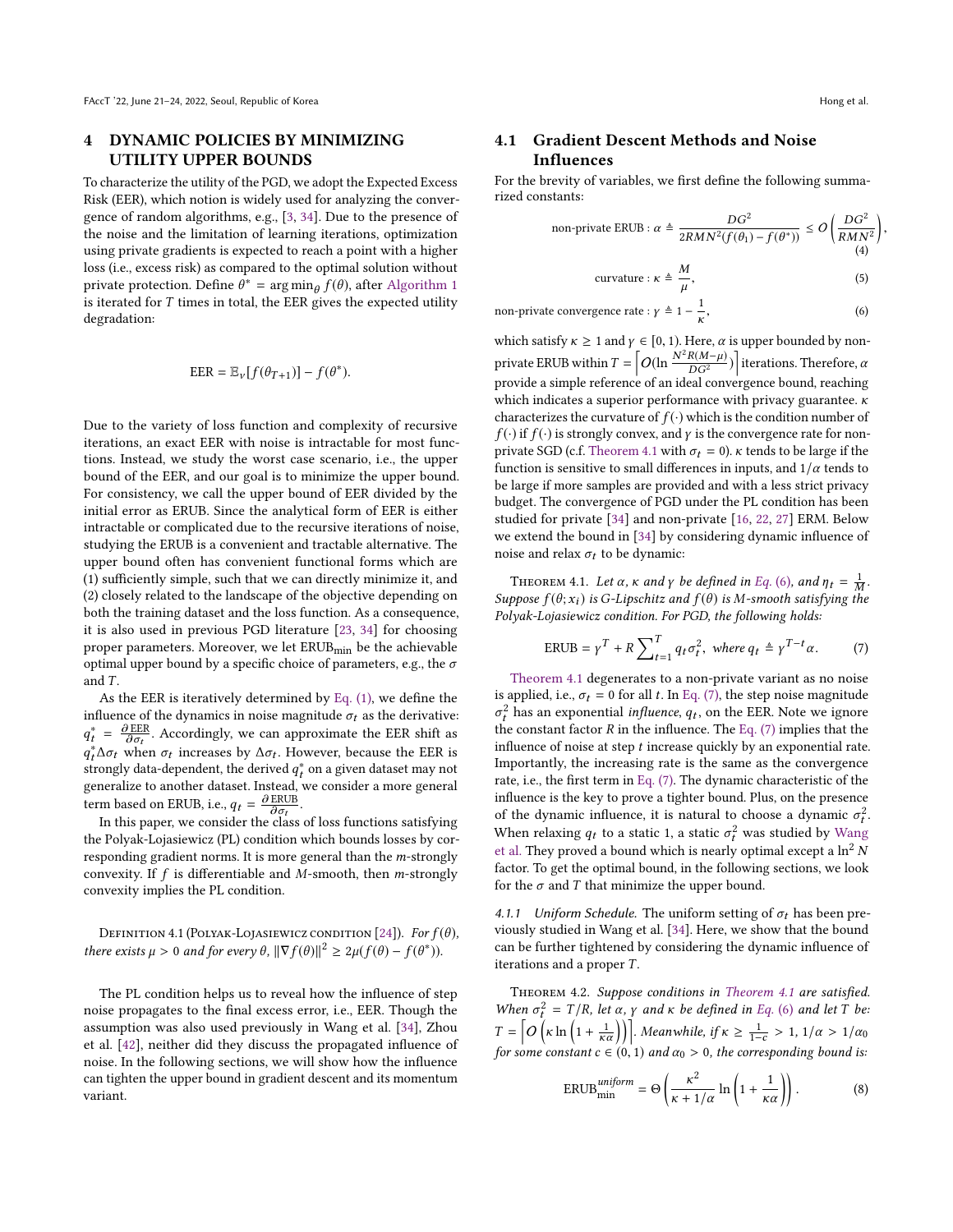SKETCH OF PROOF. The key of proof is to find a proper  $T$  to minimize

$$
ERUB = E = \gamma^T + \sum_{t=1}^T \gamma^{T-t} \alpha R \sigma^2
$$

$$
= \gamma^T + \alpha T \frac{1 - \gamma^T}{1 - \gamma} = \gamma^T + \alpha \kappa (1 - \gamma^T) T
$$
(9)

where we use  $\sigma_t = \sqrt{T/R}$ . Vanishing its gradient is to solve  $\gamma^T \ln \gamma +$ <br> $\gamma \gamma (1 - \gamma T)$ ,  $\gamma \gamma T T \ln \gamma = 0$ , which however is introduced in [34]  $\alpha \kappa (1 - \gamma^T) - \alpha \kappa T \gamma^T \ln \gamma = 0$ , which however is intractable. In [\[34\]](#page-9-2),<br>T is shown to be  $O(\ln(1/\alpha))$  and EPUB is relayed as  $\nu^T + \alpha \kappa T^2$ . The T is chosen to be  $O(\ln(1/\alpha))$  and ERUB is relaxed as  $\gamma^T + \alpha \kappa T^2$ . The approximation results in a less tight bound as  $O(\alpha(1 + \kappa \ln^2(1/\alpha)))$ <br>which explodes as  $\kappa \to \infty$ which explodes as  $\kappa \to \infty$ .

We observe that for a super sharp loss function, i.e., a large  $\kappa$ , any minor perturbation may result in tremendously fluctuating loss values. In this case, not-stepping-forward will be a good choice. Thus, we choose  $T = \frac{1}{\ln(1/\gamma)} \ln \left(1 + \frac{\ln(1/\gamma)}{\alpha}\right)$  $\left( \sum_{k=1}^{n} \left( \frac{1}{k} \ln \left( 1 + \frac{1}{k \alpha} \right) \right) \right)$ which converges to 0 as  $\kappa \to +\infty$ . The full proof is deferred to the appendix.

4.1.2 Dynamic Schedule. A dynamic schedule can improve the upper bound delivered by the uniform schedule. First, we observe that the excess risk in [Eq. \(7\)](#page-3-3) is upper bounded by two terms: the first term characterizes the error due to the finite iterations of gradient descents; the second term, a weighted sum, comes from error propagated from noise at each iteration. Now we show for any  $\{q_t | q_t > 0, t = 1, \ldots, T\}$  (not limited to the  $q_t$  defined in [Eq. \(7\)\)](#page-3-3), there is a unique  $\sigma_t$ , minimizing the weighted sum: there is a unique  $\sigma_t$  minimizing the weighted sum:

<span id="page-4-4"></span>LEMMA 4.3 (DYNAMIC SCHEDULE). Suppose  $\sigma_t$  satisfy  $\sum_{t=1}^T \sigma_t^{-2} =$ Given a positive sequence  $\{a_t\}$ , the following equation holds: R. Given a positive sequence  $\{q_t\}$ , the following equation holds:

$$
\min_{\sigma} R \sum_{t=1}^{T} q_t \sigma_t^2 = \left(\sum_{t=1}^{T} \sqrt{q_t}\right)^2, \text{ when } \sigma_t^2 = \frac{1}{R} \sum_{i=1}^{T} \sqrt{\frac{q_i}{q_t}}.
$$
\n(10)

Remarkably, the difference between the minimum and  $T\sum_{i=1}^{T}$ <br>(uniform  $\sigma_i$ ) monotonically increases by the variance of  $\sqrt{\sigma_i}$  y Remarkably, the difference between the minimum and  $1 \sum_{t=1}^{t} q_t$ <br>(uniform  $\sigma_t$ ) monotonically increases by the variance of  $\sqrt{q_t}$  w.r.t. t.

We see that the dynamics in  $\sigma_t$  come from the non-uniform nature of the weight  $q_t$ . Since  $q_t$  presents the impact of the  $\sigma_t$ <br>on the final error we denote it as influence Given the dynamic on the final error, we denote it as influence. Given the dynamic schedule in [Eq. \(10\),](#page-4-0) it is of our interest to which extent the ERUB can be improved. First, we present [Theorem 4.4](#page-4-1) to show the optimal T and ERUB.

<span id="page-4-1"></span>Theorem 4.4. Suppose conditions in [Theorem 4.1](#page-3-1) are satisfied. Let α, κ and γ be defined in [Eq.](#page-3-2) (6). When  $η_t = \frac{1}{M}$ ,  $σ_t$  (based on [Eqs.](#page-3-3) (7) and [\(10\)](#page-4-0)) and the T minimizing ERUB are, i.e.,  $\sigma_t^2 = \frac{1}{R} \frac{\sqrt{(1/\gamma)^T}-1}{1-\sqrt{\gamma}} \sqrt{\frac{1}{2} \sqrt{\frac{(1/\gamma)^T}-1}{1-\sqrt{\gamma}}}$  $T = \left[ \left( 2\kappa \ln \left( 1 + \frac{1}{\kappa \alpha} \right) \right) \right]$ . Meanwhile, when  $\kappa \ge 1$  and  $1/\alpha \ge 1/\alpha_0$  $\gamma^t$ , for some positive constant  $\alpha_0$ , the minimal bound is:

$$
ERUBmindynamic = \Theta\left(\frac{\kappa^2}{\kappa^2 + 1/\alpha}\right).
$$
 (11)  
4.1.3 *Discussion*. In Theorems 4.2 and 4.4, we present the tight-

<span id="page-4-3"></span>est bounds for functions satisfying the PL condition, to our best knowledge. We further analyze the advantages of our bounds from two aspects: sample efficiency and robustness to sharp losses.

Sample efficiency. Since dataset cannot be infinitely large, it is critical to know how accurate the model can be trained privately with a limited number of samples. Formally, it is of interest to study when  $\kappa$  is fixed and N is large enough such that  $\alpha \gg 1$ . Then we have the upper bound in [Eq. \(8\)](#page-3-5) as

<span id="page-4-2"></span>
$$
\text{ERUB}_{\text{min}}^{\text{uniform}} \le O\left(\kappa^2 \alpha \ln\left(\frac{1}{\kappa \alpha}\right)\right) \le \tilde{O}\left(\frac{DG^2 \ln(N)}{MN^2 R}\right),\tag{12}
$$

where we ignore  $\kappa$  and other logarithmic constants with  $\tilde{O}$  as done in Wang et al. [\[34\]](#page-9-2). As a result, we get a bound very similar to [\[34\]](#page-9-2), except that R is replaced by  $R_{MA} = \epsilon^2 / \ln(1/\delta)$  using Moment<br>Accountant In comparison based on Lamma C 3,  $R = 2.0 = 2.6 \pm 1.0$ Accountant. In comparison, based on [Lemma C.3,](#page-10-3)  $R = 2\rho = 2\epsilon$  +  $4 \ln(1/\delta) + 4 \sqrt{\ln(1/\delta)(\epsilon + \ln(1/\delta))}$  if  $\theta_T$  satisfies  $\rho$ -zCDP. Because  $\ln(1/\delta) > 1$ , it is easy to see  $R = R_{\rm zCDP} > R_{MA}$  when  $\epsilon \leq 2 \ln(1/\delta)$ . As compared to the one reported in [\[34\]](#page-9-2), our bound saved a factor of ln N and thus require less sample to achieve the same accuracy. Remarkably, the saving is due to the maintaining of the influence terms as shown in the proof of [Theorem 4.2.](#page-3-4)

Using the dynamic schedule, we have  $\text{ERUB}_{\text{min}}^{\text{dynamic}} \leq O(\alpha) =$  $O\left(\frac{DG^2}{MN^2R}\right)$ , which saved another ln N factor in comparison to the one using the uniform schedule [Eq. \(12\).](#page-4-2) As shown in [Table 1,](#page-2-0) such advantage maintains when comparing with other baselines and reaches the ideal non-private case, recalling the meaning of  $\alpha$ .

Stability on ill-conditioned loss. Besides sample efficiency, we are also interested in robustness of the convergence under the presence of privacy noise. Because of the privacy noise, the private gradient descent will be unable to converge to where a non-private algorithm can reach. Specifically, when the samples are noisy or have noisy labels, the loss curvature may be sharp. The sharpness also implies lower smoothness, i.e., a small M or has a very small PL parameter. Thus, gradients may change tremendously at some steps especially in the presence of privacy noise. Such changes have more critical impact when only a less number of iterations can be executed due to the privacy constraint. Assume  $\alpha$  is some constant while  $\kappa \gg 1/\alpha$ , we immediately get:

<span id="page-4-0"></span>
$$
\begin{aligned} \text{ERUB}_{\text{min}}^{\text{uniform}} &= \Theta \left( \kappa \ln \left( 1 + \frac{1}{\kappa \alpha} \right) \right) = \Theta \left( \frac{1}{\alpha} \right) \le O \left( \frac{M N^2 R}{D G^2} \right), \\ \text{ERUB}_{\text{min}}^{\text{dynamic}} &= \Theta(1). \end{aligned}
$$

Both are robust, but the dynamic schedule has a smaller factor since  $1/\alpha$  could be a large number. In addition, the factor implies that when more samples are used, the dynamic schedule is more robust.

# 4.2 Gradient Descent Methods with Momentum

[Section 4.1](#page-3-6) shows that the step noise has an exponentially increasing influence on the final loss, and therefore a decreasing noise magnitude improves the utility upper bound by a  $\ln N$  factor. However, the proper schedule can be hard to find when the curvature information, e.g.,  $\kappa$ , is absent. A parameterized method that less depends on the curvature information is preferred. On the other hand, long-term iterations will result in forgetting of the initial iterations, since accumulated noise overwhelmed the propagated information from the beginning. This effect will reduce the efficiency of the recursive learning frameworks.

Alternative to GD, the momentum method can mitigate the two issues. It was originally proposed to stabilize the gradient estimation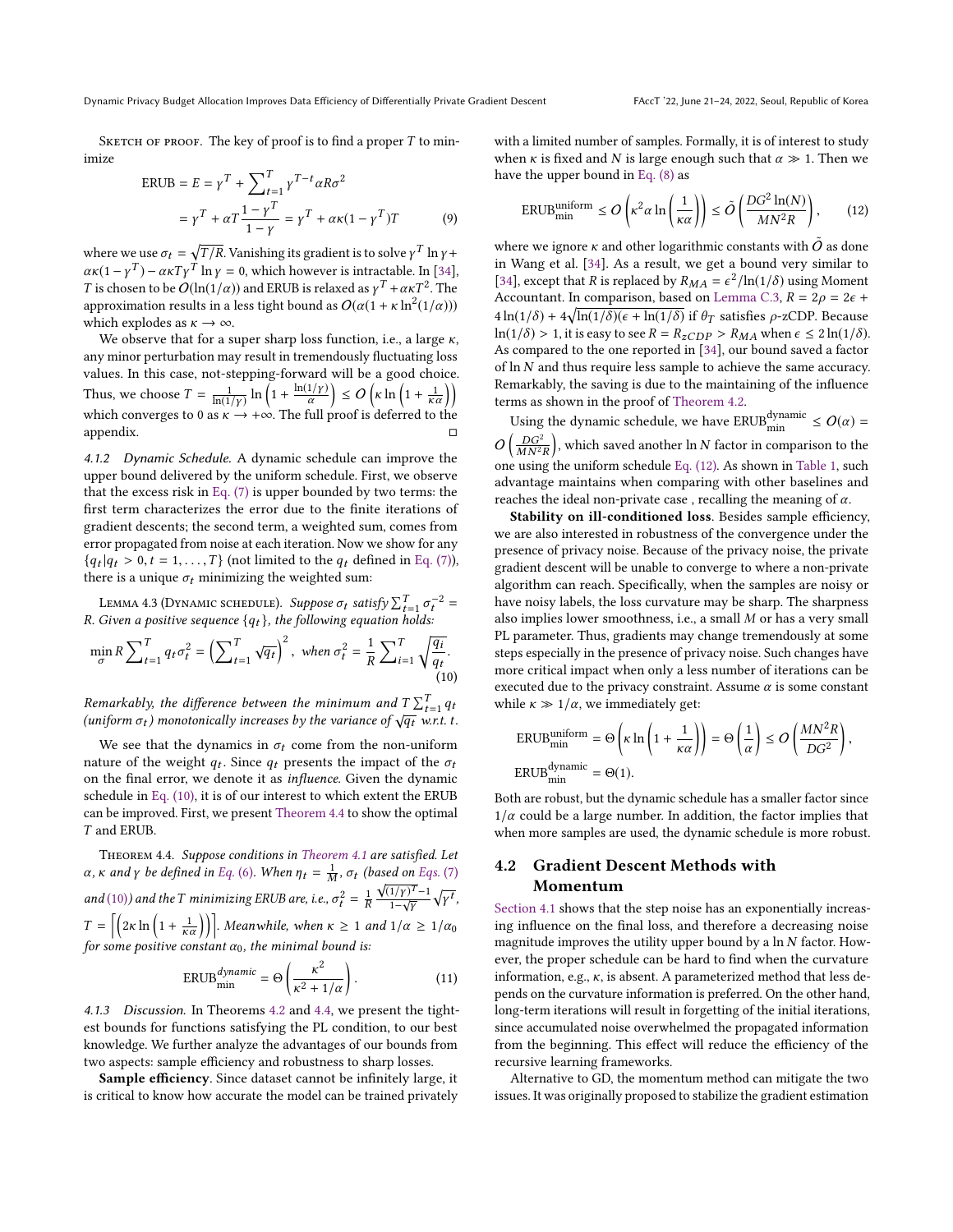[\[25\]](#page-9-15). In this section, we show that momentum (agnostic about the curvature) can flatten the dynamic influence and improve the utility upper bound. Previously, [Pichapati et al.](#page-9-12) used the momentum as an estimation of gradient mean, without discussions of convergence improvements. [Zhou et al.](#page-9-14) gave a bound for the Adam with DP. However, the derivation is based on gradient norm, which results in a looser bound (see [Table 1\)](#page-2-0).

The momentum method stabilizes gradients by moving average history coordinate values and thus greatly reduces the variance. The  $\phi(m_t, g_t)$  can be rewritten as:

$$
m_{t+1} = \phi(m_t, g_t) = \frac{v_{t+1}}{1 - \beta^t},
$$
  

$$
v_{t+1} = \beta v_t + (1 - \beta)g_t = (1 - \beta) \sum_{i=1}^t \beta^{t-i} g_t, v_1 = 0,
$$
 (13)

where  $\beta \in [0, 1]$ . Note  $v_{t+1}$  is a biased estimation of the gradient expectation while  $m_{t+1}$  is unbiased expectation while  $m_{t+1}$  is unbiased.

<span id="page-5-0"></span>THEOREM 4.5 (CONVERGENCE UNDER PL CONDITION). Suppose  $f(\theta; x_i)$  is G-Lipschitz, and  $f(\theta)$  is M-smooth and satisfies the Polyak-Lojasiewicz condition. Assume  $\beta \neq \gamma$  and  $\beta \in (0, 1)$ . Let  $\eta_t = \frac{\eta_0}{2M}$  and  $\frac{1}{2M}$  $\eta_0 \leq 8\left(\sqrt{1+64\beta\gamma(\gamma-\beta)^{-2}(1-\beta)^{-3}}+1\right)^{-1}$ . Then the following holds:

 $\overline{E}$ 

$$
EER \leq (\gamma^T + 2R\eta_0 \alpha \underbrace{U_3(\sigma, T)}_{noise \ variance}) (f(\theta_1) - f(\theta^*))
$$
  

$$
-\zeta \underbrace{\frac{\eta_0}{2M} \underbrace{\sum_{t=1}^T \gamma^{T-t} \mathbb{E} ||v_{t+1}||^2}_{momentum \, effect}}_{momentum \, effect} \tag{14}
$$

where  $\gamma = 1 - \frac{\eta_0}{\kappa}$ ,  $\zeta = 1 - \frac{1}{\beta(1-\beta)^3} \eta_0^2 - \frac{1}{4} \eta_0 \ge 0$ , and  $U_3 =$  $\sum_{t=1}^{T} \gamma^{T-t} \frac{(1-\beta)^2}{(1-\beta^t)}$  $\frac{(1-\beta)^2}{(1-\beta^t)^2} \sum_{i=1}^t \beta^{2(t-i)} \sigma_i^2$ .

The upper bound includes three parts that influence the bound differently: (1) Convergence. The convergence term is mainly determined by  $\eta_0$  and  $\kappa$ .  $\eta_0$  should be in  $(0, \kappa)$  such that the upper bound can converge. A large  $\eta_0$  will be preferred to speed up convergence if it does not make the other two terms worse. (2) Noise Variance. The second term compressed in  $U_3$  is the effect of the averaged noise,  $\sum_{i=1}^{t} \beta^{2(t-i)} \sigma_i^2$ . One difference introduced by the momen-<br>turn is the fector  $(1 - \beta)/(1 - \beta t)$  which is less than  $y^t$  at the begin noise,  $\sum_{i=1}^n p^{c_i t_i}$  or  $\sigma_i^2$ . One difference introduced by the momentum is the factor  $(1 - \beta)/(1 - \beta^t)$  which is less than  $\gamma^t$  at the beginning and converges to a non-zero constant  $1 - \beta$ . Therefore, in  $U_0$ ning and converges to a non-zero constant  $1 - \beta$ . Therefore, in  $U_3$ ,  $\gamma^{T-t} (1-\beta)/(1-\beta^t)$  will be constantly less than  $\gamma^T$  meanwhile. Fur-<br>thermore, when  $t > \hat{T}$  the maying system  $\sum_{i=1}^t \frac{\beta^2 (t-i)}{2}$  smooths thermore, when  $t > \hat{T}$ , the moving average  $\sum_{i=1}^{t} \beta^{2(t-i)} \sigma_i^2$  smooths the influence of each  $\sigma_t$ . (3) Momentum Effect. The momentum efthe influence of each  $\sigma_t$ . (3) Momentum Effect. The momentum ef-<br>fect term as improve the upper bound when n is small. For our fect term can improve the upper bound when  $\eta_0$  is small. For example, when  $\beta = 0.9$  and  $\gamma = 0.99$ , then  $\eta_0 \leq 0.98/M$  which is a rational value. Following the analysis, when  $M$  is large which means the gradient norms will significantly fluctuate, the momentum term may take the lead. Adjusting the noise scale in this case may be less useful for improving utility.

To give an insight on the effect of dynamic schedule, we provide the following utility bounds.

<span id="page-5-1"></span>THEOREM 4.6 (UNIFORM SCHEDULE). Suppose the assumptions in [Theorem 4.5](#page-5-0) are satisfied. Let  $\sigma_t^2 = T/R$ , and let:  $\hat{T} = \max t$  s.t.  $\gamma^{t-1} \ge 1-\beta$  $\frac{1-\beta}{1-\beta}$  $\frac{1-\beta}{1-\beta^t}$ ,  $T = \left[O\left(\frac{\kappa}{\eta_0}\right)\right]$  $\ln\left(1+\frac{\eta_0}{\kappa\alpha}\right)\big)\bigg].$  Given some positive constant c and  $\alpha_0 > 0$  with  $1/\alpha > 1/\alpha_0$ , the following inequality holds:

$$
\text{ERUB}_{\min} \leq O\left(\frac{\kappa^2}{\kappa + \eta_0/\alpha} \left[ \mathbb{I}_{T \leq \hat{T}} + \gamma^{\hat{T}-1} \ln\left(1 + \frac{\eta_0}{\kappa \alpha}\right) \mathbb{I}_{T > \hat{T}} \right] \right).
$$

<span id="page-5-2"></span>THEOREM 4.7 (DYNAMIC SCHEDULE). Suppose the assumptions in [Theorem 4.5](#page-5-0) are satisfied. Let  $\alpha' = \frac{2\eta_0 \alpha}{\gamma (1-\gamma)}$  $\frac{2\hat{\eta}_0 \alpha}{\gamma (1-\gamma \beta^2)}, \beta < \gamma$  and  $\hat{T} =$ max t s.t.  $\gamma^{t-1} \geq \frac{1-\beta}{1-\beta}$  $\frac{1-\beta}{1-\beta}$ . Use the following schedule:  $\sigma_t^2 = \frac{1}{R} \sum_{i=1}^T \sqrt{\frac{q_i}{q_i}}$  $R \stackrel{\text{def}}{=} \frac{q_t}{q_t}$  $T^{dyn} = \left[O\left(\frac{2\kappa}{\eta_0}\right)\right]$  $\ln\left(1+\frac{\eta_0}{\kappa\alpha}\right)\right]$ , where  $q_t = c_1\gamma^{T+t}\mathbb{I}_{T \leq \hat{T}} + \gamma^{\hat{T}-1}c_2\gamma^{T-t}\mathbb{I}_{T > \hat{T}}$ for some positive constants  $c_1$  and  $c_2$ . The following inequality holds:

$$
\text{ERUB} \le \gamma^T + 2\eta_0 \alpha \sum_{t=1}^T R q_t \sigma_t^2,
$$
\n
$$
\text{ERUB}_{\text{min}} \le O\left(\frac{\kappa \alpha}{\kappa \alpha + \eta_0} \left(\frac{\kappa \alpha}{\kappa \alpha + \eta_0} \mathbb{I}_{T \le \hat{T}} + \mathbb{I}_{T > \hat{T}}\right)\right)
$$

Discussion. Theoretically, the dynamic schedule is more influential in vanilla gradient descent methods than the momentum variant. The result is mainly attributed to the averaging operation. The moving averaging,  $(1 - \beta) \sum_{i=1}^{t} \beta^{t-i} g_i / (1 - \beta^t)$ , increase the influence of the under-presented initial steps and decrease the one influence of the under-presented initial steps and decrease the one of the over-sensitive last steps. Counterintuitively, the preferred dynamic schedule should be increasing since  $q_t$  decreases when  $t \leq \hat{T}$ .

# 4.3 Extension to Private Stochastic Gradient Descent

Though PGD provides a guarantee both for utility and privacy, computing gradients of the whole dataset is impractical for large-scale problems. For this sake, studying the convergence of Private Stochastic Gradient Descent (PSGD) is meaningful. The [Algorithm 1](#page-2-1) can be easily extended to PSGD by subsampling  $n$  gradients where the batch size  $n \ll N$ . According to [\[40\]](#page-9-3), when privacy is measured by zCDP, there are two ways to account for the privacy cost of PSGD depending on the batch-sampling method: sub-sampling with or without replacement. In this paper, we focus on the random subsampling with replacement since it is widely used in deep learning in literature, e.g.,  $[1, 11]$  $[1, 11]$  $[1, 11]$ . Accordingly, we replace N in the definition of  $\alpha$  by *n* because the term is from the sensitivity of batch data (see Eq.  $(1)$ ). For clarity, we assume that T is the number of iterations rather than epochs and that  $\tilde{\nabla}_t$  is mean stochastic gradient.

When a batch of data are randomly sampled, the privacy cost of one iteration is  $cp^2/\sigma_t$  where c is some constant,  $p = n/N$  is<br>the sample rate and  $1/\sigma^2$  is the full-batch privacy cost. Details of the sample rate, and  $1/\sigma_t^2$  is the full-batch privacy cost. Details of<br>the sub-sampling theorems are referred to the Theorem 3 of [40] t the sub-sampling theorems are referred to the Theorem 3 of [\[40\]](#page-9-3) and their empirical setting. Threfore, we can replace the privacy constraint  $\sum_t p^2/\sigma_t^2 = R$  by  $\sum_t 1/\sigma_t^2 = R'$  where  $R' = R/p^2 = \frac{N}{n}$ <br>Remarkably we omit the constant c because it will not affect For the property  $\frac{n}{2}$  of the constant c because it will not affect the results reproduce the constant c because it will not affect the results reproduce  $\frac{n^2 R}{2}$  in the  $\frac{1}{2}R$ .<br>the results regarding uniform or dynamic schedules. Notice  $N^2R$  in the  $\alpha$  is replaced by  $n^2P' = N^2P$ . Thus, the form of  $\alpha$  is not changed  $\alpha$  is replaced by  $n^2 R' = N^2 R$ . Thus, the form of  $\alpha$  is not changed<br>which provides convenience for the following derivations which provides convenience for the following derivations.

Now we study the utility bound of PSGD. To quantify the randomness of batch sampling, we define a random vector  $\xi_t$  with  $\mathbb{E}[\xi_t] = 0$  and  $\mathbb{E} ||\xi_t||^2 \leq D$  such that  $\tilde{\nabla}_t \leq \nabla_t + \sigma_g \xi_t/n$  for some negative constant  $\sigma$ . Because  $\xi$ , has similar property to the privacy positive constant  $\sigma_q$ . Because  $\xi_t$  has similar property to the privacy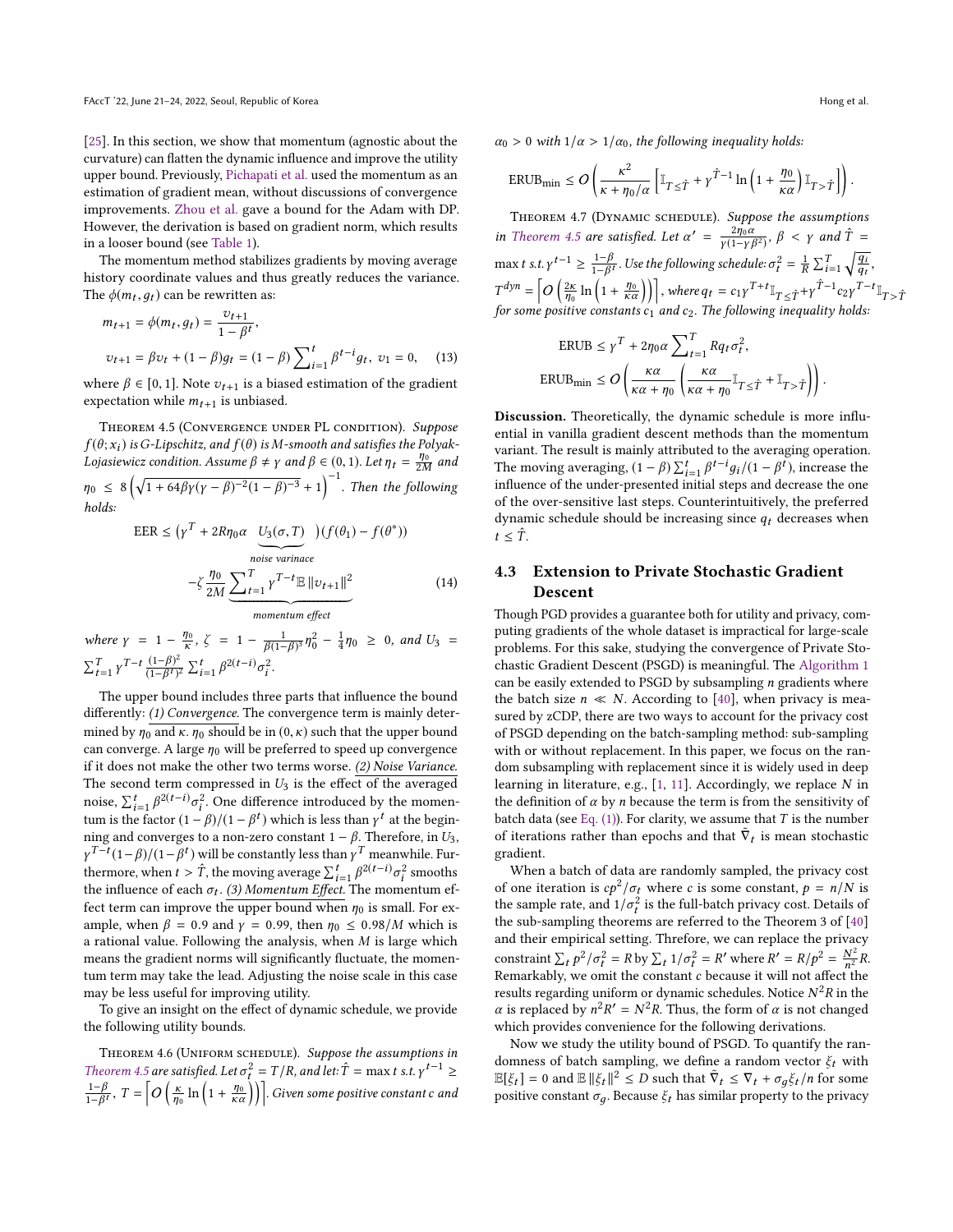noise  $v_t$ , we can easily extend the PGD bounds to PSGD bounds by following theories following theories.

<span id="page-6-5"></span>THEOREM 4.8 (UTILITY BOUNDS OF PSGD). Let  $\alpha$ ,  $\kappa$  and  $\gamma$  be de-fined in [Eq.](#page-3-2) (6), and  $\eta_t = \frac{1}{N}$ <br>is M-smooth satisfying the  $\frac{1}{M}$ . Suppose  $f(\theta; x_i)$  is G-Lipschitz and  $f(\theta)$ <br>he Polyak-Lojasiewicz condition. For PSGD is M-smooth satisfying the Polyak-Lojasiewicz condition. For PSGD,<br>when hatch size satisfies  $\mathbf{r} = \text{max}(M \sqrt{p}, 1)$ , the following halder *IS M-smooth satisfying the Potyak-Lojasiewicz condition. For PSGD,*<br>when batch size satisfies  $n = \max\{N\sqrt{R}, 1\}$ , the following holds:<br> $EPIIB = v^T + \alpha r^2 + P' \nabla^T - \alpha r^2$ , where  $\alpha = \frac{1}{2} v^{T-t} \alpha \nabla^T 1/r^2 =$ ERUB =  $\gamma^T + \alpha_g \sigma_g^2 + R' \sum_{t=1}^T q_t \sigma_t^2$ 2 <sup>2</sup><sub>t</sub>, where  $q_t \triangleq \gamma^{T-t} \alpha$ ,  $\sum_t 1/\sigma_t^2 =$ '. where  $\alpha_g = \frac{D}{2\mu N^2 R(f(\theta_1) - f(\theta^*))}$ .

<span id="page-6-6"></span>THEOREM 4.9 (PSGD WITH MOMENTUM). Let  $\alpha_g = \frac{D}{2\mu N^2 R(f(\theta_1) - f(\theta^*))}$ . Suppose assumptions in [Theorem 4.5](#page-5-0) holds. When batch size satisfies n = max{N $\sqrt{R}$ , 1}, the U<sub>3</sub>( $\sigma$ , T) has to be replaced by  $\tilde{U}_3 =$ <br> $U_3^g + U_2$  with  $\sigma P'U_3^g < \sigma$   $\sigma^2$  when PSCD is used  $U_3^g + U_3$ , with  $\alpha R'$  $U_3^g \leq \alpha_g \sigma_g^2$  when PSGD is used.

As shown above, the utility bound of PSGD differs from the PGD merely by  $\alpha_g \sigma_g^2$ . Note  $\alpha_g = O(\frac{D}{N^2R})$  which fits the order of dynamic school bounds. In addition,  $\alpha$  and other variables are PGD merely by  $\alpha_g \sigma_{\overline{g}}$ . Note  $\alpha_g = O(\frac{N^2 R}{N^2 R})$  which fits the order of dynamic-schedule bounds. In addition,  $\alpha$  and other variables are not changed. Hence, the conclusions writ the dynamic/uniform not changed. Hence, the conclusions w.r.t. the dynamic/uniform schedules maintain the same.

### 4.4 Comaprison of generalization bounds

In addition to the empirical risk bounds in [Table 1,](#page-2-0) in this section we study the true risk bounds, or generalization error bounds. True risk bounds characterize how well the learnt model can generalize to unseen samples subject to the inherent data distribution. By leveraging the generic learning-theory tools, we extend our results to the True Excess Risk (TER) for strongly convex functions as follows. For a model  $\theta$ , its TER is defined as follows:

$$
\text{TER} \triangleq \mathbb{E}_{x \sim \mathcal{X}}[\mathbb{E}[f(\theta; x)]] - \min_{\hat{\theta}} \mathbb{E}_{x \sim \mathcal{X}}[f(\hat{\theta}; x)],
$$

where the second expectation is over the randomness of generating  $\theta$  (e.g., the noise and stochastic batches). Assume a dataset d consist of  $N$  samples drawn i.i.d. from the distribution  $X$ . Two approaches could be used to extend the empirical bounds to the true excess risk: One is proposed by [\[30\]](#page-9-20) where the true excess risk of PGD can be bounded in high probability. For example, [\[3\]](#page-8-5) achieved a  $\frac{\ln^2 N}{N}$  bound with  $N^2$  iterations. Alternatively, instead of relying on the probability cound Bassily et al. [2] used the uniform stability the probabilistic bound. Bassily et al. [\[2\]](#page-8-18) used the uniform stability to give a tighter bound. Later, Feldman et al. [\[11\]](#page-8-13) improve the efficiency of gradient computation to achieve a similar bound. Both approaches introduce an additive term to the empirical bounds. In this section, we adopt both approaches to investigate the two types of resulting true risk bounds.

(1) True Risk in High Probability. First, we consider the highprobability true risk bound. Based on Section 5.4 from [\[30\]](#page-9-20) (restated in [Theorem 4.10\)](#page-6-0), we can relate the EER to the TER.

<span id="page-6-0"></span>THEOREM 4.10. Let  $f(\theta; x)$  be G-Lipschitz, and  $f(\theta)$  be  $\mu$ -strong convex loss function given any  $x \in X$ . With probability at least  $1-p$  over the randomness of sampling the data set d, the following inequality holds:

$$
\text{TER}(\theta) \le \sqrt{\frac{2G^2}{\mu N}} \sqrt{f(\theta) - f(\theta^*)} + \frac{4G^2}{p\mu N},\tag{15}
$$

where  $\theta^* = \arg \min_{\theta} f(\theta)$ .

To apply the [Eq. \(15\),](#page-6-1) we need to extend EER, the expectation bound, to a high-probability bound. Following [\[3\]](#page-8-5) (Section D), we repeat the PGD with privacy budget  $R/k$  for k times. Note, the output of all repetitions is still of R budget. When  $k = 1$ , let the EER of the algorithm be denoted as  $F(R)$ . Then the EER of one execution of the k repetitions is  $F(R/k)$  where privacy is accounted by zCDP. When  $k = \log_2(1/p)$  for  $p \in [0, 1]$ , by Markov's inequality, there exists one repetition whose EER is  $F(R/\log_2(1/p))$  with probability<br>of logat 1,  $1/2^k = 1$ , by Combined with Eq. (15), we use the at least  $1 - 1/2^k = 1 - p$ . Combined with [Eq. \(15\),](#page-6-1) we use the bounds of uniform schedule and dynamic schedules in Section 4.1.3 bounds of uniform schedule and dynamic schedules in [Section 4.1.3](#page-4-3) to obtain:

$$
\text{TER}^{\text{uniform}} \le \tilde{O}\left(\frac{G^2}{\mu N} \left(\sqrt{\frac{D\ln(N)\ln(1/p)}{NR}} + \frac{4}{p}\right)\right),\qquad(16)
$$

$$
\text{TER}^{\text{dynamic}} \le \tilde{O}\left(\frac{G^2}{\mu N} \left(\sqrt{\frac{D\ln(1/p)}{NR}} + \frac{4}{p}\right)\right),\tag{17}
$$

where we again ignore the  $\kappa$  and other constants. Similarly, we can extend the momentum methods.

(2) True Risk by Uniform Stability. Following Bassily et al. [\[2\]](#page-8-18), we use the uniform stability (defined in [Definition 4.2\)](#page-6-2) to extend the empirical bounds. We restate the related definition and theorems as follows.

<span id="page-6-2"></span>DEFINITION 4.2 (UNIFORM STABILITY). Let  $s > 0$ . A randomized algorithm  $M: \mathcal{D}^N \to \Theta$  is s-uniformly stable w.r.t. the loss function  $f$  if for any neighbor datasets  $d$  and  $d'$ , we have:

$$
\sup_{x \in \mathcal{X}} \mathbb{E}[f(\mathcal{M}(d); x) - f(\mathcal{M}(d'); x)] \leq s,
$$

where the expectation is over the internal randomness of  $M$ .

<span id="page-6-3"></span>THEOREM 4.11 (SEE, E.G., [\[29\]](#page-9-21)). Suppose  $M : \mathcal{D}^N \to \Theta$  is a suniformly stable algorithm w.r.t. the loss function f. Let  $\mathcal D$  be any<br>distribution over data space and let  $d \sim \mathcal D^N$ . The following holds distribution over data space and let d  $\sim \mathcal{D}^{N}$ . The following holds  $true$ true.

$$
\mathbb{E}_{d \sim \mathcal{D}^N}[\mathbb{E}[f(\mathcal{M}(d); \mathcal{D}) - f(\mathcal{M}(d); d)]] \le s,
$$

 $\mathbb{E}_{d\sim\mathcal{D}^N}[\mathbb{E}[f(\mathcal{M}(d); \mathcal{D}) - f(\mathcal{M}(d); d)]] \leq s$ , where the second expectation is over the internal randomness of M.  $f(M(d); D)$  and  $f(M(d); d)$  represent the true loss and the empirical loss, respectively.

<span id="page-6-4"></span>Theorem 4.12 (Uniform stability of PGD from [\[2\]](#page-8-18)). Suppose  $n < 2/M$  for M smooth, G-Lipschitz  $f(\theta; x)$ . Then PGD is s-uniformly stable with  $s = G^2 T \eta/N$ .

Combining Theorems [4.11](#page-6-3) and [4.12,](#page-6-4) we obtain the following:

$$
\text{TER} \leq \text{EER} + G^2 \frac{\eta T}{N}.
$$

Because EER in this paper compresses a  $\gamma^T$  or similar exponential<br>terms unlike [2], we cannot directly minimize the TER upper bound terms, unlike [\[2\]](#page-8-18), we cannot directly minimize the TER upper bound w.r.t. T and  $\eta$  in the presence of a polynomial form of  $\gamma^T$  and T.<br>Therefore are till use  $T = O(\ln N^2 R)$  and a formalizing FFD. Therefore, we still use  $T = O(\ln \frac{N^2}{D})$  $\frac{R}{r}$ ) and  $\eta$  for minimizing EER. Note that

$$
G^2 \frac{\eta T}{N} \leq O(\frac{G^2}{MN} \ln \frac{N^2 R}{D}) \leq O\left(\frac{G^2}{M}\right)
$$

<span id="page-6-1"></span>where we assume  $N \gg D$  and use  $\ln N \le N$ . Because the term  $O(G^2/M)$  is constant and independent from dimension we follow  $O(G^2/M)$  is constant and independent from dimension, we follow<br>[2] to drop the term when comparing the bounds. After dropping  $\overline{2}$ [\[2\]](#page-8-18) to drop the term when comparing the bounds. After dropping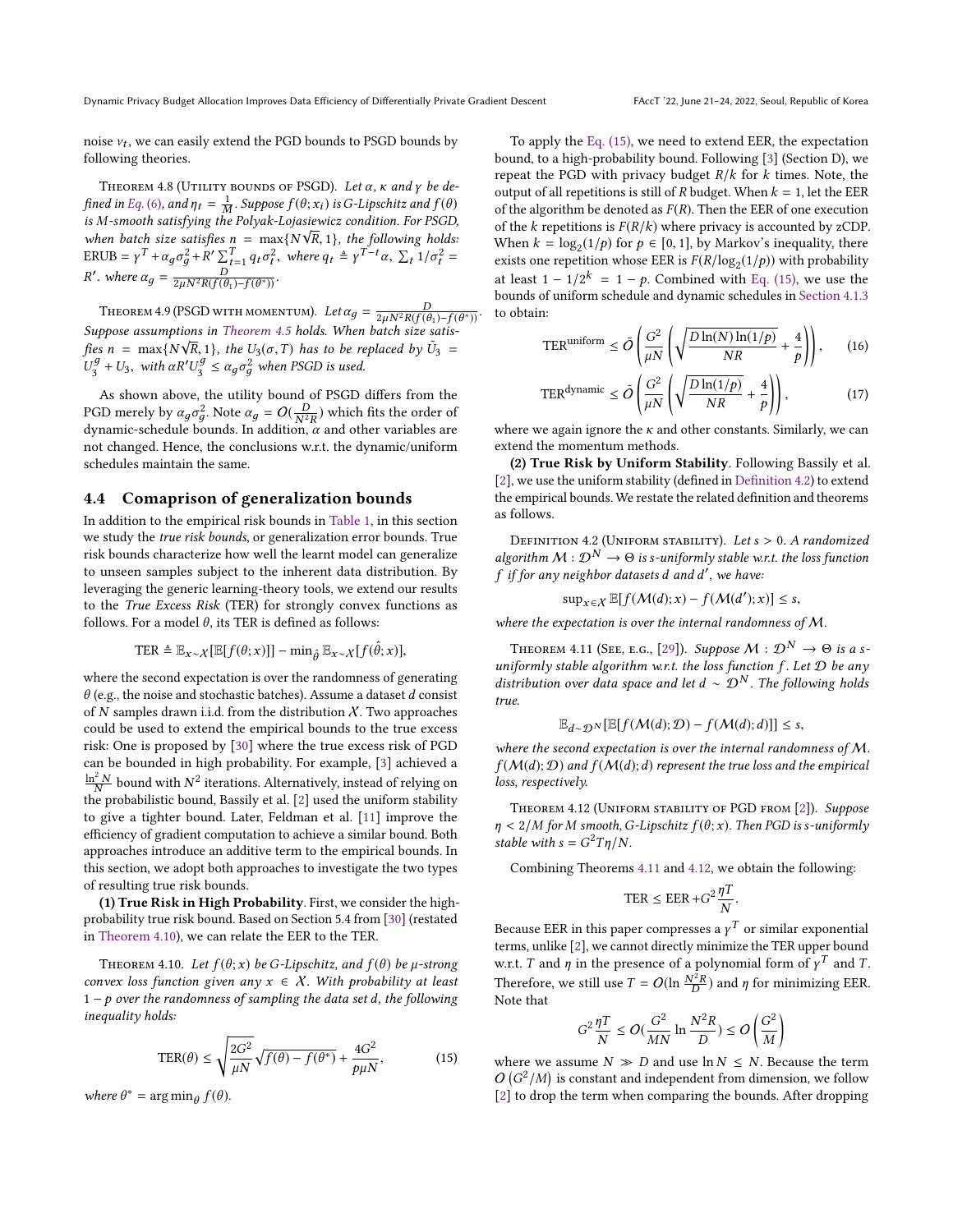<span id="page-7-0"></span>Table 2: Comparison of true excess risk bounds. The algorithms are *T*-iteration  $\frac{1}{2}R$ -zCDP or equivalently ( $\epsilon, \delta$ )-DP under the  $\mu$ -strongly-convex condition. The *O* notation in this table drops other in terms.  $\mu$ -strongly-convex condition. The O notation in this table drops other ln terms. Assume loss functions are 1-smooth and 1-Lipschitz continuous, and all parameters satisfy their numeric assumptions. \* marks the method with convex assumption.

| Algorithm                      | Utility Upper Bd.                                                                                                              | T                                                           |  |  |  |
|--------------------------------|--------------------------------------------------------------------------------------------------------------------------------|-------------------------------------------------------------|--|--|--|
| $GD+Adv$ [3]                   | $O_{1-p}\left(\frac{\sqrt{D}\ln^2 N\ln(1/p)}{p\mu N R_{\epsilon,\delta}}\right)$                                               | $O(N^2)$                                                    |  |  |  |
| $SVRG+MA [34]$                 | $O\left(\frac{D\ln N}{\mu N^2 R_{c} s}\right)$                                                                                 | $O(\ln \frac{N^2 R_{\epsilon,\delta}}{D})$                  |  |  |  |
| $SSGD + zCDP$ [11]             | $O\left(\left(\frac{1}{\sqrt{N}}+\frac{2\sqrt{D}}{\sqrt{R}N}\right)\ln N\right)$                                               | $O(\frac{N^2}{16D/R^2+4N})$                                 |  |  |  |
| $*$ SGD+MA [2]                 | $O\left(\max\left\{\frac{\sqrt{D}}{N\sqrt{R_{\epsilon\delta}}},\frac{1}{\sqrt{N}}\right\}\right)$                              | $O(\min\{\frac{N}{8},\frac{N^2R_{\epsilon,\delta}}{32D}\})$ |  |  |  |
|                                | True risk in high probability $(1 - p)$                                                                                        |                                                             |  |  |  |
| GD+zCDP, Static Schedule       | $O_{1-p}\left(\frac{G^2}{\mu N}\left(\sqrt{\frac{D\ln(N)\ln(1/p)}{NR}}+\frac{4}{p}\right)\right)$                              | $O(\ln \frac{N^2 R}{D})$                                    |  |  |  |
| GD+zCDP, Dynamic Schedule      | $O_{1-p}\left(\frac{G^2}{\mu N}\left(\sqrt{\frac{D\ln(1/p)}{NR}}+\frac{4}{p}\right)\right)$                                    | $O(\ln \frac{N^2 R}{D})$                                    |  |  |  |
| Momentum+zCDP, Static Sch.     | $O_{1-p}\left(\frac{G^2}{\mu N}\left(\sqrt{\frac{D\ln(1/p)}{NR}(c+\ln N\mathbb{I}_{T>Y})}+\frac{4}{p}\right)\right)$           | $O(\ln \frac{N^2 R}{D})$                                    |  |  |  |
| Momentum+zCDP, Dynamic Sch.    | $O_{1-p}\left(\frac{G^2}{\mu N}\left(\sqrt{\frac{D\ln(1/p)}{NR}(1+\frac{cD}{N^2R}\mathbb{I}_{T>Y})}+\frac{4}{p}\right)\right)$ | $O(\ln \frac{N^2 R}{D})$                                    |  |  |  |
| True risk by uniform stability |                                                                                                                                |                                                             |  |  |  |
| GD, Non-Private                | $O\left(\frac{D}{N^2R}\right)$                                                                                                 | $O(\ln \frac{N^2 R}{D})$                                    |  |  |  |
| GD+zCDP, Static Schedule       | $O\left(\frac{D\ln N}{N^2R}\right)$                                                                                            | $O(\ln \frac{N^2 R}{D})$                                    |  |  |  |
| GD+zCDP, Dynamic Schedule      | $O\left(\frac{D}{N^2R}\right)$                                                                                                 | $O(\ln \frac{N^2 R}{D})$                                    |  |  |  |
| Momentum+zCDP, Static Sch.     | $O\left(\frac{D}{N^2R}(c + \ln N \mathbb{I}_{T > \hat{T}})\right)$                                                             | $O(\ln \frac{N^2 R}{D})$                                    |  |  |  |
| Momentum+zCDP, Dynamic Sch.    | $O\left(\frac{D}{N^2R}(1+\frac{cD}{N^2R}\mathbb{I}_{T>\hat{T}})\right)$                                                        | $O(\ln \frac{N^2 R}{D})$                                    |  |  |  |

the additive term, it is obvious to see that the advantage of dynamic schedules still maintains since TER  $\leq$  EER. A similar extension can be derived for [\[34\]](#page-9-2).

We summarize the results and compare them to prior works in [Table 2](#page-7-0) where we include an additional method: Snowball Stochastic Gradient Descent (SSGD). SSGD dynamically schedule the batch size to achieve an optimal convergence rate in linear time.

Discussion. By using uniform stability, we successfully transfer the advantage of our dynamic schedules from empirical bounds to true risk bounds. The inherent reason is that our bounds only need ln N iterations to reach the preferred final loss. With uniform stability, the logarithmic T reduce the gap caused by transferring. Compared to the [\[2,](#page-8-18) [11\]](#page-8-13), our method has remarkably improved efficiency in T from N or  $N^2$  to ln(N). That implies fewer iterations<br>are required for converging to the same generalization error are required for converging to the same generalization error.

### 5 EXPERIMENTS

We empirically validate the properties of privacy schedules and their connections to learning algorithms. In this section, we briefly review the schedule behavior on quadratic losses under varying data sensitivity.

Dataset. We create a subset of the MNIST dataset [\[18\]](#page-8-19) including 1000 handwritten images of 10 digits (MNIST). We also construct a subset of the MNIST dataset with digit 3 and 5 only, denoted as MNIST35. Compared to the original dataset (70, <sup>000</sup> samples), the small set will be more vulnerable to attack and the private learning will require larger noise (see the  $1/N$  factor in [Eq. \(1\)\)](#page-2-3). Following the preprocessing in [\[1\]](#page-8-4), we project the vectorized images into a 60-dimensional subspace extracted by PCA.

**Setup**. The samples are first normalized so that  $\sum_{n=1}^{N} x_n = 0$  and standard deviation is 1. Then the sample norms are scaled such the standard deviation is 1. Then the sample norms are scaled such that  $\max_{n} ||x_n|| = 10$  (i.e., *data scales*). Upon the scaled data, we train a 2-layer Deep Neural Network (DNN) with 1000 bidden units train a 2-layer Deep Neural Network (DNN) with 1000 hidden units by logistic regression. We fix the learning rate to <sup>0</sup>.<sup>1</sup> based on the corresponding experiments of non-private training (same setting without noise). The total privacy budget is  $(4, 10^{-8})$ -DP, equal to 0.1963-zCDP, which implies  $R = 0.3927$ . To control the sensitivity 0.1963-zCDP, which implies  $R = 0.3927$ . To control the sensitivity of the gradients, we clip gradients by a clipping norm fixed at 4. Formally, we scale down the sample gradients to length 4 if its norm is larger than 4. Because the schedule highly depends on the iteration number T, we grid search the best T in range [50, 150] for compared methods. Therefore, we ignore the privacy cost of such tuning in our experiments which protocol is also used in previous work [\[1,](#page-8-4) [36\]](#page-9-8). All the experiments are repeated 100 times and metrics are averaged afterwards.

We first show the estimated influence of step noise  $q_t$  (by re-<br>ining the private learning algorithme) in Fig. 1.1 eft. We see the training the private learning algorithms) in [Fig. 1](#page-8-20) Left. We see the trends of influence are approximately in an exponential form of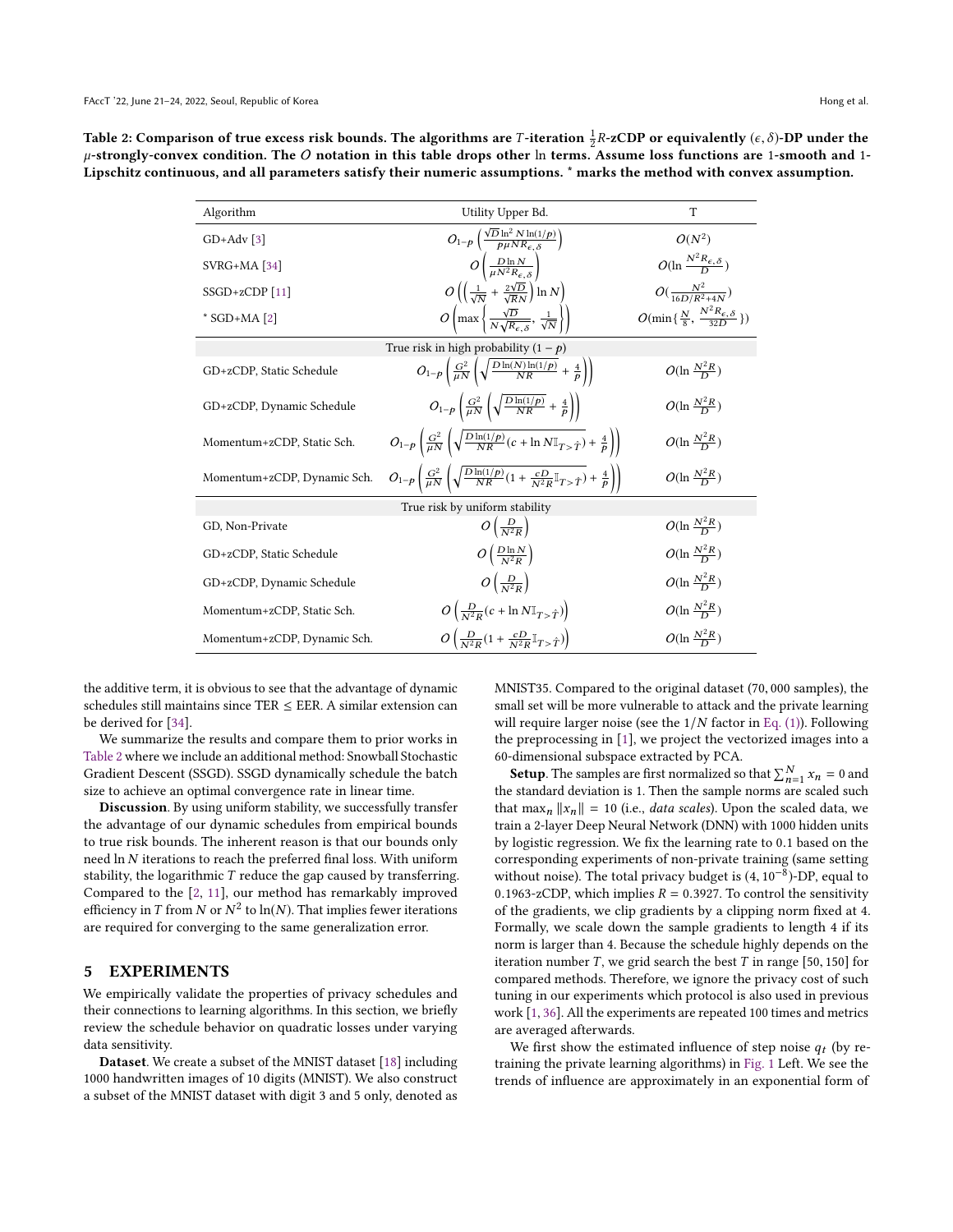<span id="page-8-20"></span>

Figure 1: Comparison of dynamic schedule and uniform schedule on different data scale. Left pane is the influence by iteration estimated by retraining. The rest two panes are performance of DNN trained on the MNIST35 dataset with a varying total number of training samples, when the exponential influence is estimated on a randomly-generated auxiliary dataset.

t. By [Eq. \(10\),](#page-4-0) the resultant schedule on noise scale  $\sigma_t$  will be a normalized exponential decay. This observation motivates the use of exponential decay schedule in practice.

To estimate the influence without extra privacy costs, we use an auxiliary set, which is randomly sampled from Gaussian distribution, to pick the proper influence curvature parameterized by an exponential function. We use auxiliary synthesized datasets of the same size as the corresponding private datasets to tune the parameters. We vary the size of training data to examine the data efficiency of the dynamic schedule denoted as exp. For a fair comparison, we also choose the hyper-parameters of uniform schedule (uni) on the same auxiliary dataset. We show that as the training size increases, exp outperforms uni both on the training loss and the test accuracy. The result verifies our theoretic conclusion: dynamic schedule is more data efficient than the static schedule.

### 6 CONCLUSION

When a privacy budget is provided for a certain learning task, one has to carefully schedule the privacy usage through the learning process. Uniformly scheduling the budget has been widely used in literature whereas increasing evidence suggests that dynamically schedules could empirically outperform the uniform one. This paper provided a principled analysis on the problem of optimal budget allocation and connected the advantages of dynamic schedules to both the loss structure and the learning behavior. We further validated our results through empirical studies.

# ACKNOWLEDGMENTS

This material is based in part upon work supported by National Institute of Aging (1RF1AG072449), Office of Naval Research (N00014- 20-1-2382), National Science Foundation (IIS-1749940). Z. Wang is in part supported by Good Systems, a UT Austin Grand Challenge to develop responsible AI technologies

### REFERENCES

- <span id="page-8-4"></span>[1] Martin Abadi, Andy Chu, Ian Goodfellow, H. Brendan McMahan, Ilya Mironov, Kunal Talwar, and Li Zhang. 2016. Deep Learning with Differential Privacy. In CCS: Proceedings of the 2016 ACM SIGSAC Conference on Computer and Communications Security (CCS '16). ACM, New York, NY, USA, 308–318.
- <span id="page-8-18"></span>[2] Raef Bassily, Vitaly Feldman, Kunal Talwar, and Abhradeep Guha Thakurta. 2019. Private Stochastic Convex Optimization with Optimal Rates. In Advances in Neural Information Processing Systems 32. Curran Associates, Inc., 11282–11291.
- <span id="page-8-5"></span>[3] R. Bassily, A. Smith, and A. Thakurta. 2014. Private Empirical Risk Minimization: Efficient Algorithms and Tight Error Bounds. In 2014 IEEE 55th Annual Symposium on Foundations of Computer Science. 464–473.
- <span id="page-8-16"></span>[4] Mark Bun and Thomas Steinke. 2016. Concentrated Differential Privacy: Simplifications, Extensions, and Lower Bounds. In Theory of Cryptography. Vol. 9985. Springer Berlin Heidelberg, Berlin, Heidelberg, 635–658.
- <span id="page-8-10"></span>[5] Kamalika Chaudhuri, Claire Monteleoni, and Anand D. Sarwate. 2011. Differentially Private Empirical Risk Minimization. Journal of Machine Learning Research 12, Mar (2011), 1069–1109.
- <span id="page-8-8"></span>[6] Junhong Cheng, Wenyan Liu, Xiaoling Wang, Xingjian Lu, Jing Feng, Yi Li, and Chaofan Duan. 2020. Adaptive Distributed Differential Privacy with SGD. Workshop on Privacy-Preserving Artificial Intelligence (2020), 6.
- <span id="page-8-15"></span>[7] Rachel Cummings, Sara Krehbiel, Kevin A Lai, and Uthaipon Tantipongpipat. 2018. Differential Privacy for Growing Databases. In Advances in Neural Information Processing Systems 31. Curran Associates, Inc., 8864-8873.<br>Damien Desfontaines and Balázs Peió. 2019. SoK: Differential Privacies.
- <span id="page-8-14"></span>[8] Damien Desfontaines and Balázs Pejó. 2019. arXiv:1906.01337 [cs] (June 2019).
- <span id="page-8-0"></span>[9] Cynthia Dwork, Alan Karr, Kobbi Nissim, and Lars Vilhuber. 2020. On Privacy in the Age of COVID-19. Journal of Privacy and Confidentiality 10, 2 (June 2020).
- <span id="page-8-2"></span>[10] Cynthia Dwork, Frank McSherry, Kobbi Nissim, and Adam Smith. 2006. Calibrating Noise to Sensitivity in Private Data Analysis. In Theory of Cryptography (Lecture Notes in Computer Science). Springer Berlin Heidelberg, 265–284.
- <span id="page-8-13"></span>[11] Vitaly Feldman, Tomer Koren, and Kunal Talwar. 2020. Private stochastic convex optimization: optimal rates in linear time. In Proceedings of the 52nd Annual ACM SIGACT Symposium on Theory of Computing (STOC 2020). Association for Computing Machinery, New York, NY, USA, 439–449.
- <span id="page-8-1"></span>[12] Matt Fredrikson, Somesh Jha, and Thomas Ristenpart. 2015. Model Inversion Attacks That Exploit Confidence Information and Basic Countermeasures. In CCS: Proceedings of the 22Nd ACM SIGSAC Conference on Computer and Communications Security (CCS '15). ACM, New York, NY, USA, 1322–1333.
- <span id="page-8-7"></span>[13] Junyuan Hong, Haotao Wang, Zhangyang Wang, and Jiayu Zhou. 2021. Learning Model-Based Privacy Protection under Budget Constraints. In AAAI. 9.
- <span id="page-8-12"></span>[14] Xixi Huang, Jian Guan, Bin Zhang, Shuhan Qi, Xuan Wang, and Qing Liao. 2019. Differentially Private Convolutional Neural Networks with Adaptive Gradient Descent. In 2019 IEEE Fourth International Conference on Data Science in Cyberspace (DSC). 642–648.
- <span id="page-8-3"></span>[15] Prateek Jain, Dheeraj Nagaraj, and Praneeth Netrapalli. 2019. Making the Last Iterate of SGD Information Theoretically Optimal. In Conference on Learning Theory. 1752–1755.
- <span id="page-8-17"></span>[16] Hamed Karimi, Julie Nutini, and Mark Schmidt. 2016. Linear Convergence of Gradient and Proximal-Gradient Methods Under the Polyak-Łojasiewicz Condition. In Machine Learning and Knowledge Discovery in Databases (Lecture Notes in Computer Science). Springer International Publishing, Cham, 795–811.
- <span id="page-8-11"></span>[17] Diederik P. Kingma and Jimmy Ba. 2015. Adam: A Method for Stochastic Optimization. In the 3rd International Conference for Learning Representations. San Diego, CA.
- <span id="page-8-19"></span>[18] Y. Lecun, L. Bottou, Y. Bengio, and P. Haffner. 1998. Gradient-based learning applied to document recognition. Proc. IEEE 86, 11 (Nov. 1998), 2278–2324.
- <span id="page-8-6"></span>[19] Jaewoo Lee and Daniel Kifer. 2018. Concentrated Differentially Private Gradient Descent with Adaptive per-Iteration Privacy Budget. In Proceedings of the 24th ACM SIGKDD International Conference on Knowledge Discovery & Data Mining (KDD '18). ACM, New York, NY, USA, 1656–1665.
- <span id="page-8-9"></span>[20] Brendan McMahan, Eider Moore, Daniel Ramage, Seth Hampson, and Blaise Aguera y Arcas. 2017. Communication-Efficient Learning of Deep Networks from Decentralized Data. In Artificial Intelligence and Statistics. 1273–1282.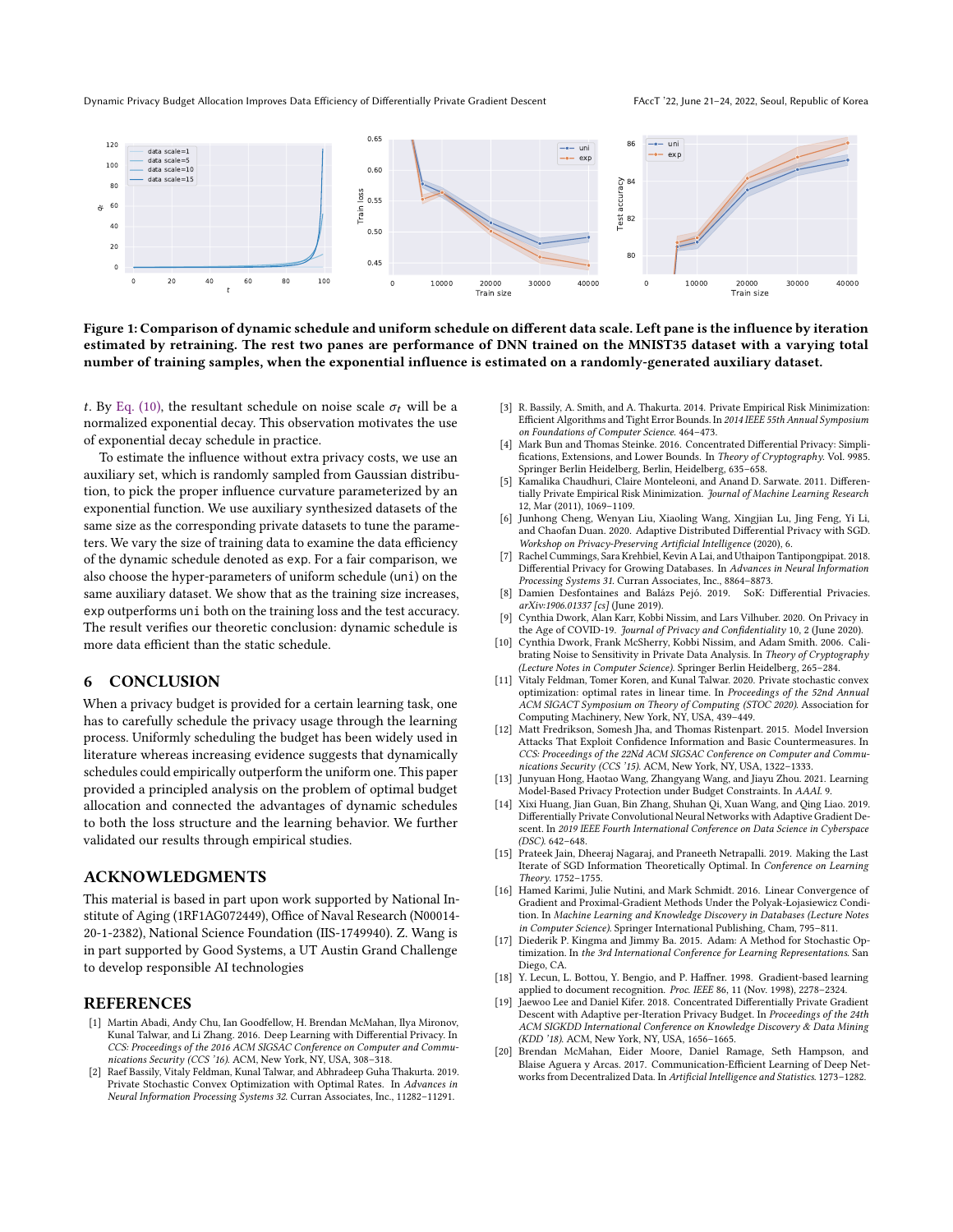- <span id="page-9-5"></span>[21] H. Brendan McMahan, Daniel Ramage, Kunal Talwar, and Li Zhang. 2018. Learning Differentially Private Recurrent Language Models. In International Conference on Learning Representations .
- <span id="page-9-18"></span>[22] Yurii Nesterov and B.T. Polyak. 2006. Cubic regularization of Newton method and its global performance. Mathematical Programming 108, 1 (Aug. 2006), 177–205.
- <span id="page-9-12"></span>[23] Venkatadheeraj Pichapati, Ananda Theertha Suresh, Felix X. Yu, Sashank J. Reddi, and Sanjiv Kumar. 2019. AdaCliP: Adaptive Clipping for Private SGD. arXiv:1908.07643 [cs, stat] (Oct. 2019).
- <span id="page-9-7"></span>[24] B. T. Polyak. 1963. Gradient methods for the minimisation of functionals. U. S. S. R. Comput. Math. and Math. Phys. 3, 4 (Jan. 1963), 864–878.
- <span id="page-9-15"></span>[25] B. T. Polyak. 1964. Some methods of speeding up the convergence of iteration methods. U. S. S. R. Comput. Math. and Math. Phys. 4, 5 (Jan. 1964), 1–17.
- <span id="page-9-9"></span>[26] Ning Qian. 1999. On the momentum term in gradient descent learning algorithms. Neural Networks 12, 1 (Jan. 1999), 145–151.
- <span id="page-9-19"></span>[27] Sashank J. Reddi, Ahmed Hefny, Suvrit Sra, Barnabas Poczos, and Alex Smola. 2016. Stochastic Variance Reduction for Nonconvex Optimization. In International Conference on Machine Learning. 314–323.
- <span id="page-9-17"></span>[28] Alfréd Rényi. 1961. On measures of entropy and information. In Proceedings of the Fourth Berkeley Symposium on Mathematical Statistics and Probability, Volume 1: Contributions to the Theory of Statistics. The Regents of the University of California.
- <span id="page-9-21"></span>[29] Shai Shalev-Shwartz and Shai Ben-David. 2014. Understanding Machine Learning: From Theory to Algorithms. Cambridge University Press.
- <span id="page-9-20"></span>[30] Shai Shalev-Shwartz, Nathan Srebro, and Karthik Sridharan. 2009. Stochastic Convex Optimization. In Proceedings of the 22nd Annual Conference on Learning Theory, COLT '09. 11.
- <span id="page-9-0"></span>[31] R. Shokri, M. Stronati, C. Song, and V. Shmatikov. 2017. Membership Inference Attacks Against Machine Learning Models. In 2017 IEEE Symposium on Security and Privacy (SP). 3–18.
- <span id="page-9-13"></span>[32] Om Thakkar, Galen Andrew, and H. Brendan McMahan. 2019. Differentially Private Learning with Adaptive Clipping. arXiv:1905.03871 [cs, stat] (May 2019).
- <span id="page-9-1"></span>[33] Di Wang, Changyou Chen, and Jinhui Xu. 2019. Differentially Private Empirical Risk Minimization with Non-convex Loss Functions. In International Conference on Machine Learning. 6526–6535.
- <span id="page-9-2"></span>[34] Di Wang, Minwei Ye, and Jinhui Xu. 2017. Differentially Private Empirical Risk Minimization Revisited: Faster and More General. In Advances in Neural Information Processing Systems 30. Curran Associates, Inc., 2722–2731.
- <span id="page-9-6"></span>[35] Michael W. Weiner, Dallas P. Veitch, Paul S. Aisen, Laurel A. Beckett, Nigel J. Cairns, Robert C. Green, Danielle Harvey, Clifford R. Jack, William Jagust, Enchi Liu, John C. Morris, Ronald C. Petersen, Andrew J. Saykin, Mark E. Schmidt, Leslie Shaw, Li Shen, Judith A. Siuciak, Holly Soares, Arthur W. Toga, and John Q. Trojanowski. 2013. The Alzheimer's Disease Neuroimaging Initiative: A review of papers published since its inception. Alzheimer's & Dementia 9, 5 (Sept. 2013), e111–e194.
- <span id="page-9-8"></span>[36] Xi Wu, Fengan Li, Arun Kumar, Kamalika Chaudhuri, Somesh Jha, and Jeffrey Naughton. 2017. Bolt-on Differential Privacy for Scalable Stochastic Gradient Descent-based Analytics. In Proceedings of the 2017 ACM International Conference on Management of Data (SIGMOD '17). ACM, New York, NY, USA, 1307–1322.
- <span id="page-9-10"></span>[37] Yun Xie, Peng Li, Chao Wu, and Qiuling Wu. 2021. Differential Privacy Stochastic Gradient Descent with Adaptive Privacy Budget Allocation. In 2021 IEEE International Conference on Consumer Electronics and Computer Engineering (ICCECE). 227–231.
- <span id="page-9-4"></span>[38] Zhiying Xu, Shuyu Shi, Alex X. Liu, Jun Zhao, and Lin Chen. 2020. An Adaptive and Fast Convergent Approach to Differentially Private Deep Learning. the Proceedings of IEEE International Conference on Computer Communications (2020).
- <span id="page-9-16"></span>[39] Da Yu, Huishuai Zhang, Wei Chen, Jian Yin, and Tie-Yan Liu. 2020. Gradient Perturbation is Underrated for Differentially Private Convex Optimization. In Proceedings of the Twenty-Ninth International Joint Conference on Artificial Intelligence. International Joint Conferences on Artificial Intelligence Organization, Yokohama, Japan, 3117–3123.
- <span id="page-9-3"></span>[40] Lei Yu, Ling Liu, Calton Pu, Mehmet Emre Gursoy, and Stacey Truex. 2019. Differentially Private Model Publishing for Deep Learning. proceedings of 40th IEEE Symposium on Security and Privacy (April 2019).
- <span id="page-9-11"></span>[41] Xinyue Zhang, Jiahao Ding, Maoqiang Wu, Stephen T. C. Wong, Hien Van Nguyen, and Miao Pan. 2021. Adaptive Privacy Preserving Deep Learning Algorithms for Medical Data. In Proceedings of the IEEE/CVF Winter Conference on Applications of Computer Vision. 1169–1178.
- <span id="page-9-14"></span>[42] Yingxue Zhou, Xiangyi Chen, Mingyi Hong, Zhiwei Steven Wu, and Arindam Banerjee. 2020. Private Stochastic Non-Convex Optimization: Adaptive Algorithms and Tighter Generalization Bounds. arXiv:2006.13501 [cs, stat] (Aug. 2020).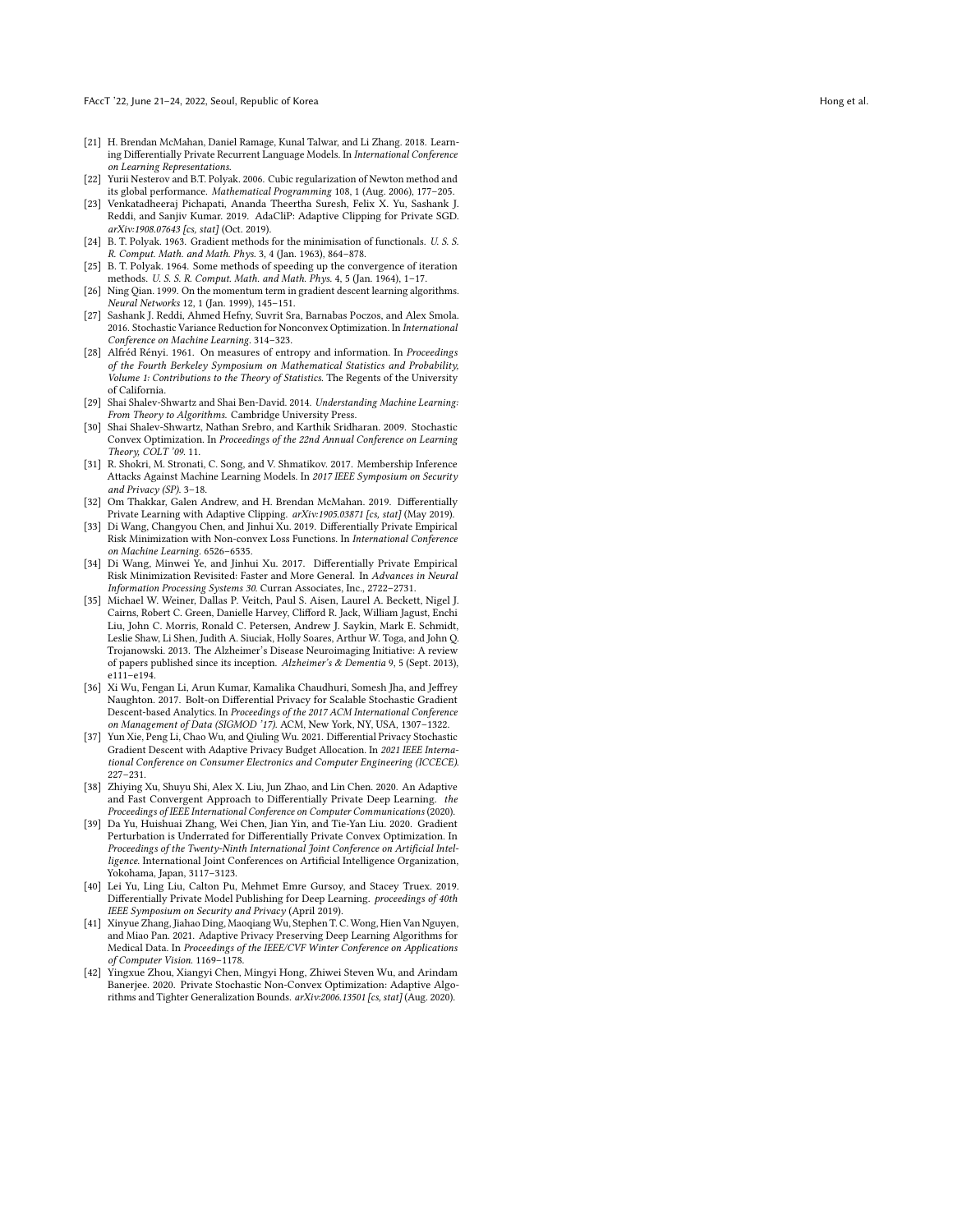# A SOCIAL IMPACT

The wide usage of personal data in training machine learning has led to huge successes in many application domains but is also accompanied by rising concerns on privacy protection due to the sensitive information in the data. The development of privacy-preserving algorithms has become one of critical research areas of machine learning, in which the key challenge is to train high performance models under the constraint of a given privacy budget, or how much sensitive information can be accessed during the training phase. Differential privacy provided a principled framework to quantify the privacy budget, under which researchers proposed various schemes to schedule the budget usage during a learning process, yet there is a lack of systematical studies on when and why some schedules are better than other. Our efforts in this paper are among the first to study and compare the effectiveness of these schedules from a rigorous optimization perspective. Our theoretical results can benefit any privacy-preserving machine learning practitioners to efficiently and effectively choose proper privacy schedules tailored to their learning tasks.

### <span id="page-10-0"></span>B COMPARISON OF ALGORITHMS

Here we elaborate the meaning of algorithm names in [Table 1.](#page-2-0) Asymptotic upper bounds are achieved when sample size N approaches infinity. Both R and  $R_{\epsilon,\delta}$  with  $R_{\epsilon,\delta} < R$  are the privacy budgets of corresponding algorithms. Specifically,  $R_{\epsilon,\delta} = \epsilon^2 / \ln(1/\delta) < R$  when the private algorithm is  $(\epsilon, \delta)$ -DP with  $\epsilon \leq 2 \ln(1/\delta)$ .

PGD+Adv. Adv denotes the Advanced Composition method [\[3\]](#page-8-5). The method assumes that loss function is 1-strongly convex which implies the PL condition and optimized variable is in a convex set of diameter 1 w.r.t.  $l_2$  norm.

PGD+MA and the adjusted-utility version. MA denotes the Moment Accountant [\[1\]](#page-8-4) which improve the composed privacy bound versus the Advanced Composition. The improvement on privacy bound lead to a enhanced utility bound, as a result.

**PGD+Adv+BBImp**. The dynamic method assumes that the loss is 1-strongly convex and data comes in stream with  $n \leq N$  samples at each round. Their utility upper bound is achieved at some probability  $p$  with any positive  $c$ .

Adam+MA. The authors prove a convergence bound for the gradient norms which is extended to loss bound by using PL condition. They also presents the results for AdaGrad and GD which are basically of the same upper bound. Out theorems improve their bound by using the recursive derivation based on the PL condition, while their bound is a simple application of the condition on the gradient norm bound.

GD, Non-Private. This method does not inject noise into gradients but limit the number of iterations. With the bound, we can see that our utility bound are optimal with dynamic schedule.

GD+zCDP. We discussed the static and dynamic schedule for the gradient descent method where the dynamic noise influence is the key to tighten the bound.

Momentum+zCDP. Different from the GD+zCDP, momentum methods will have two phase of utility upper bound. When  $T$  is small than some positive constant  $\hat{T}$ , the bound is as tight as the non-private one. Afterwards, the momentum has a bound degraded as the GD bound.

# C PRELIMINARIES

### C.1 Privacy

<span id="page-10-1"></span>LEMMA C.1 (COMPOSITION & POST-PROCESSING). Let two mechanisms be  $M : \mathcal{D}^n \to \mathcal{Y}$  and  $M' : \mathcal{D}^n \times \mathcal{Y} \to \mathcal{Z}$ . Suppose M satisfies  $\Omega_{\Omega}$  and  $M'(\Omega)$  satisfies  $(\rho_1, a)$ -zCDP and M' $(\cdot, y)$  satisfies  $(\rho_2, a)$ -zCDP for  $\forall y \in \mathcal{Y}$ . Then, mechanism  $M'' : \mathcal{D}^n \to \mathcal{Z}$  (defined by  $M''(x) = M'(x, M(x))$ ) satisfies  $(\rho_1 + \rho_2)$ -zCDP.

DEFINITION C.1 (SENSITIVITY). The sensitivity of a gradient query  $\nabla_t$  to the dataset  $\{x_i\}_{i=1}^N$  is

<span id="page-10-4"></span>
$$
\Delta_2(\nabla_t) = \max_n \left\| \frac{1}{N} \sum_{j=1, j \neq n}^N \nabla_t^{(j)} - \frac{1}{N} \sum_{j=1}^N \nabla_t^{(j)} \right\|_2
$$
\n
$$
= \frac{1}{N} \max_n \left\| \nabla_t^{(n)} \right\|_2
$$
\n(18)

where  $\nabla_t^{(n)}$  denotes the gradient of the n-th sample.

<span id="page-10-2"></span>LEMMA C.2 (GAUSSIAN MECHANISM [\[4\]](#page-8-16)). Let  $f : \mathcal{D}^n \to \mathcal{Z}$  have sensitivity  $\Delta$ . Define a randomized algorithm  $M : \mathcal{D}^n \to \mathcal{Z}$  by  $M(x) \leftarrow f(x) + \mathcal{N}(0, \Delta^2)$ <sup>2</sup>I). Then M satisfies  $\frac{1}{2\sigma^2}$ -zCDP.

<span id="page-10-3"></span>LEMMA C.3 ([\[4\]](#page-8-16)). If M is a mechanism satisfying  $\rho$ -zCDP, then M is  $(\rho + 2\sqrt{\rho \ln(1/\delta)}, \delta)$ -DP for any  $\delta > 0$ .

By solving  $\rho + 2\sqrt{\rho \ln(1/\delta)} = \epsilon$ , we can get  $\rho = \epsilon + 2\ln(1/\delta) + 2\sqrt{\ln(1/\delta)(\epsilon + \ln(1/\delta))}$ .

### C.2 Auxiliary lemmas

LEMMA C.4. If  $\max_n ||x_n||_2 = 1$  and  $\frac{1}{N} \sum_n x_n = 0$ , then the gradient sensitivity of the squared loss will be

$$
\Delta_2(\nabla) = \max_{i} \frac{1}{N} \sqrt{2f(\theta; x_i)} \|x_i\|_2 \le \frac{1}{2} (DM \| \theta \|^{2} + 1),
$$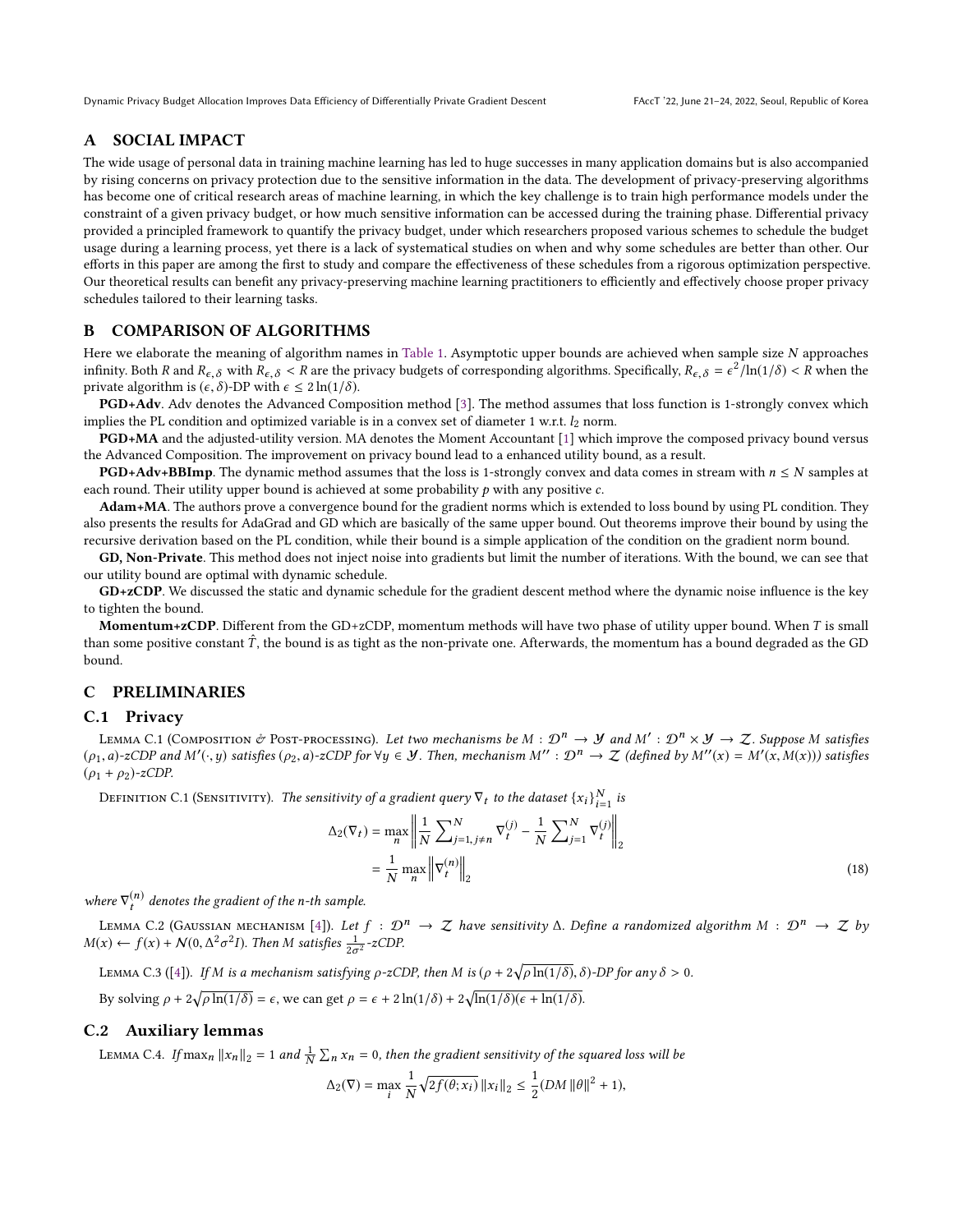where  $\Theta_M$  is the set of all possible parameters  $\theta_t$  generated by the learning algorithm M.

PROOF. According to the definition of sensitivity in [Eq. \(18\),](#page-10-4) we have

$$
\Delta_2(\nabla) = \max_i \left\| \nabla^{(i)} \right\|_2 = \max_n \frac{1}{n} \left\| A^{(i)} \theta - x_i \right\|_2
$$

where we use *i* denotes the index of sample in the dataset. Here, we assume it is constant 1. We may get

$$
\left\| A^{(i)} \theta - x_i \right\|_2^2 = \left\| x_i (x_i^\top \theta - 1) \right\|_2^2
$$
  
=  $(x_i^\top \theta - 1)^2 \left\| x_i \right\|_2^2 = 2f(\theta; x_i) \left\| x_i \right\|_2^2$  (19)

where  $f(\theta; x_i) = \frac{1}{2}(x_i^{\top} \theta - 1)^2$ . Thus,

$$
\Delta_2(\nabla) = \max_i \frac{1}{N} \sqrt{2f(\theta; x_i)} \|x_i\|_2
$$

Since  $||x_n||_2 \le 1$  and  $\frac{1}{N} \sum_{n=1}^{N} x_n = 0$ ,

$$
f(\theta) = \frac{1}{2N} \sum_{n=1}^{N} [(x_n^{\top} \theta)^2 - 2x_n^{\top} \theta + 1]
$$
  

$$
\leq \frac{1}{2N} \sum_{n=1}^{N} [(||x_n|| ||\theta||)^2 + 1]
$$
  

$$
\leq \frac{1}{2} (DM ||\theta||^2 + 1)
$$

<span id="page-11-0"></span> $\Box$ 

<span id="page-11-1"></span>Lemma C.5. Assume assumptions in [Theorem 4.5](#page-5-0) are satisfied. Given variables defined in [Theorem 4.5,](#page-5-0) the following inequality holds true:

$$
\sum_{t=1}^{T} \gamma^{T-t} \frac{2(1-\beta)\eta_t}{b_t} \sum_{i=1}^{t} \beta^{t-i} \|\nabla_t - \nabla_i\|^2
$$
  

$$
\leq \frac{\eta_0^3 \beta \gamma}{2M(1-\beta)^3(\gamma-\beta)^2} \sum_{i=1}^{T-1} \gamma^{T-i} \|v_{i+1}\|^2.
$$

Proof. We first handle the inner summation. By smoothness, the inequality  $\|\nabla f(x) - \nabla f(y)\| \le M \|x - y\|$  holds true. Thus,

$$
\sum_{i=1}^{t} \beta^{t-i} \|\nabla_t - \nabla_i\|^2
$$
\n
$$
\leq M^2 \sum_{i=1}^{t} \beta^{t-i} \|\theta_t - \theta_i\|^2
$$
\n
$$
= M^2 \sum_{k=0}^{t-1} \beta^k \|\theta_t - \theta_{t-k}\|^2
$$
\n
$$
= M^2 \sum_{k=0}^{t-1} \beta^k \left\|\sum_{i=t-k}^{t-1} \eta_i \nu_{i+1}/b_i\right\|^2
$$
\n
$$
\leq M^2 \sum_{k=0}^{t-1} \beta^k \left(\sum_{j=t-k}^{t-1} \eta_j^2/b_j^2\right) \left(\sum_{i=t-k}^{t-1} \|\nu_{i+1}\|^2\right)
$$

 $\frac{\sum_{i=0}^{M} \sum_{k=0}^{N} \left( \sum_{j=t-k} \eta_j / \nu_j \right) \left( \sum_{i=t-k} \right)}{k}$  where the last inequality is by Cauchy-Schwartz inequality. Because  $\frac{1}{k} = \frac{1}{k}$  ≤  $\frac{1}{k}$  $=\frac{1}{1-\beta^t} \leq \frac{1}{1-\beta}$  and  $\eta_t = \frac{\eta_0}{2M}$ ,

$$
\sum_{i=1}^{t} \beta^{t-i} \|\nabla_t - \nabla_i\|^2
$$
\n
$$
\leq \frac{\eta_0^2}{4(1-\beta)^2} \sum_{k=0}^{t-1} \beta^k k \sum_{i=t-k}^{t-1} \|\nu_{i+1}\|^2
$$
\n
$$
= \frac{\eta_0^2}{4(1-\beta)^2} \sum_{k=0}^{t-1} \beta^k k \sum_{i=1}^{t-1} \|\nu_{i+1}\|^2 \mathbb{I}(i \geq t-k)
$$
\n
$$
= \frac{\eta_0^2}{4(1-\beta)^2} \sum_{i=1}^{t-1} \|\nu_{i+1}\|^2 \sum_{k=0}^{t-1} \beta^k k \mathbb{I}(k \geq t-i)
$$
\n
$$
= \frac{\eta_0^2}{4(1-\beta)^2} \sum_{i=1}^{t-1} \|\nu_{i+1}\|^2 \sum_{k=t-i}^{t-1} \beta^k k
$$
\n(21)

 $-\frac{1}{4(1-\beta)^2} \sum_{i=1}^{\infty} \sum_{i=1}^{\infty} \sum_{i=1}^{\infty} \sum_{i=1}^{\infty} e^{-i t}$ <br>where I(⋅) is the indicating function which output 1 if the condition holds true, otherwise 0.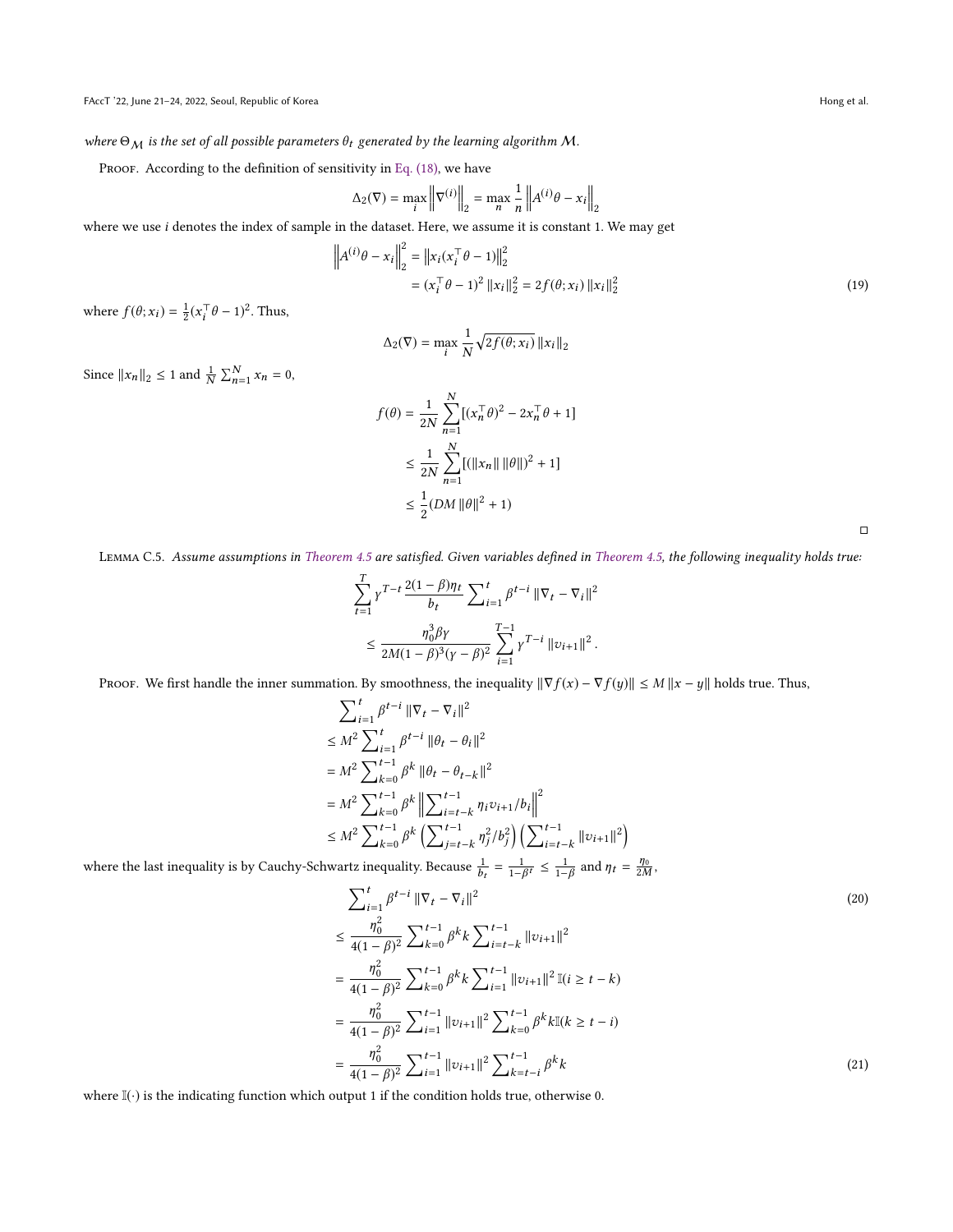Denote the left-hand-side of the conclusion as LHS. We plug [Eq. \(21\)](#page-11-0) into LHS to get

LHS 
$$
\leq \sum_{t=1}^{T} \gamma^{T-t} \frac{1}{b_t} \frac{\eta_0^3}{4M(1-\beta)} \sum_{i=1}^{t-1} ||v_{i+1}||^2 \sum_{k=t-i}^{t-1} \beta^k k
$$
  
 $\leq \frac{\eta_0^3}{4M(1-\beta)^2} \sum_{t=1}^{T} \gamma^{T-t} \sum_{i=1}^{t-1} ||v_{i+1}||^2 \sum_{k=t-i}^{t-1} \beta^k k$ 

where we relax the upper bound by  $\frac{1}{\tau}$  $\ddot{\phantom{a}}$  $=$   $\frac{1}{1−βt}$  ≤  $\frac{1}{1−β}$ . Using [Lemma C.6](#page-12-0) can directly lead to the conclusion:

LHS 
$$
\leq \frac{\eta_0^3 \beta \gamma}{2M(1-\beta)^3(\gamma-\beta)^2} \sum_{i=1}^{T-1} \gamma^{T-i} ||v_{i+1}||^2
$$
.

<span id="page-12-0"></span>Lemma C.6. Given variables defined in [Theorem 4.5,](#page-5-0) the following inequality holds true:

$$
\sum_{t=1}^{T} \gamma^{T-t} \sum_{i=1}^{t-1} ||v_{i+1}||^2 \sum_{k=t-i}^{t-1} k\beta^k
$$
  

$$
\leq \frac{2\beta\gamma}{(\gamma-\beta)^2(1-\beta)} \sum_{i=1}^{T-1} \gamma^{T-i} ||v_{i+1}||^2.
$$

PROOF. We first derive the summation:

$$
U_1(t, i) \triangleq \sum_{k=t-i}^{t-1} \beta^k k
$$
  
=  $\sum_{k=t-i}^{t-1} \sum_{j=1}^k \beta^k$   
=  $\sum_{k=t-i}^{t-1} \sum_{j=1}^{t-1} \beta^k \mathbb{I}(j \le k)$   
=  $\sum_{j=1}^{t-1} \sum_{k=\max(t-i,j)}^{t-1} \beta^k$   
=  $\sum_{j=1}^{t-1} \frac{\beta^{\max(t-i,j)} - \beta^t}{1 - \beta}$   
=  $\frac{1}{1 - \beta} \left( (t-i)\beta^{t-i} + \frac{\beta^{t-i+1} - \beta^t}{1 - \beta} - \frac{\beta - \beta^t}{1 - \beta} \right)$   
=  $\frac{1}{1 - \beta} \left( (t-i)\beta^{t-i} + \frac{\beta^{t-i+1} - \beta}{1 - \beta} \right)$ 

Now, we substitute  $U_1(t, i)$  into LHS and replace  $t - i$  by  $j$ , i.e.,  $t = j + i$ , to get

$$
\begin{split} \text{LHS} &= \sum_{t=1}^{T} \gamma^{T-t} \sum_{i=1}^{t-1} \left\| \upsilon_{i+1} \right\|^{2} \frac{1}{1-\beta} \left( (t-i)\beta^{t-i} + \frac{\beta^{t-i+1} - \beta}{1-\beta} \right) \\ &= \sum_{i=1}^{T-1} \left\| \upsilon_{i+1} \right\|^{2} \sum_{t=i+1}^{T} \gamma^{T-t} \frac{1}{1-\beta} \left( (t-i)\beta^{t-i} + \frac{\beta^{t-i+1} - \beta}{1-\beta} \right) \\ &= \sum_{i=1}^{T-1} \left\| \upsilon_{i+1} \right\|^{2} \sum_{j=1}^{T-i} \gamma^{T-(j+i)} \frac{1}{1-\beta} \left( j\beta^{j} + \frac{\beta^{j+1} - \beta}{1-\beta} \right) \\ &= \sum_{i=1}^{T-1} \gamma^{T-i} \left\| \upsilon_{i+1} \right\|^{2} \sum_{j=1}^{T-i} \gamma^{-j} \frac{1}{1-\beta} \left( j\beta^{j} + \frac{\beta^{j+1} - \beta}{1-\beta} \right) \\ &\leq \frac{1}{1-\beta} \sum_{i=1}^{T-1} \gamma^{T-i} \left\| \upsilon_{i+1} \right\|^{2} \sum_{j=1}^{T-i} \left( j \left( \frac{\beta}{\gamma} \right)^{j} + \frac{\beta}{1-\beta} \left( \frac{\beta}{\gamma} \right)^{j} \right) \end{split}
$$

□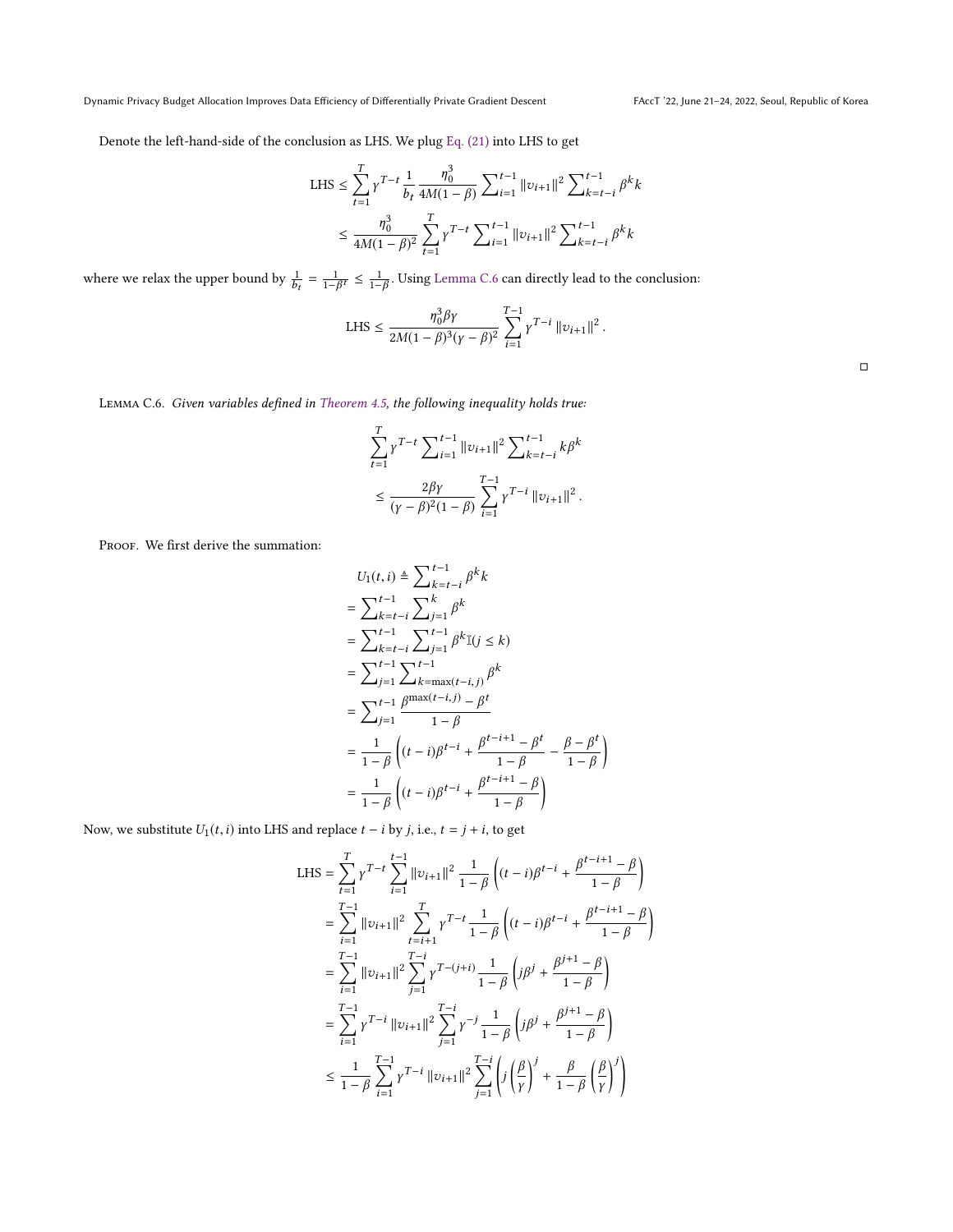Let  $a = \beta/\gamma$ , we show

$$
\sum_{j=1}^{T-i} ja^j = \sum_{j=1}^{T-i} \sum_{o=1}^j a^j
$$
  
= 
$$
\sum_{o=1}^{T-i} \sum_{j=0}^{T-i} a^j
$$
  
= 
$$
\sum_{o=1}^{T-i} (\frac{a^o - a^{T-i+1}}{1-a})
$$
  
= 
$$
\frac{a - a^{T-i+1}}{(1-a)^2} - (T-i) \frac{a^{T-i+1}}{1-a}
$$
  
\$\leq \frac{a}{(1-a)^2}.

Thus,

LHS 
$$
\leq \frac{1}{1-\beta} \sum_{i=1}^{T-1} \gamma^{T-i} ||v_{i+1}||^2 \left( \frac{a}{(1-a)^2} + \frac{\beta}{1-\beta} \sum_{j=1}^{T-i} a^j \right)
$$
  
 $\leq \frac{1}{1-\beta} \sum_{i=1}^{T-1} \gamma^{T-i} ||v_{i+1}||^2 \left( \frac{a}{(1-a)^2} + \frac{\beta}{1-\beta} \frac{a}{1-a} \right)$   
 $\leq \frac{a}{(1-a)^2 (1-\beta)} \sum_{i=1}^{T-1} \gamma^{T-i} ||v_{i+1}||^2$ 

Because  $\gamma < 1$ ,  $\beta < a = \beta/\gamma$  and

$$
\frac{a}{(1-a)^2} + \frac{\beta}{1-\beta} \frac{a}{1-a} \le \frac{2a}{(1-a)^2}.
$$

Therefore,

LHS 
$$
\leq \frac{2a}{(1-a)^2(1-\beta)} \sum_{i=1}^{T-1} \gamma^{T-i} ||v_{i+1}||^2
$$
  
= 
$$
\frac{2\beta\gamma}{(\gamma-\beta)^2(1-\beta)} \sum_{i=1}^{T-1} \gamma^{T-i} ||v_{i+1}||^2
$$

<span id="page-13-0"></span>LEMMA C.7. Suppose  $\gamma \in (0, 1)$  and  $\beta \in (0, 1)$ . Define

$$
\hat{T} = \max t \text{ s.t. } \gamma^{t-1} \ge \frac{1-\beta}{1-\beta^t}.
$$

If  $t \leq \hat{T}$ ,  $\frac{1-\beta}{1-\beta}$  $\frac{1-\beta}{1-\beta^t} \le \gamma^{t-1}$  for  $t = 1, \ldots, T$ . If  $t > \hat{T}$ ,  $\frac{1-\beta}{1-\beta^t}$  $\frac{1-\beta}{1-\beta^t} < \gamma^{\hat{T}-1}.$ 

PROOF. Define  $h(t) = \gamma^{t-1}(1 - \beta^t)$  whose derivatives are

$$
h'(t) = \gamma^{t-1} (1 - \beta^t) \ln \gamma + \gamma^{t-1} (-\beta^t) \ln \beta
$$
  
=  $\gamma^{t-1} [\ln \gamma - \beta^t (\ln \gamma + \ln \beta)]$   
=  $\gamma^{t-1} [1 - \beta^t (1 + \log_{\gamma} \beta)] \ln \gamma.$ 

Simple calculation shows  $1 - \beta^t (1 + \log_\gamma \beta) \Big|_{t=0} = -\log_\gamma \beta < 0$  and  $\lim_{t \to +\infty} 1 - \beta^t (1 + \log_\gamma \beta) = 1$ . When  $t = -\log_\beta (1 + \log_\gamma \beta)$  denoted as to  $1 - \beta^t (1 + \log_\gamma \beta) = 0$ . Because  $1 - \beta^t (1 + \log_\gamma \beta)$  is monotonically increasing by as  $t_0$ ,  $1 - \beta^t (1 + \log_\gamma \beta) = 0$ . Because  $1 - \beta^t (1 + \log_\gamma \beta)$  is monotonically increasing by t and  $\gamma^{t-1} \ln \gamma$  is negative,  $h'(t) \ge 0$  if  $t \le t_0$ . Otherwise,  $h'(t) < 0$ . Therefore,  $h(t)$  is a concave function. Because  $h(1) = 1 - \beta$  and  $h(\hat{T}) = \gamma \hat{T}^{-1}(1 - \beta \hat{T}) \ge 1 - \beta > 0$ ,  $h(t) \ge 1 - \beta$  for  $t = 1, \ldots, \hat{T}$ . Thus, for all  $t \in [1, \hat{T}]$ , we have  $\frac{1-\beta}{1-\beta^t} \le \gamma^{t-1}$ .

For 
$$
t > \hat{T}
$$
, because  $\frac{1-\beta}{1-\beta t}$  monotonically increases by t, we have  $\frac{1-\beta}{1-\beta t} < \frac{1-\beta}{1-\beta \hat{T}} \leq \gamma \hat{T}^{-1}$ .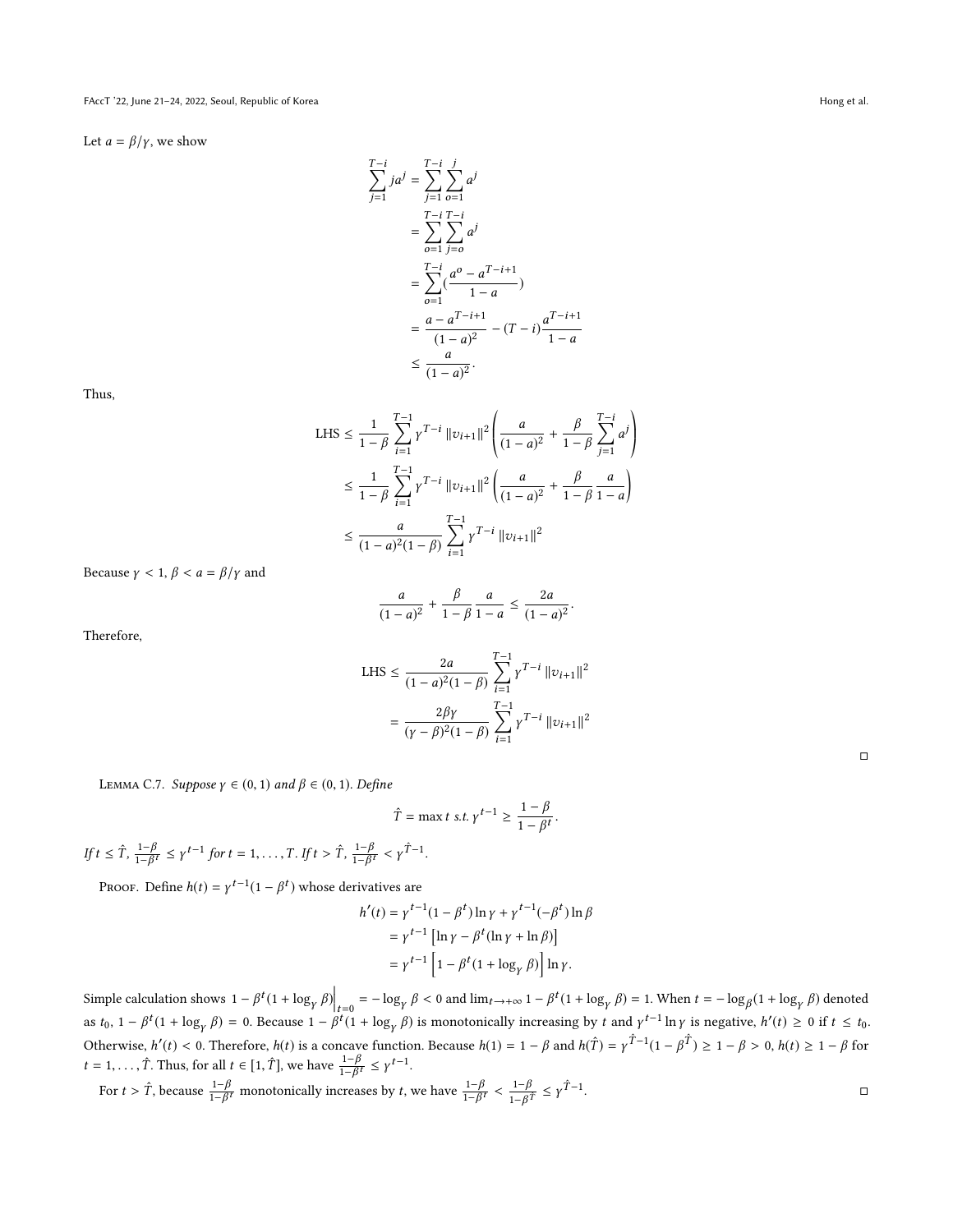# D PROOFS

PROOF OF THEOREM 3.1. Because all sample gradient are [G](#page-14-0)-Lipschitz continuous, the sensitivity of the averaged gradient is upper bounded by G/N. Based on [Lemma C.2,](#page-10-2) the privacy cost of  $g_t$  is  $\frac{1}{2\sigma_t^2}$ .

Here, we make the output of each iteration a tuple of  $(\hat{\theta}_{t+1}, v_{t-1})$ . For the 1st iteration, because  $\theta_1$  does not embrace private information random initialization, the manning by random initialization, the mapping,

$$
\left[\begin{array}{c}v_2\\ \theta_2\end{array}\right]=\left[\begin{array}{c}g_1\\ \theta_1-\eta_1g_1\end{array}\right],
$$

is  $\hat{\rho}_1$ -zCDP where  $\hat{\rho}_1 = \frac{1}{2\sigma_t^2}$ .

ł Suppose the output of the *t*-th iteration,  $(\theta_t, v_t)$ , is  $\hat{\rho}_t$ -zCDP. At each iteration, we have the following mapping  $(\theta_t, v_t) \rightarrow (\theta_{t+1}, v_{t+1})$ defined as

$$
\left[\begin{array}{c} v_{t+1} \\ \theta_{t+1} \end{array}\right] = \left[\begin{array}{c} \phi(v_t, g_t) \\ \theta_t - \eta_t \phi(v_t, g_t) \end{array}\right]
$$

Thus, the output tuple  $(\theta_{t+1}, v_{t+1})$  is  $(\hat{\rho}_t + \frac{1}{2\sigma_t^2})$ -zCDP by [Lemma C.1.](#page-10-1)<br>Thus, the recursion implies that  $(\theta_{\text{max}}, \theta_{\text{max}})$  has privacy cost as

Thus, the recursion implies that  $(\theta_{T+1}, v_{T+1})$  has privacy cost as

$$
\hat{\rho}_{T+1} = \hat{\rho}_T + \frac{1}{2\sigma_T^2} = \dots = \sum_{t=1}^T \frac{1}{2\sigma_t^2} = \frac{1}{2} \sum_{t=1}^T \rho_t \le \frac{1}{2}(R - R_T) \le \frac{1}{2}R
$$

Let  $\rho = \hat{\rho}_{T+1}$ . Then we can get the conclusion.  $\Box$ 

# D.1 Gradient Descents

PROOF OF THEOREM 4.1. With the definition of smoothness in [Definition 3.3](#page-1-1) and [Eq. \(1\),](#page-2-3) we have

$$
\begin{aligned} f(\theta_{t+1}) - f(\theta_{t}) & \leq -\eta_{t} \nabla_{t}^{\top} (\nabla_{t} + G \sigma_{t} v_{t}/N) + \frac{1}{2} M \eta_{t}^{2} \left\| \nabla_{t} + G \sigma_{t} v_{t}/N \right\|^{2} \\ & = -\eta_{t} (1 - \frac{1}{2} M \eta_{t}) \left\| \nabla_{t} \right\|^{2} - (1 - M \eta_{t}) \eta_{t} \nabla_{t}^{\top} G \sigma_{t} v_{t}/N + \frac{1}{2} M \eta_{t}^{2} \left\| G \sigma_{t} v_{t}/N \right\|^{2} \\ & \leq -2 \mu \eta_{t} (1 - \frac{1}{2} M \eta_{t}) (f(\theta_{t}) - f(\theta^{*})) - (1 - M \eta_{t}) \eta_{t} \nabla_{t}^{\top} G \sigma_{t} v_{t}/N \\ & + \frac{1}{2} M \eta_{t}^{2} \left\| G \sigma_{t} v_{t}/N \right\|^{2}. \end{aligned}
$$

where the last inequality is due to the Polyak-Lojasiewicz condition. Taking expectation on both sides, we can obtain

$$
\mathbb{E}[f(\theta_{t+1})] - \mathbb{E}[f(\theta_t)] \le -2\mu \eta_t (1 - \frac{M}{2} \eta_t) (\mathbb{E}[f(\theta_t)] - f(\theta^*)) + \frac{M}{2} (\eta_t G \sigma_t / N)^2 \mathbb{E} ||v_t||^2
$$

which can be reformulated by substacting  $f(\theta^*)$  on both sides and re-arranged as

$$
\mathbb{E}[f(\theta_{t+1})] - f(\theta^*) \le \left(1 - 2\mu \eta_t (1 - \frac{M}{2} \eta_t)\right) \left(\mathbb{E}[f(\theta_t)] - f(\theta^*)\right) + \frac{M}{2} (\eta_t G \sigma_t / N)^2 D
$$

Recursively using the inequality, we can get

$$
\mathbb{E}[f(\theta_{T+1})] - f(\theta^*) \le \prod_{t=1}^T \left(1 - 2\mu \eta_t (1 - \frac{M}{2}\eta_t)\right) (\mathbb{E}[f(\theta_1)] - f(\theta^*))
$$
  
+ 
$$
\frac{MD}{2} \sum_{t=1}^T \prod_{i=t+1}^T \left(1 - 2\mu \eta_i (1 - \frac{M}{2}\eta_i)\right) (\eta_t G \sigma_t / N)^2.
$$

Let  $\eta_t \equiv 1/M$ . Then the above inequality can be simplified as

$$
\mathbb{E}[f(\theta_{T+1})] - f(\theta^*) \le \gamma^T (\mathbb{E}[f(\theta_1)] - f(\theta^*)) + R \sum_{t=1}^T \gamma^{T-t} \frac{MD}{2R} \left(\frac{\eta_t G}{N}\right)^2 \sigma_t^2
$$
  

$$
= \gamma^T (\mathbb{E}[f(\theta_1)] - f(\theta^*)) + R \sum_{t=1}^T \gamma^{T-t} \alpha \sigma_t^2 (\mathbb{E}[f(\theta_1)] - f(\theta^*))
$$
  

$$
= \left(\gamma^T + R \sum_{t=1}^T q_t \sigma_t^2\right) (f(\theta_1) - f(\theta^*))
$$

<span id="page-14-0"></span><sup>&</sup>lt;sup>1</sup>For brevity, when we say the privacy cost of some value, e.g., gradient, we actually refer to the cost of mechanism that output the value.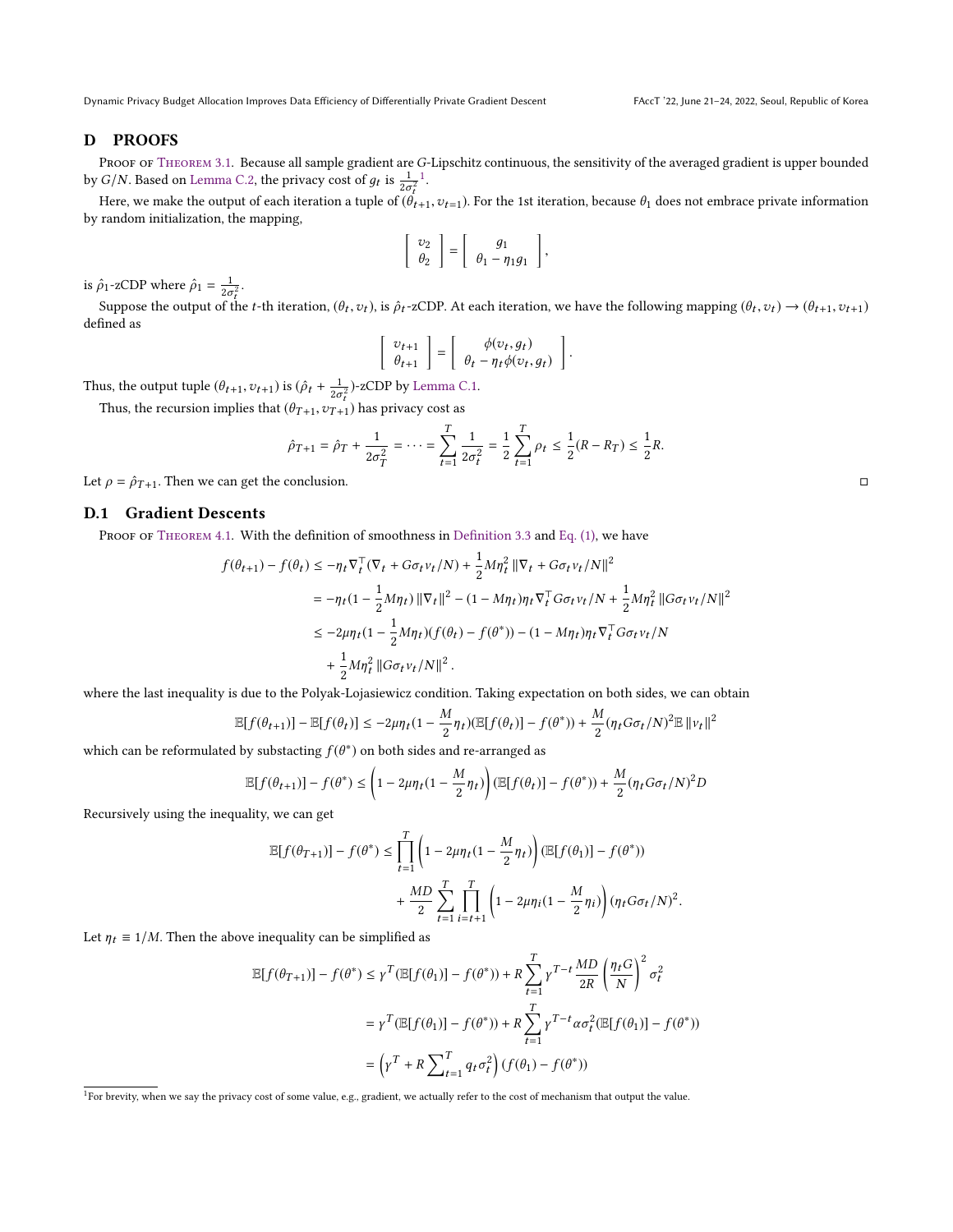<span id="page-15-2"></span><span id="page-15-1"></span><span id="page-15-0"></span> $\Box$ 

PROOF OF THEOREM 4.2. The minimizer of the upper bound of [Eq. \(7\)](#page-3-3) can be written as

$$
T^* = \underset{T}{\arg\min} \gamma^T + \alpha \kappa (1 - \gamma^T) T \tag{22}
$$

where we substitute  $\sigma^2 = T/R$  in the second line. To find the convex minimization problem, we need to vanishing its gradient which involves<br>an equation like  $Tv^T = \epsilon$  for some real constant  $\epsilon$ . However, the solution is an equation like  $T\gamma^T = c$  for some real constant c. However, the solution is  $W_k(c)$  for some integer k where W is Lambert W function which does not have a simple analytical form. Instead, because  $\gamma^T > 0$ , we can minimize a surrogate upper bound as following

$$
T^* = \underset{T}{\arg\min} \gamma^T + \alpha \kappa T = \frac{1}{\ln(1/\gamma)} \ln \left( \frac{\ln(1/\gamma)}{\kappa \alpha} \right), \text{ if } \kappa \alpha + \ln \gamma < 0 \tag{23}
$$

where we use the surrogate upper bound in the second line and utilize  $\gamma = 1 - \frac{1}{\kappa}$ . However, the minimizer of the surrogate objective is not entimeded to the surrogate objective is not optimal for the original objective. When κ is large, the term,  $-\alpha \kappa y^T T$ , cannot be neglected as we expect. On the other hands, T suffers from explosion if  $\kappa \to \infty$  and meanwhile  $1/\kappa \to 1$ . The tendency is counterin explosion if  $\kappa \to \infty$  and meanwhile  $1/\gamma \to 1$ . The tendency is counterintuitive since a small T should be taken for sharp losses. To fix the issue, we change the form of  $T^*$  as

$$
T^* = \frac{1}{\ln(1/\gamma)} \ln\left(1 + \frac{\ln(1/\gamma)}{\alpha}\right),\tag{24}
$$

which gradually converges to 0 as  $\kappa \to \infty$ .

Now we substitute [Eq. \(24\)](#page-15-0) into the original objective function, [Eq. \(22\),](#page-15-1) to get

$$
ERUB^{uniform} = \frac{1}{1 + \ln(1/\gamma)/\alpha} \left[ 1 + \kappa \ln\left(1 + \frac{\ln(1/\gamma)}{\alpha}\right) \right].
$$
 (25)

Notice that

$$
\ln(1/\gamma) = \ln(\kappa/(\kappa - 1)) = \ln(1 + 1/(\kappa - 1)) \le \frac{1}{\kappa - 1} \le \frac{1}{c\kappa}
$$

because  $\kappa \ge \frac{1}{1-c} > 1$  for some constant  $c \in (0, 1)$ . In addition,

$$
\ln(1/\gamma) = -\ln(1-1/\kappa) \ge 1/\kappa.
$$

Now, we can get the upper bound of [Eq. \(25\)](#page-15-2) as

$$
\begin{aligned} \text{ERUB}^{\text{uniform}} &\leq \frac{\kappa}{\kappa + 1/\alpha} \left[ 1 + \kappa \ln \left( 1 + \frac{1}{c\kappa \alpha} \right) \right] \\ &\leq c_1 \frac{\kappa}{\kappa + 1/\alpha} \kappa \left[ \ln \left( 1 + \frac{1}{\kappa \alpha} \right) + \ln(\frac{1}{c}) \right] \\ &\leq c_1 c_2 \frac{\kappa^2}{\kappa + 1/\alpha} \ln \left( 1 + \frac{1}{\kappa \alpha} \right) \end{aligned}
$$

for some constants  $c_1, c_2$  and large enough  $\frac{1}{\alpha}$ . Also, we can get the lower bound

$$
\text{ERUB}^{\text{uniform}} \ge \frac{c\kappa}{c\kappa + 1/\alpha} \left[ 1 + \kappa \ln \left( 1 + \frac{1}{\kappa \alpha} \right) \right] \ge c \frac{\kappa^2}{\kappa + 1/\alpha} \ln \left( 1 + \frac{1}{\kappa \alpha} \right).
$$
  

$$
\in (0, 1). \text{ Thus, ERUB}^{\text{uniform}} = \Theta \left( \frac{\kappa^2}{\kappa + 1/\alpha} \ln \left( 1 + \frac{1}{\kappa \alpha} \right) \right).
$$

where we use the condition  $c \in (0, 1)$ . Thus, ERUB<sup>1</sup>  $\left(\frac{\kappa^2}{\kappa+1/\alpha}\ln\left(1+\frac{1}{\kappa\alpha}\right)\right)$ 

PROOF OF LEMMA 4.3. By  $\sum_{t=1}^{T} \sigma^{-2} = R$  and Cauchy-Schwarz inequality, we can derive the achievable lower bound as

$$
R\sum_{t} q_t \sigma_t^2 = \sum_{t} \frac{1}{\sigma_t^2} \sum_{t} q_t \sigma_t^2 \ge \left(\sum_{t=1}^T \sqrt{q_t}\right)^2
$$

where the inequality becomes equality if and only if  $s/\sigma_t^2 = q_t \sigma_t^2$ , i.e.,  $\sigma_t = (s/q_t)^{1/4}$ , for some positive constant s. The equality  $\sum_{t=1}^T \sigma_t^2$  immediately suggests  $s/\bar{s} = 1$ ,  $\sqrt{T}$ ,  $\sqrt{\sigma_t}$ . Thus, we get th  $t_0^{-2} = R$ immediately suggests  $\sqrt{s} = \frac{1}{R} \sum_{t=1}^{T}$ <br>Notice √  $\overline{q_t}$ . Thus, we get the  $\sigma_t$ .

Notice

$$
T\sum_{t=1}^{T}q_t - \left(\sum_{t=1}^{T}\sqrt{q_t}\right)^2 = T^2\frac{1}{T}\sum_{t=1}^{T}\left(\sqrt{q_t} - \frac{1}{T}\sum_{i=1}^{T}\sqrt{q_i}\right)^2 = T^2\text{Var}[q_t]
$$
\n(26)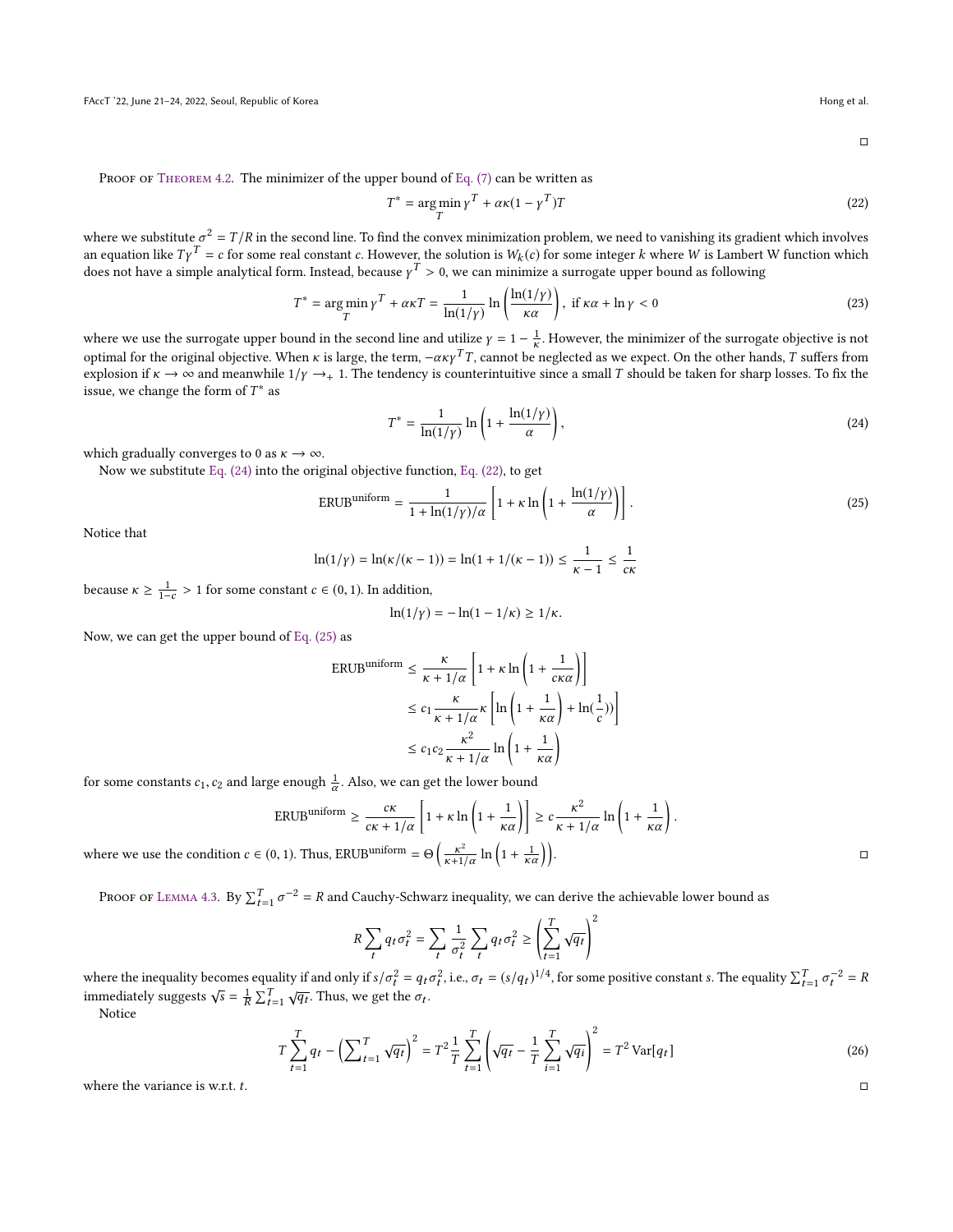<span id="page-16-0"></span>

PROOF OF THEOREM 4.4. The upper bound of [Eq. \(7\)](#page-3-3) can be written as

$$
\begin{aligned} \text{ERUB}^{\text{dyn}} &= \gamma^T + \sum_{t=1}^T \gamma^{T-t} \alpha R \sigma_t^2 \\ &= \gamma^T + \alpha \left( \sum_{t=1}^T \sqrt{\gamma^{T-t}} \right)^2 \\ &= \gamma^T + \alpha \left( \frac{1 - \gamma^{T/2}}{1 - \sqrt{\gamma}} \right)^2 \end{aligned}
$$

where we make use of [Lemma 4.3.](#page-4-4) Then, the minimizer of the ERUB is

$$
T^* = \underset{T}{\arg\min} \gamma^T + \alpha \left( \frac{1 - \gamma^{T/2}}{1 - \sqrt{\gamma}} \right)^2
$$
  
= 
$$
2 \log_{\gamma} \left( \frac{\alpha}{\alpha + (1 - \sqrt{\gamma})^2} \right).
$$
 (27)

We can substitute Eq.  $(27)$  into ERUB<sup>dyn</sup> to get

$$
\begin{split} \text{ERUB}_{\text{min}}^{\text{dyn}} &= \left(\frac{\alpha}{\alpha + (1 - \sqrt{\gamma})^2}\right)^2 + \alpha \left(\frac{1}{1 - \sqrt{\gamma}}\right)^2 \left(1 - \frac{\alpha}{\alpha + (1 - \sqrt{\gamma})^2}\right)^2 \\ &= \left(\frac{\alpha (1 - \sqrt{\gamma})^{-2}}{\alpha (1 - \sqrt{\gamma})^{-2} + 1}\right)^2 + \frac{\alpha (1 - \sqrt{\gamma})^{-2}}{\left(\alpha (1 - \sqrt{\gamma})^{-2} + 1\right)^2} \\ &= \frac{\alpha (1 - \sqrt{\gamma})^{-2}}{\alpha (1 - \sqrt{\gamma})^{-2} + 1} \end{split}
$$

Notice that  $(1 - \sqrt{2})$  $(\overline{\gamma})^{-2} = \kappa^2 + \kappa^2 - \kappa + 2\kappa\sqrt{\kappa(\kappa - 1)} = \kappa(2\kappa - 1 + 2\sqrt{\kappa(\kappa - 1)})$  and it is bounded by

$$
\kappa(2\kappa-1+2\sqrt{\kappa(\kappa-1)})\leq 4\kappa^2,\\ \kappa(2\kappa-1+2\sqrt{\kappa(\kappa-1)})\geq \kappa(2\kappa-(3\kappa-2)+2\sqrt{(\kappa-1)(\kappa-1)})=\kappa(-\kappa+2+2\kappa-2)=\kappa^2.
$$

Therefore,  $\kappa \leq (1 - \sqrt{\frac{\lambda}{2}})$  $(\overline{\gamma})^{-1} \leq 2\kappa$ , with which we can derive

<span id="page-16-1"></span>
$$
\begin{aligned} \text{ERUB}_{\text{min}}^{\text{dyn}} &\leq 4 \frac{\kappa^2 \alpha}{\kappa^2 \alpha + 1}, \\ \text{ERUB}_{\text{min}}^{\text{dyn}} &\geq \frac{\kappa^2 \alpha}{4 \kappa^2 \alpha + 1} \geq \frac{1}{4} \frac{\kappa^2 \alpha}{\kappa^2 \alpha + 1}. \end{aligned}
$$

Thus,  $ERUB_{\text{min}}^{\text{dyn}} = \Theta\left(\frac{\kappa}{\kappa^2}\right)$ 2 $\frac{\kappa^2 \alpha}{\kappa^2 \alpha + 1}$ . 그러나 아이들은 그 사람들은 그 사람들은 그 사람들을 지나 않는 것이다. 그러나 아이들은 그 사람들은 그 사람들은 그 사람들은 그 사람들은 그 사람들은 그 사람들은 그 사람들은 그 사람들은 그<br>그러나 아이들은 그 사람들은 그 사람들은 그 사람들은 그 사람들은 그 사람들은 그 사람들은 그 사람들은 그 사람들은 그 사람들은 그 사람들은 그 사람들은 그 사람들은 그 사람들은 그 사람들은 그 사

# D.2 Gradient Descents with Momentum

PROOF OF THEOREM 4.5. Without loss of generality, we absorb the C $\sigma_t/N$  into the variance of  $v_t$  such that  $v_t \sim N(0, \frac{C\sigma}{N})$ 2  $\frac{d}{dt}I$ ) and  $g_t \leftarrow$  $\nabla_t + v_t$ . Define  $b_t = 1 - \beta^t$ .<br>By smoothness and Eq. (2)

By smoothness and [Eq. \(1\),](#page-2-3) we have

$$
f(\theta_{t+1}) - f(\theta_t) \leq \nabla_t^{\top}(\theta_{t+1} - \theta_t) + \frac{1}{2}M \|\theta_{t+1} - \theta_t\|^2
$$
  
\n
$$
= -\frac{\eta_t}{b_t^2} b_t \nabla_t^{\top} v_{t+1} + \frac{1}{2} M \frac{\eta_t^2}{b_t^2} \|v_{t+1}\|^2
$$
  
\n
$$
= \frac{\eta_t}{b_t^2} \left( \|b_t \nabla_t - v_{t+1}\|^2 - \|b_t \nabla_t\|^2 - \|v_{t+1}\|^2 \right) + \frac{1}{2} M \frac{\eta_t^2}{b_t^2} \|v_{t+1}\|^2
$$
  
\n
$$
= \frac{\eta_t}{b_t^2} \frac{\|b_t \nabla_t - v_{t+1}\|^2}{v_1(t)} - \eta_t \|\nabla_t\|^2 - \frac{\eta_t}{b_t^2} (1 - \frac{1}{2} M \eta_t) \|v_{t+1}\|^2,
$$
\n(28)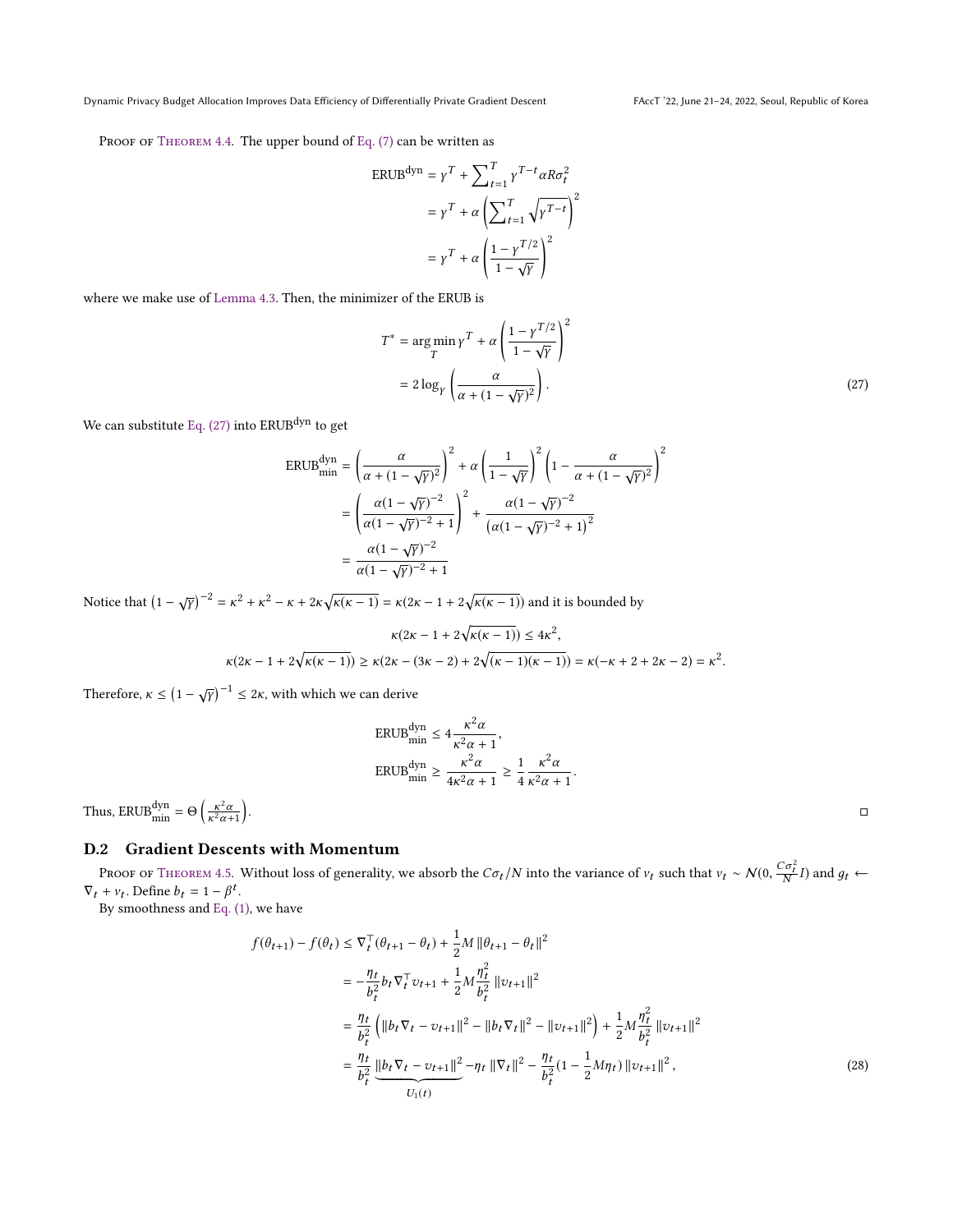where only the  $U_1(t)$  is non-negative. Specifically,  $U_1(t)$  describes the difference between current gradient and the average. We can expand  $v_{t+1}$  to get an upper bound:

$$
U_{1}(t) = ||b_{t} \nabla_{t} - v_{t+1}||^{2}
$$
  
\n
$$
= ||(1 - \beta) \sum_{i=1}^{t} \beta^{t-i} \nabla_{t} - (1 - \beta) \sum_{i=1}^{t} \beta^{t-i} g_{i}||^{2}
$$
  
\n
$$
= (1 - \beta)^{2} ||\sum_{i=1}^{t} \beta^{t-i} (\nabla_{t} - g_{i})||^{2}
$$
  
\n
$$
= (1 - \beta)^{2} ||\sum_{i=1}^{t} \beta^{t-i} (\nabla_{t} - \nabla_{i}) + \sum_{i=1}^{t} \beta^{t-i} (\nabla_{i} - g_{i})||^{2}
$$
  
\n
$$
\leq 2(1 - \beta)^{2} ||\sum_{i=1}^{t} \beta^{t-i} (\nabla_{t} - \nabla_{i})||^{2} + ||\sum_{i=1}^{t} \beta^{t-i} (\nabla_{i} - g_{i})||^{2}
$$
  
\n
$$
\leq 2(1 - \beta) \left[ b_{t} \sum_{i=1}^{t} \beta^{t-i} ||\nabla_{t} - \nabla_{i}||^{2} + (1 - \beta) \underbrace{||\sum_{i=1}^{t} \beta^{t-i} v_{i}||^{2}}_{\text{noise variance}} \right]
$$

where we use  $||x + y||^2 \le (||x|| + ||y||)^2 \le 2(||x||^2 + ||y||^2)$ . The last inequality can be proved by Cauchy-Schwartz inequality for each coordinate coordinate.

We plug the  $U_1(t)$  into [Eq. \(28\)](#page-16-1) and use the PL condition to get

$$
f(\theta_{t+1}) - f(\theta_t) \le \frac{\eta_t}{b_t^2} U_1(t) - \eta_t \|\nabla_t\|^2 - \frac{\eta_t}{b_t^2} (1 - \frac{1}{2} M \eta_t) \|\nu_{t+1}\|^2
$$
  
\n
$$
\le -\eta_t \|\nabla_t\|^2 + \frac{\eta_t}{b_t^2} 2(1 - \beta) \left[b_t U_2(t) + (1 - \beta) \left\|\sum_{i=1}^t \beta^{t-i} v_i\right\|^2\right]
$$
  
\n
$$
- \frac{\eta_t}{b_t^2} (1 - \frac{1}{2} M \eta_t) \|\nu_{t+1}\|^2
$$
  
\n
$$
\le -2\mu \eta_t (f(\theta_t) - f(\theta^*)) + \frac{2(1 - \beta) \eta_t}{b_t} U_2(t) + \frac{2(1 - \beta)^2 \eta_t}{b_t^2} \left\|\sum_{i=1}^t \beta^{t-i} v_i\right\|^2
$$
  
\n
$$
- \frac{\eta_t}{b_t^2} (1 - \frac{1}{2} M \eta_t) \|\nu_{t+1}\|^2.
$$

Rearranging terms and taking expectation to show

$$
\mathbb{E}[f(\theta_{t+1})] - f(\theta^*) \le \gamma (\mathbb{E}[f(\theta_t)] - f(\theta^*)) + \frac{2(1-\beta)^2 \eta_t}{b_t^2} \sum_{i=1}^t \beta^{t-i} \mathbb{E} ||v_i||^2
$$
  
+ 
$$
\frac{2(1-\beta)\eta_t}{b_t} \mathbb{E}[U_2(t)] - \frac{\eta_t}{b_t^2} (1 - \frac{1}{2}M\eta_t) \mathbb{E} ||v_{t+1}||^2
$$
  
= 
$$
\gamma (\mathbb{E}[f(\theta_t)] - f(\theta^*)) + \frac{2(1-\beta)^2 \eta_t}{b_t^2} \sum_{i=1}^t \beta^{2(t-i)} \frac{C^2 D \sigma_t^2}{N^2}
$$
  
+ 
$$
\frac{2(1-\beta)\eta_t}{b_t} \mathbb{E}[U_2(t)] - \frac{\eta_t}{b_t^2} (1 - \frac{1}{2}M\eta_t) \mathbb{E} ||v_{t+1}||^2
$$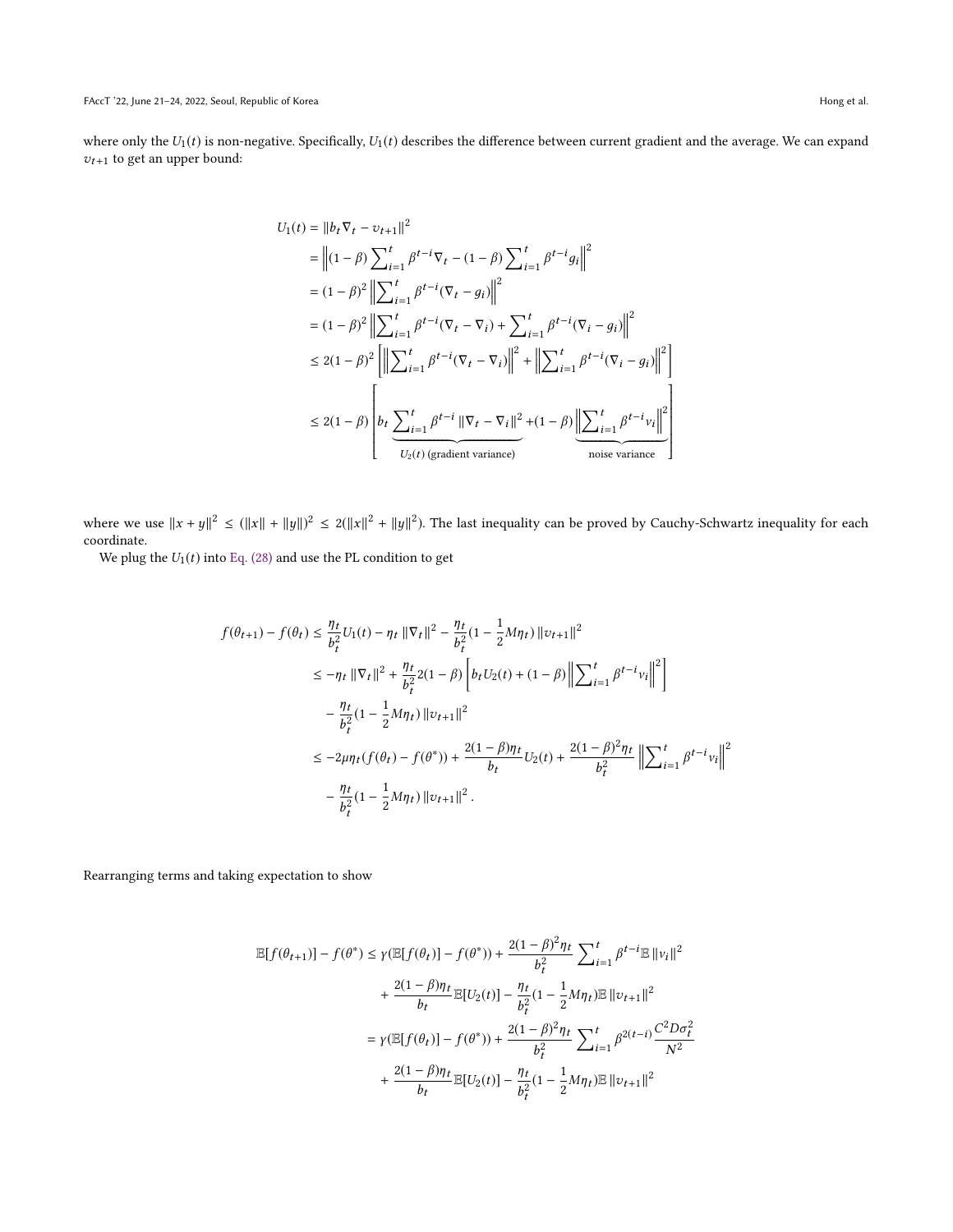where  $\gamma = 1 - \eta_0/\kappa = 1 - 2\mu\eta_t$ . The recursive inequality implies

$$
\mathbb{E}[f(\theta_{T+1})] - f(\theta^*) \leq \gamma^T (f(\theta_1) - f(\theta^*)) + \sum_{t=1}^T \gamma^{T-t} \frac{2(1-\beta)^2 \eta_t}{b_t^2} \sum_{i=1}^t \beta^{2(t-i)} \frac{C^2 D \sigma_t^2}{N^2} \n+ \sum_{t=1}^T \gamma^{T-t} \frac{2(1-\beta)\eta_t}{b_t} \mathbb{E}[U_2(t)] - \sum_{t=1}^T \gamma^{T-t} \frac{\eta_t}{b_t^2} (1 - \frac{1}{2} M \eta_t) \mathbb{E} ||v_{t+1}||^2 \n= \left(\gamma^T + 2\eta_0 \alpha R \sum_{t=1}^T \gamma^{T-t} \frac{(1-\beta)^2}{b_t^2} \sum_{i=1}^t \beta^{2(t-i)} \sigma_t^2\right) (f(\theta_1) - f(\theta^*)) \n- \sum_{t=1}^T \gamma^{T-t} \frac{2(1-\beta)\eta_t}{b_t} \mathbb{E}[U_2(t)] - \sum_{t=1}^T \gamma^{T-t} \frac{\eta_t}{b_t^2} (1 - \frac{1}{2} M \eta_t) \mathbb{E} ||v_{t+1}||^2 \n- \sum_{t=1}^T \gamma^{T-t} \frac{2(1-\beta)\eta_t}{b_t} \mathbb{E}[U_2(t)] - \sum_{t=1}^T \gamma^{T-t} \frac{\eta_t}{b_t^2} (1 - \frac{1}{2} M \eta_t) \mathbb{E} ||v_{t+1}||^2 \n- \sum_{t=1}^T \gamma^{T-t} \frac{2(1-\beta)\eta_t}{b_t} (1 - \sum_{t=1}^T \gamma^{T-t} \frac{\eta_t}{b_t^2} (1 - \frac{1}{2} M \eta_t) \mathbb{E} ||v_{t+1}||^2
$$

where we utilize  $\alpha = \frac{DC^2}{2MN^2R} \frac{1}{f(\theta_1)-2}$  $\frac{1}{f(\theta_1)-f(\theta^*)}$  and  $\eta_t = \frac{\eta_0}{2M}$ . By [Lemma C.5,](#page-11-1) we have

$$
\sum_{t=1}^T \gamma^{T-t} \, \frac{2 (1-\beta) \eta_t}{b_t} U_2(t) \leq \frac{\eta_0^3 \beta \gamma}{2 M (1-\beta)^3 (\gamma-\beta)^2} \sum_{i=1}^{T-1} \gamma^{T-i} \, \|v_{i+1}\|^2
$$

Thus, by  $\frac{1}{1}$ ≥ 1,

 $\ddot{\phantom{0}}$ 

$$
U_4(t) \le \frac{\eta_0^3 \beta \gamma}{2M(1-\beta)^3 (\gamma-\beta)^2} \sum_{i=1}^{T-1} \gamma^{T-i} \mathbb{E} ||v_{i+1}||^2 - \frac{\eta_0}{2M} (1 - \frac{\eta_0}{4}) \sum_{t=1}^{T} \gamma^{T-t} \mathbb{E} ||v_{t+1}||^2
$$
  
= 
$$
-\frac{\eta_0}{2M} \zeta \sum_{t=1}^{T} \gamma^{T-t} \mathbb{E} ||v_{t+1}||^2
$$

where

$$
\zeta = 1 - \frac{1}{4}\eta_0 - \frac{\beta \gamma}{(\gamma - \beta)^2 (1 - \beta)^3} \eta_0^2 = 1 - \frac{1}{4}\eta_0 - \frac{\beta/\gamma}{(1 - \beta/\gamma)^2 (1 - \beta)^3} \eta_0^2
$$

When a small enough  $\eta_0$ , e.g., Specifically,

$$
\eta_0 \le \frac{(\gamma - \beta)^2 (1 - \beta)^3}{8\beta\gamma} \left[ \sqrt{1 + \frac{64\beta\gamma}{(\gamma - \beta)^2 (1 - \beta)^3}} - 1 \right]
$$

$$
= \frac{8}{\sqrt{1 + 64\beta\gamma(\gamma - \beta)^{-2} (1 - \beta)^{-3}} + 1}
$$

We can have  $\zeta \geq 0$ .

By the definition of  $U_3(T, \sigma)$ , we can get

$$
\mathbb{E}[f(\theta_{T+1})] - f(\theta^*) \le \left(\gamma^T + 2\eta_0 \alpha R U_3(T,\sigma)\right) (f(\theta_1) - f(\theta^*)) - \frac{\eta_0}{2M} \zeta \sum_{t=1}^T \gamma^{T-t} \mathbb{E} \|v_{t+1}\|^2.
$$

□

PROOF OF THEOREM 4.6. Since  $\sigma_t$  is static, by definition of  $U_3$  in [Theorem 4.5,](#page-5-0)

$$
U_3 = \sum_{t=1}^T \gamma^{T-t} \frac{(1-\beta)^2}{(1-\beta^t)^2} \sum_{i=1}^t \beta^{2(t-i)} \sigma^2
$$
  
=  $\sigma^2 \sum_{t=1}^T \gamma^{T-t} \frac{(1-\beta)^2}{(1-\beta^t)^2} \sum_{i=1}^t \beta^{2(t-i)}$   
=  $\sigma^2 \sum_{t=1}^T \gamma^{T-t} \frac{(1-\beta)^2}{(1-\beta^t)^2} \frac{1-\beta^{2t}}{1-\beta^2}$   
=  $\sigma^2 \sum_{t=1}^T \gamma^{T-t} \frac{1-\beta}{1-\beta^t} \frac{1+\beta^t}{1+\beta}$ .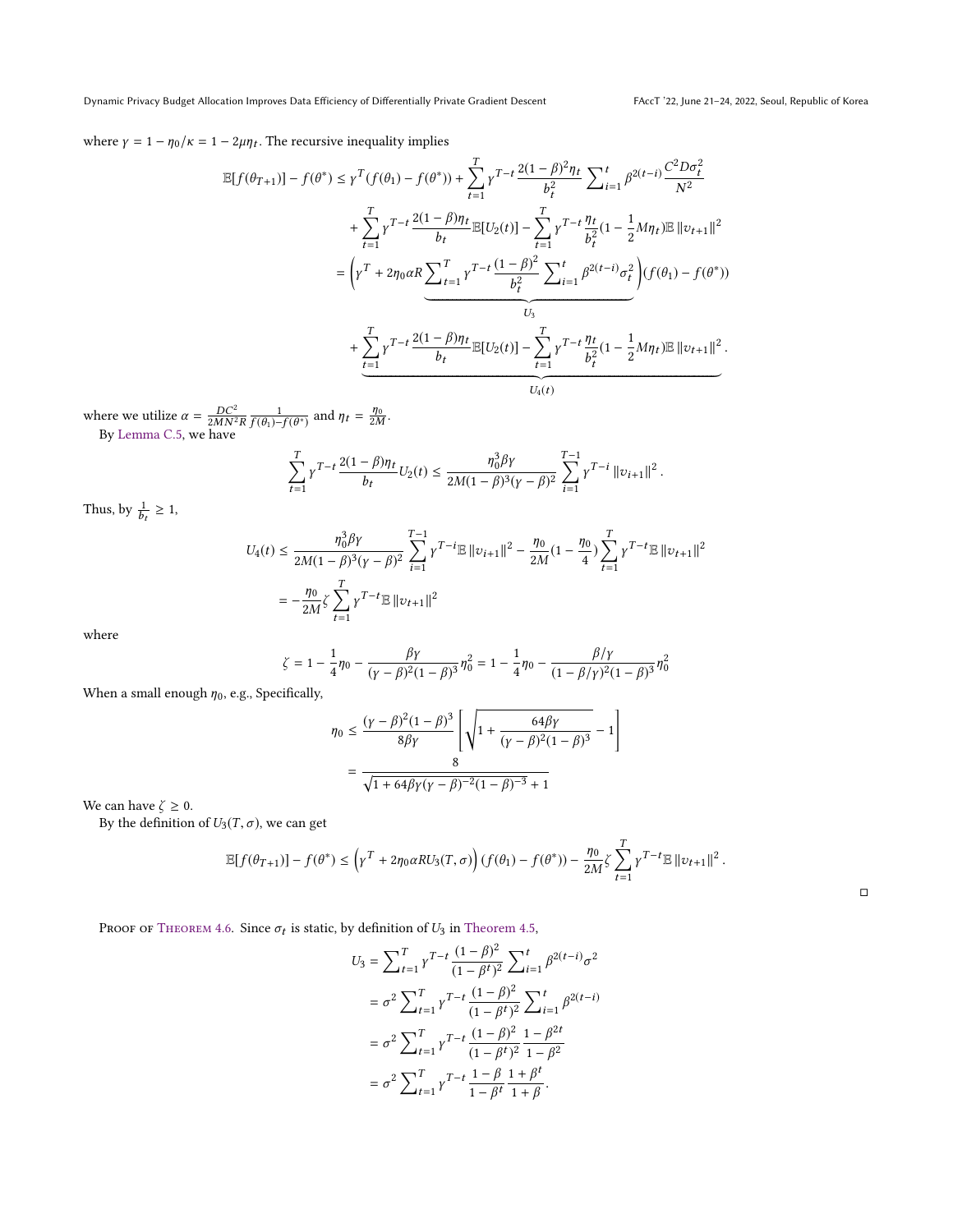Because  $\frac{1-\beta}{1-\beta}$  $\frac{1-\beta}{1-\beta^t}$   $\frac{1+\beta^t}{1+\beta}$  ≤ 1, the U<sub>3</sub> will be smaller than the corresponding summation in GD with uniform schedule. By [Lemma C.7,](#page-13-0) when  $T > \hat{T}$ , we can rewrite  $U_3$  as

$$
U_3 \leq \sigma^2 \sum_{t=1}^T \gamma^{T-t} \frac{1-\beta}{1-\beta^t}
$$
  
\n
$$
= \sigma^2 \sum_{t=1}^{\hat{T}} \gamma^{T-t} \frac{1-\beta}{1-\beta^t} + \sigma^2 \sum_{t=\hat{T}+1}^T \gamma^{T-t} \frac{1-\beta}{1-\beta^t}
$$
  
\n
$$
\leq \sigma^2 \sum_{t=1}^{\hat{T}} \gamma^{T-t} \gamma^{t-1} + \sigma^2 \sum_{t=\hat{T}+1}^T \gamma^{T-t} \gamma^{\hat{T}-1}
$$
  
\n
$$
= \sigma^2 \gamma^{T-1} \hat{T} + \sigma^2 \gamma^{\hat{T}-1} \sum_{t=1}^T \gamma^{T-\hat{T}-t}
$$
  
\n
$$
= \sigma^2 \gamma^{T-1} \hat{T} + \sigma^2 \frac{\gamma^{\hat{T}-1} - \gamma^{T-1}}{1-\gamma}
$$
  
\n
$$
= \frac{T}{\gamma R} \gamma^T \left( \hat{T} + \frac{\gamma^{\hat{T}-T} - 1}{1-\gamma} \right)
$$

where we use  $\sigma^2 = T/R$  in the last line. Without assuming  $T > \hat{T}$ , we can generally write the upper bound as

$$
U_3 \leq \frac{T}{\gamma R} \gamma^T \left( \min\{\hat{T}, T\} + \max\{\frac{\gamma^{\hat{T}-T} - 1}{1-\gamma}, 0\} \right).
$$

By [Theorem 4.5,](#page-5-0) because  $\zeta\geq 0,$  we have  $$\sf ER$$ 

$$
UIB \le \gamma^T + 2R\eta_0 \alpha U_3
$$
  
=  $\gamma^T (1 + \frac{\alpha'}{\gamma} T \left( \min{\{\hat{T}, T\}} + \max{\{\frac{\gamma^{\hat{T}-T} - 1}{1-\gamma}, 0\}} \right))$ 

where  $\alpha' = 2\eta_0 \alpha$ .

First, we consider 
$$
T \leq \hat{T}
$$
. Use  $T = \frac{1}{\ln(1/\gamma)} \ln \left( 1 + \frac{\eta_0}{\kappa \alpha} \right) = \left[ O \left( \frac{\kappa}{\eta_0} \ln \left( 1 + \frac{\eta_0}{\kappa \alpha} \right) \right) \right]$  to get  
\n
$$
ERUB \leq \left( \frac{\alpha}{\alpha + \eta_0/\kappa} \right) \left( 1 + \alpha' \gamma^{-1} \left( \frac{2}{\ln(1/\gamma)} \ln \left( 1 + \frac{\eta_0}{\kappa \alpha} \right) \right)^2 \right)
$$
\n
$$
\leq \left( \frac{\alpha}{\alpha + \eta_0/\kappa} \right) \left( 1 + \frac{8\kappa^2 \alpha}{\eta_0 \gamma} \ln^2 \left( 1 + \frac{\eta_0}{\kappa \alpha} \right) \right)
$$
\n
$$
\leq O \left( \frac{\kappa}{\kappa + \eta_0/\alpha} \left( 1 + \frac{8\kappa^2 \alpha}{\eta_0 \gamma} \ln^2 \left( 1 + \frac{\eta_0}{\kappa \alpha} \right) \right) \right)
$$
\n
$$
= O \left( \frac{\kappa}{\kappa + \eta_0/\alpha} \left( 1 + \frac{4\kappa}{\gamma} \right) \right)
$$
\n
$$
= O \left( \frac{\kappa^2}{\kappa + \eta_0/\alpha} \right)
$$

where we used  $\ln(1/\gamma) \ge \eta_0/\kappa$  and  $\ln(1+x) \le \sqrt{x}$  for any  $x > 0$ . Second, when  $T > \hat{T}$ ,

$$
\text{ERUB} \le \gamma^T (1 + \frac{\alpha'}{\gamma} T \left( \hat{T} + \frac{\gamma^{\hat{T}-T} - 1}{1 - \gamma} \right))
$$

$$
\le O \left( \gamma^T + \frac{2\alpha'}{\gamma} T \kappa (\gamma^{\hat{T}} - \gamma^T) \right).
$$

Make use of  $T = \left[ \frac{1}{\ln(1/\gamma)} \ln \left( 1 + \frac{\eta_0}{\kappa \alpha} \right) \right]$  to show

$$
\begin{split} \text{ERUB} &\leq O\left(\frac{\kappa}{\kappa+\eta_0/\alpha}+\frac{4\kappa^2\alpha}{\eta_0\gamma}(\gamma^{\hat{T}}-\frac{\kappa}{\kappa+\eta_0/\alpha})\ln\left(1+\frac{\eta_0}{\kappa\alpha}\right)\right) \\ &\leq O\left(\frac{\kappa^2}{\kappa+\eta_0/\alpha}\gamma^{\hat{T}-1}\ln\left(1+\frac{\eta_0}{\kappa\alpha}\right)\right). \end{split}
$$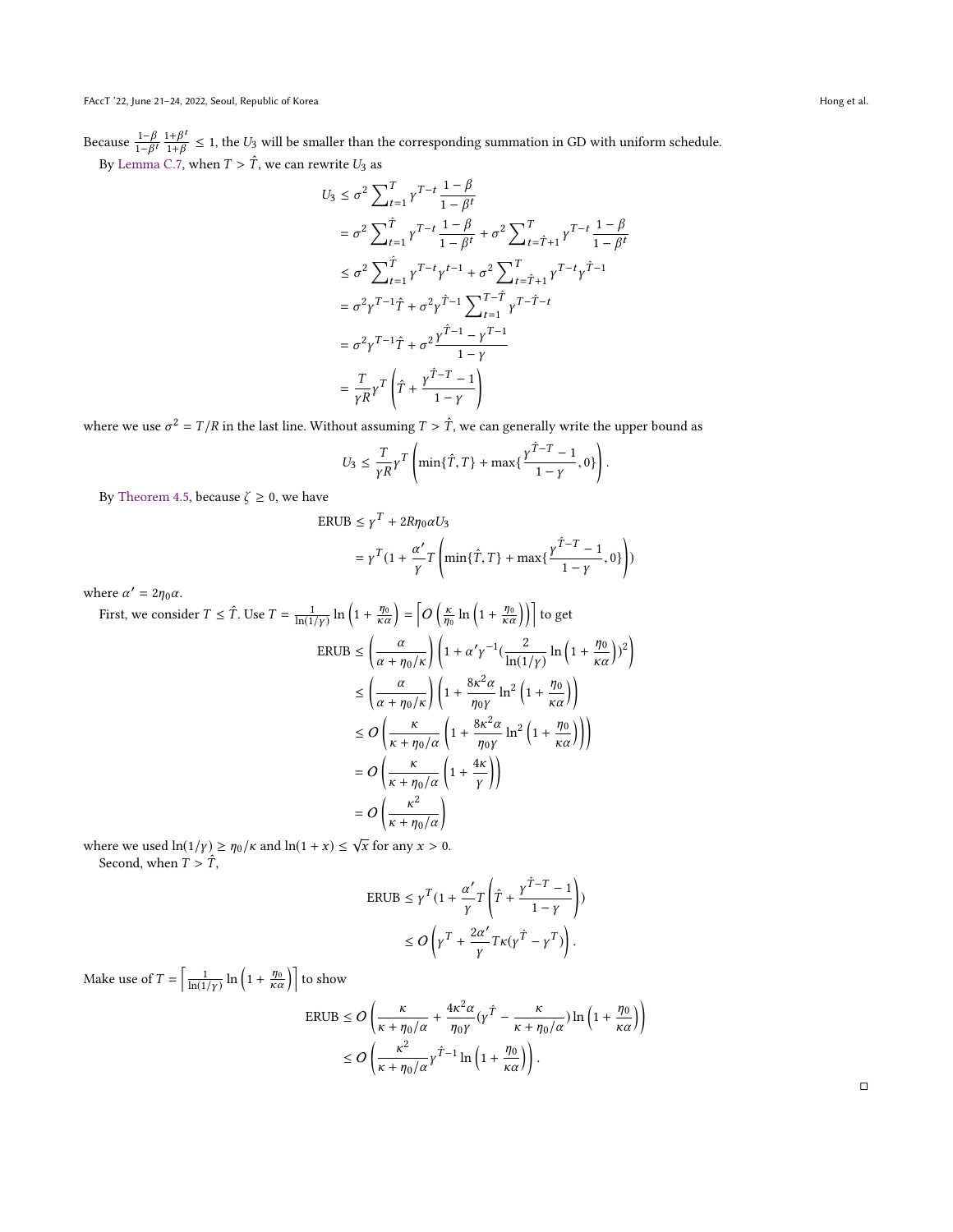PROOF OF THEOREM 4.7. By [Lemma C.7,](#page-13-0) we can rewrite  $U_3$  as

$$
U_3 = \sum_{t=1}^T \gamma^{T-t} \frac{(1-\beta)^2}{(1-\beta^t)^2} \sum_{i=1}^t \beta^{2(t-i)} \sigma_i^2
$$
  
\n
$$
\leq \sum_{t=1}^{\hat{T}} \gamma^{T-t} \gamma^{2(t-1)} \sum_{i=1}^t \beta^{2(t-i)} \sigma_i^2 + \sum_{t=\hat{T}+1}^T \gamma^{T-t} \gamma^{2(\hat{T}-1)} \sum_{i=1}^t \beta^{2(t-i)} \sigma_i^2
$$
  
\n
$$
\leq \gamma^{T-\hat{T}} \underbrace{\sum_{t=1}^{\hat{T}} \gamma^{\hat{T}-t} \gamma^{2(t-1)} \sum_{i=1}^t \beta^{2(t-i)} \sigma_i^2}_{V_1} + \gamma^{2(\hat{T}-1)} \underbrace{\sum_{t=\hat{T}+1}^T \gamma^{T-t} \sum_{i=1}^t \beta^{2(t-i)} \sigma_i^2}_{V_2}
$$

We derive  $V_1$  and  $V_2$  separately.

For  $V_1$ , we can obtain the upper bound by

$$
V_{1} = \sum_{t=1}^{\hat{T}} \gamma^{\hat{T}-t} \gamma^{2(t-1)} \sum_{i=1}^{t} \beta^{2(t-i)} \sigma_{i}^{2}
$$
  
\n
$$
= \gamma^{\hat{T}-2} \sum_{t=1}^{\hat{T}} \gamma^{t} \sum_{i=1}^{t} \beta^{2(t-i)} \sigma_{i}^{2}
$$
  
\n
$$
= \gamma^{\hat{T}-2} \sum_{i=1}^{\hat{T}} \beta^{-2i} \sigma_{i}^{2} \sum_{t=i}^{\hat{T}} \left( \gamma \beta^{2} \right)^{t}
$$
  
\n
$$
= \gamma^{\hat{T}-2} \sum_{i=1}^{\hat{T}} \beta^{-2i} \sigma_{i}^{2} \frac{\left( \gamma \beta^{2} \right)^{i} - \left( \gamma \beta^{2} \right)^{\hat{T}+1}}{1 - \gamma \beta^{2}}
$$
  
\n
$$
= \gamma^{2\hat{T}-3} \sum_{i=1}^{\hat{T}} \frac{\gamma^{i-\hat{T}-1} - \beta^{2(\hat{T}+1-i)}}{1 - \gamma \beta^{2}} \sigma_{i}^{2}
$$
  
\n
$$
= \gamma^{2\hat{T}-3} \sum_{i=1}^{\hat{T}} \frac{1 - \left( \gamma \beta^{2} \right)^{\hat{T}+1-i}}{1 - \gamma \beta^{2}} \gamma^{i-\hat{T}-1} \sigma_{i}^{2}
$$
  
\n
$$
\leq \frac{\gamma^{\hat{T}}}{\gamma^{2}(1 - \gamma \beta^{2})} \sum_{i=1}^{\hat{T}} \gamma^{i} \sigma_{i}^{2}
$$
  
\n
$$
\leq \frac{\gamma^{\hat{T}}}{\gamma(\gamma - \beta^{2})} \sum_{i=1}^{\hat{T}} \gamma^{i} \sigma_{i}^{2}
$$

For  $V_2,$  we can derive

$$
V_2 = \sum_{t=1}^T \gamma^{T-t} \sum_{i=1}^t \beta^{2(t-i)} \sigma_i^2
$$
  
= 
$$
\sum_{t=1}^T \gamma^{T-t} \sum_{i=1}^t \beta^{2(t-i)} \sigma_i^2 - \sum_{t=1}^{\hat{T}} \gamma^{T-t} \sum_{i=1}^t \beta^{2(t-i)} \sigma_i^2
$$
  
= 
$$
\sum_{t=1}^T \gamma^{T-t} \sum_{i=1}^t \beta^{2(t-i)} \sigma_i^2 - \gamma^{T-\hat{T}} \sum_{t=1}^{\hat{T}} \gamma^{\hat{T}-t} \sum_{i=1}^t \beta^{2(t-i)} \sigma_i^2.
$$

We first consider the first term

$$
\sum_{t=1}^{T} \gamma^{T-t} \sum_{i=1}^{t} \beta^{2(t-i)} \sigma_i^2
$$
\n
$$
= \sum_{i=1}^{T} \sigma_i^2 \sum_{t=i}^{T} \gamma^{T-t} \beta^{2(t-i)}
$$
\n
$$
= \sum_{i=1}^{T} \gamma^T \beta^{-2i} \sigma_i^2 \sum_{t=i}^{T} \gamma^{-t} \beta^{2t}
$$
\n
$$
= \sum_{i=1}^{T} \gamma^T \beta^{-2i} \sigma_i^2 \frac{(\beta^2/\gamma)^i - (\beta^2/\gamma)^{T+1}}{1 - (\beta^2/\gamma)}
$$
\n
$$
= \sum_{i=1}^{T} \frac{\gamma^{T+1-i} - \beta^{2(T+1-i)}}{\gamma - \beta^2} \sigma_i^2.
$$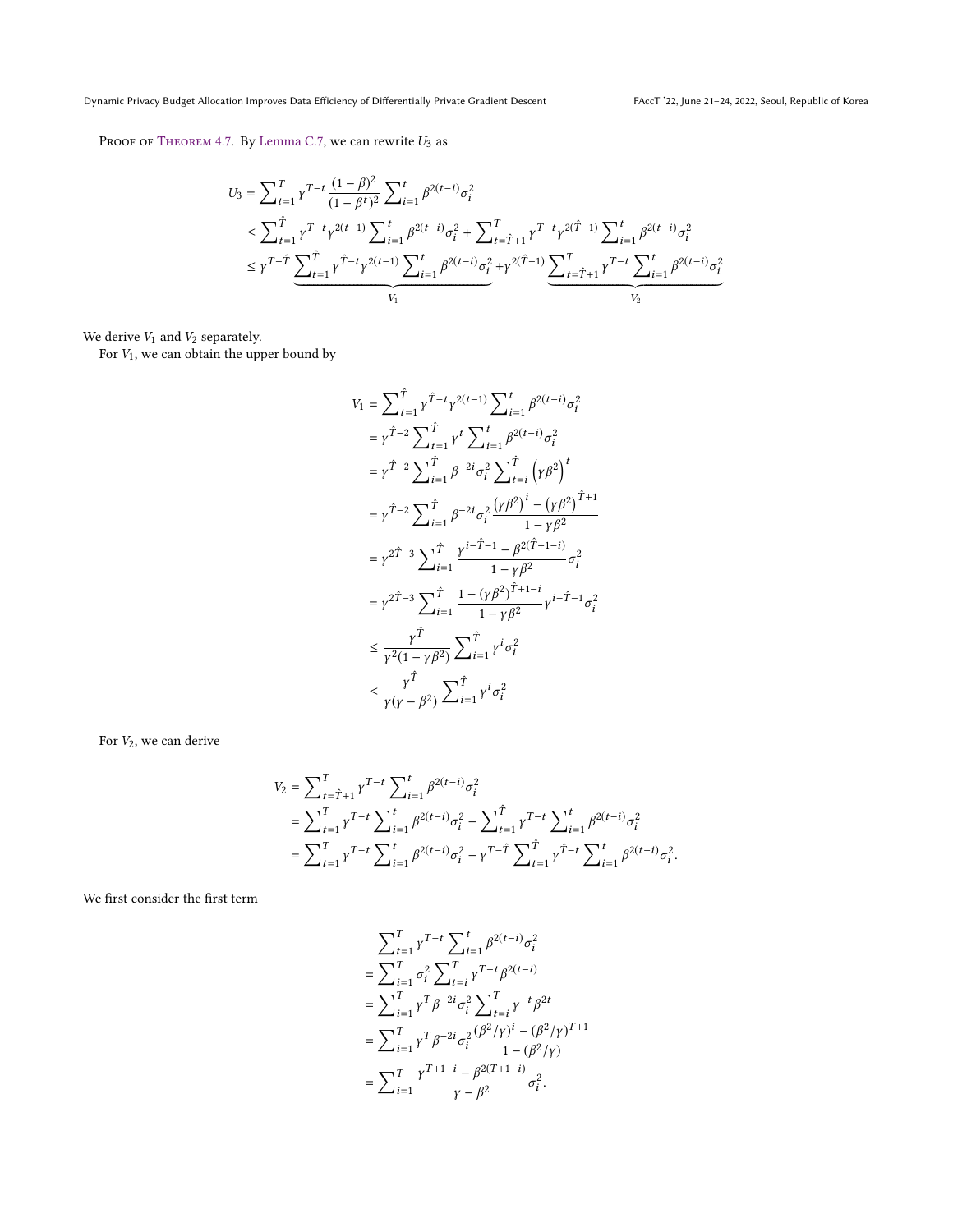FAccT '22, June 21-24, 2022, Seoul, Republic of Korea Hong et al. (2012) and the set al. (2013) France Hong et al.

Similarly, we have

$$
\begin{split} & \gamma^{T-\hat{T}} \sum_{t=1}^{\hat{T}} \gamma^{\hat{T}-t} \sum_{i=1}^{t} \beta^{2(t-i)} \sigma_i^2 \\ & = \gamma^{T-\hat{T}} \sum_{i=1}^{\hat{T}} \frac{\gamma^{\hat{T}+1-i} - \beta^{2(\hat{T}+1-i)}}{\gamma - \beta^2} \sigma_i^2 \\ & = \sum_{i=1}^{\hat{T}} \frac{\gamma^{T+1-i} - \gamma^{T-\hat{T}} \beta^{2(\hat{T}+1-i)}}{\gamma - \beta^2} \sigma_i^2. \end{split}
$$

Thus,

$$
\begin{split} V_2&=\sum\nolimits_{i=1}^T\frac{\gamma^{T+1-i}-\beta^{2(T+1-i)}}{\gamma-\beta^2}\sigma_i^2-\sum\nolimits_{i=1}^{\hat T}\frac{\gamma^{T+1-i}-\gamma^{T-\hat T}\beta^{2(\hat T+1-i)}}{\gamma-\beta^2}\sigma_i^2\\ &=\sum\nolimits_{i=\hat T+1}^T\frac{\gamma^{T+1-i}-\beta^{2(T+1-i)}}{\gamma-\beta^2}\sigma_i^2+\sum\nolimits_{i=1}^{\hat T}\frac{\gamma^{T-\hat T}-\beta^{2(T-\hat T)}}{\gamma-\beta^2}\beta^{2(\hat T+1-i)}\sigma_i^2\\ &\le\sum\nolimits_{i=\hat T+1}^T\frac{\gamma^{T+1-i}-\beta^{2(T+1-i)}}{\gamma-\beta^2}\sigma_i^2+\sum\nolimits_{i=1}^{\hat T}\frac{\gamma^{T-\hat T}}{\gamma-\beta^2}\beta^{2(\hat T+1-i)}\sigma_i^2. \end{split}
$$

Substitute  $V_1$  and  $V_2$  into  $U_3$  to get

$$
U_3 \leq \gamma^T \frac{1}{\gamma(\gamma - \beta^2)} \sum_{i=1}^{\hat{T}} \gamma^i \sigma_i^2 + \gamma^{2\hat{T}-2} \sum_{i=\hat{T}+1}^T \frac{\gamma^{T+1-i} - \beta^{2(T+1-i)}}{\gamma - \beta^2} \sigma_i^2
$$
  
+ 
$$
\sum_{i=1}^{\hat{T}} \frac{\gamma^{T+\hat{T}-2}}{\gamma - \beta^2} \beta^{2(\hat{T}+1-i)} \sigma_i^2
$$
  

$$
\leq \left(\frac{\gamma^T}{\gamma(\gamma - \beta^2)} \sum_{i=1}^{\hat{T}} (\gamma^i + \gamma^{\hat{T}-1} \beta^{2(\hat{T}+1-i)}) \sigma_i^2 + \gamma^{2\hat{T}-2} \sum_{i=\hat{T}+1}^T \frac{\gamma^{T+1-i} - \beta^{2(T+1-i)}}{\gamma - \beta^2} \sigma_i^2\right)
$$
  

$$
\leq \left(\frac{2\gamma^T}{\gamma(\gamma - \beta^2)} \sum_{i=1}^{\hat{T}} \gamma^i \sigma_i^2 + \gamma^{2\hat{T}-2} \sum_{i=\hat{T}+1}^T \frac{\gamma^{T+1-i} - \beta^{2(T+1-i)}}{\gamma - \beta^2} \sigma_i^2\right)
$$
  

$$
= \sum_{t=1}^T q_t \sigma_t^2
$$

where

$$
\begin{aligned} q_t &= \frac{2}{\gamma (\gamma - \beta^2)} \gamma^{T+t} \mathbb{I}_{T \leq \hat{T}} + \gamma^{2(\hat{T}-1)} \frac{\gamma^{T+1-i} - \beta^{2(T+1-i)}}{\gamma - \beta^2} \gamma^{T-t} \mathbb{I}_{T > \hat{T}} \\ &\leq c_1 \gamma^{T+t} \mathbb{I}_{T \leq \hat{T}} + \gamma^{\hat{T}-1} c_2 \gamma^{T-t} \mathbb{I}_{T > \hat{T}} \end{aligned}
$$

where  $c_1 = \frac{2}{\gamma(\gamma - 1)}$  $\frac{2}{\gamma(\gamma - \beta^2)}$  and  $c_2 = \frac{\gamma^{2\hat{T}}}{\gamma - \beta}$  $\frac{\gamma^{21}}{\gamma - \beta^2}.$ When  $T > T$ , by [Lemma 4.3,](#page-4-4) the lower bound of  $R \sum_{t=1}^{T} q_t \sigma$ 2 is

$$
\left(\sum_{t=1}^{T} \sqrt{q_{t}}\right)^{2} = \gamma^{T} \left(\sum_{t=1}^{\hat{T}} \sqrt{c_{1} \gamma^{t}} + \sum_{t=\hat{T}+1}^{T} \sqrt{\gamma^{\hat{T}-1} c_{2} \gamma^{-t}}\right)^{2}
$$

$$
= \gamma^{T} \left(\sqrt{c_{1} \gamma} \frac{1-\gamma^{\hat{T}/2}}{1-\sqrt{\gamma}} + \sqrt{c_{2}} \frac{1-\gamma^{\hat{(T-T-1)/2}}}{\sqrt{\gamma}-1}\right)^{2}
$$

$$
= \gamma^{T} \left(\sqrt{c_{1} \gamma} \frac{1-\gamma^{\hat{T}/2}}{1-\sqrt{\gamma}} + \sqrt{c_{2}} \frac{\gamma^{\hat{(T-T-1)/2}-1}}{1-\sqrt{\gamma}}\right)^{2}
$$

$$
\leq O\left(c_{2} \left\{\frac{\gamma^{\hat{(T-1)/2}} - \gamma^{T/2}}{1-\sqrt{\gamma}}\right\}^{2}\right)
$$

which is achieved when

$$
\sigma_t^2 = \frac{1}{R} \sum_{i=1}^T \sqrt{\frac{q_i}{q_t}}.
$$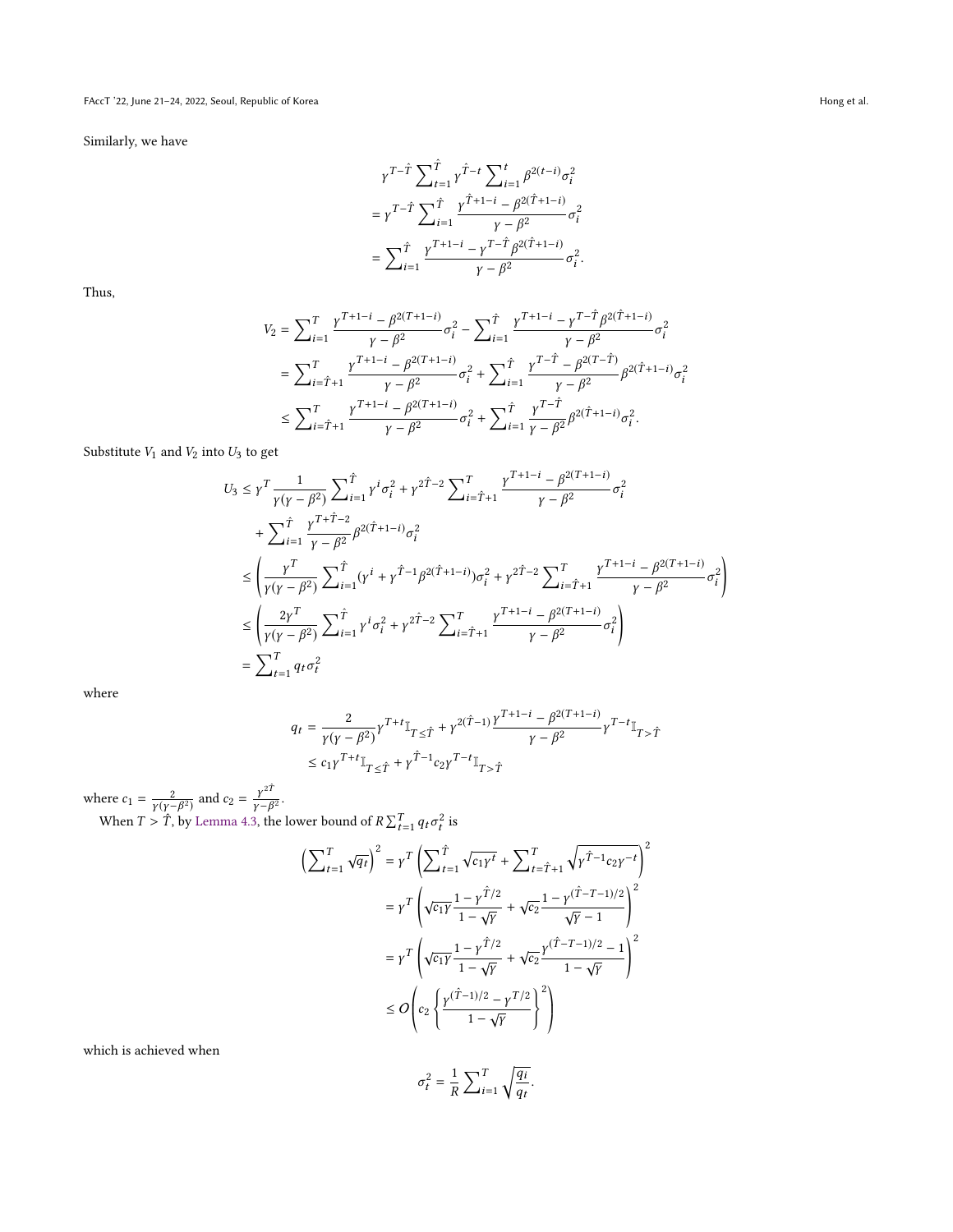By [Theorem 4.5,](#page-5-0) because  $\zeta \ge 0$ , we have

$$
\begin{aligned} \text{ERUB} &\le \gamma^T + 2R\eta_0 \alpha U_3 \\ &= \gamma^T + 2\eta_0 \alpha \sum_{t=1}^T Rq_t \sigma_t^2 \end{aligned}
$$

And the minimum of the upper bound is

$$
\text{ERUB}_{\text{min}} = \gamma^T + \alpha' O\left(\left\{\frac{\gamma^{(\hat{T}-1)/2} - \gamma^{T/2}}{1-\sqrt{\gamma}}\right\}^2\right)
$$

where  $\alpha' = 2\eta_0 c_2 \alpha$ . Let  $T = \frac{2}{\ln(1/\gamma)} \ln\left(1 + \frac{\eta_0}{\kappa \alpha}\right)$ . Then,

$$
\begin{split} \text{ERUB}_{\text{min}} &= O\left( \left( \frac{\kappa \alpha}{\kappa \alpha + \eta_{0}} \right)^{2} + \frac{\alpha'}{(1 - \sqrt{\gamma})^{2}} \left\{ \frac{\gamma(\hat{T} - 1)/2 - (1 - \gamma(\hat{T} - 1)/2) \kappa \alpha}{\kappa \alpha + \eta_{0}} \right\}^{2} \right) \\ &\leq O\left( \left( \frac{\kappa \alpha}{\kappa \alpha + \eta_{0}} \right)^{2} + \frac{2\eta_{0}c_{2}\alpha}{(1 - \sqrt{\gamma})^{2}} \left\{ \frac{\gamma(\hat{T} - 1)/2}{\kappa \alpha + \eta_{0}} \right\}^{2} \right) \\ &= O\left( \frac{\kappa \alpha}{(\kappa \alpha + \eta_{0})^{2}} \left( \kappa \alpha + \frac{2\eta_{0}c_{2}/\kappa}{(1 - \sqrt{\gamma})^{2}} \gamma(\hat{T} - 1) \right) \right) \\ &= O\left( \frac{\kappa \alpha}{(\kappa \alpha + \eta_{0})^{2}} \left( \kappa \alpha + c_{3}\eta_{0} \right) \right) \\ &\leq O\left( \frac{\kappa \alpha}{\kappa \alpha + \eta_{0}} \right) \end{split}
$$

where  $c_3$  is some constant. When  $T \leq \hat{T}$ ,

$$
U_3 \le \gamma^{T-T} \underbrace{\sum_{t=1}^T \gamma^{T-t} \gamma^{2(t-1)} \sum_{i=1}^t \beta^{2(t-i)} \sigma_i^2}_{V_1}
$$
  

$$
\le \frac{\gamma^{T-2}}{1 - \gamma \beta^2} \sum_{i=1}^T \gamma^i \sigma_i^2
$$

with which we obtain

$$
ERUB \le \gamma^T + 2R\eta_0 \alpha U_3
$$

$$
\leq \gamma^T + 2\eta_0 \alpha \frac{\gamma^{-2}}{1 - \gamma \beta^2} \sum_{t=1}^T R q_t \sigma_t^2
$$

where we let  $q_t = \gamma^{T+t}$ . By [Lemma 4.3,](#page-4-4)

$$
\begin{split} \sum\nolimits_{i=1}^T R q_t \sigma_i^2 &\geq \Bigl( \sum\nolimits_{t=1}^T \sqrt{q_t} \Bigr)^2 \\&= \gamma^T \Bigl( \sum\nolimits_{t=1}^T \gamma^{t/2} \Bigr)^2 \\&= \gamma^{T+1} \left( \frac{1-\gamma^{T/2}}{1-\sqrt{\gamma}} \right)^2. \end{split}
$$

Thus,

$$
\begin{aligned} \text{ERUB}_{\text{min}} &\le \gamma^T + 2\eta_0 \alpha \frac{\gamma^{T-1}}{1 - \gamma \beta^2} \left( \frac{1 - \gamma^{T/2}}{1 - \sqrt{\gamma}} \right)^2 \\ &= \gamma^T \left( 1 + 2\eta_0 \gamma c_1 \alpha \left( \frac{1 - \gamma^{T/2}}{1 - \sqrt{\gamma}} \right)^2 \right) \end{aligned}
$$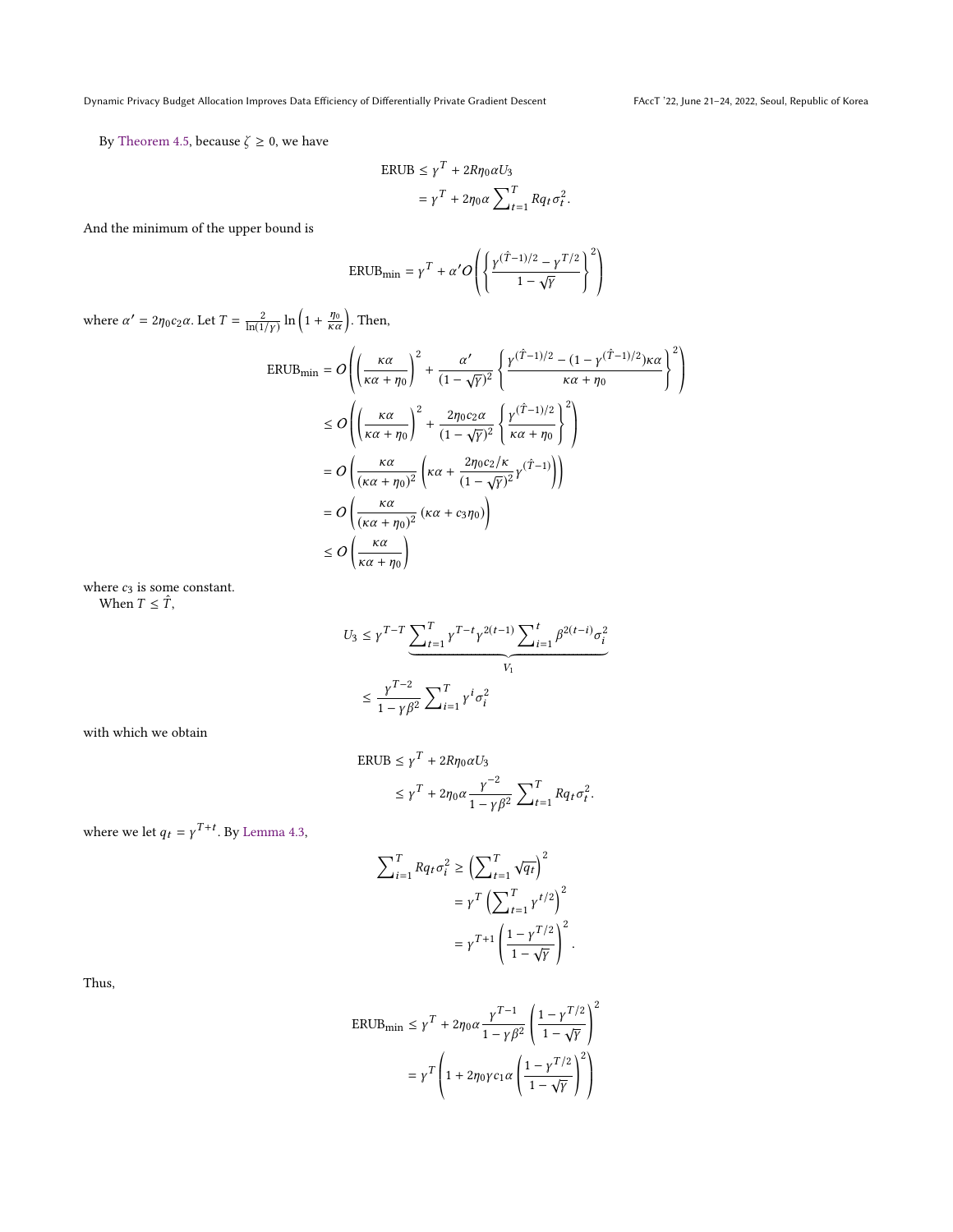FAccT '22, June 21–24, 2022, Seoul, Republic of Korea Hong et al. (2012) and the set al. (2013) and the set al. (2014) and the set al. (2014) and the set al. (2014) and the set al. (2014) and the set al. (2014) and the set

Let  $T = \left[ \frac{2}{\ln(1/\gamma)} \ln \left( 1 + \frac{\eta_0}{\kappa \alpha} \right) \right]$ . Then,

$$
\begin{split} \text{ERUB}_{\text{min}} &\leq \left(\frac{\kappa\alpha}{\kappa\alpha+\eta_0}\right)^2 \left(1+\frac{2\eta_0\gamma c_1\alpha}{(1-\sqrt{\gamma})^2}(\frac{1}{\kappa\alpha+1})^2\right) \\ &\leq \left(\frac{\kappa\alpha}{\kappa\alpha+\eta_0}\right)^2 \left(1+O(\frac{1}{\kappa\alpha+1})\right) \\ &\leq O\left(\frac{\kappa\alpha}{\kappa\alpha+\eta_0}\right)^2. \end{split}
$$

In summary,

$$
\text{ERUB}_{\min} \le O\left(\frac{\kappa\alpha}{\kappa\alpha + \eta_0} \left( \mathbb{I}_{T \le \hat{T}} \frac{\kappa\alpha}{\kappa\alpha + \eta_0} + \mathbb{I}_{T > \hat{T}} \right) \right)
$$

# D.3 Stochastic Gradient Descents

Proof of [Theorem 4.8.](#page-6-5) Let  $\tilde{\nabla}_t$  be the stochastic gradient of the step t. By the smoothness, we have

$$
f(\theta_{t+1}) - f(\theta_t) \le -\eta_t \nabla_t^\top (\tilde{\nabla}_t + G\sigma_t v_t/n) + \frac{1}{2} M \eta_t^2 \left\| \tilde{\nabla}_t + G\sigma_t v_t/n \right\|^2
$$
  
=  $-\eta_t \nabla_t^\top (\nabla_t + \sigma_g \xi_t/n + G\sigma_t v_t/n) + \frac{1}{2} M \eta_t^2 \left\| \nabla_t + \sigma_g \xi_t/n + G\sigma_t v_t/n \right\|^2.$ 

Note that  $\mathbb{E}(\sigma_g \xi_t/n + G \sigma_t v_t/n) = 0$  and  $\mathbb{E}(\sigma_g \xi_t/n + G \sigma_t v_t/n)^2 = \sigma_g^2 + (G \sigma_t/n)^2$ . Without loss of generality, we can write  $\sigma_g \xi_t + G \sigma_t v_t$  as  $\tilde{\sigma}_t \zeta_t$  where  $\tilde{\sigma}_t \triangleq \sqrt{\frac{\varepsilon}{\varepsilon}}$  $\frac{2}{g} + (G\sigma_t)^2$  and  $\zeta_t$  is a random vector with  $\mathbb{E}\zeta_t = 0$  and  $\mathbb{E} \|\zeta_t\|^2 \leq D$ . Therefore,

$$
\begin{aligned} f(\theta_{t+1}) - f(\theta_t) &\leq -\eta_t \nabla_t^\top (\nabla_t + \tilde{\sigma}_t \zeta_t/n) + \frac{1}{2} M \eta_t^2 \left\| \nabla_t + \tilde{\sigma}_t \zeta_t/n \right\|^2 \\ & = -\eta_t (1 - \frac{1}{2} M \eta_t) \left\| \nabla_t \right\|^2 - (1 - M \eta_t) \eta_t \nabla_t^\top \tilde{\sigma}_t \zeta_t/n + \frac{1}{2} M \eta_t^2 \left\| \tilde{\sigma}_t \zeta_t/n \right\|^2 \\ & \leq -2 \mu \eta_t (1 - \frac{1}{2} M \eta_t) (f(\theta_t) - f(\theta^*)) - (1 - M \eta_t) \eta_t \nabla_t^\top \tilde{\sigma}_t \zeta_t/n \\ & + \frac{1}{2} M \eta_t^2 \left\| \tilde{\sigma}_t \zeta_t/n \right\|^2. \end{aligned}
$$

Then following the same proof of [Theorem 4.1,](#page-3-1) we can get

$$
\mathbb{E}[f(\theta_{T+1})] - f(\theta^*) \leq \gamma^T (\mathbb{E}[f(\theta_1)] - f(\theta^*)) + R' \sum_{t=1}^T \gamma^{T-t} \alpha \frac{1}{G^2} \tilde{\sigma}_t^2 (\mathbb{E}[f(\theta_1)] - f(\theta^*))
$$
  

$$
= \left[ \gamma^T + R' \sum_{t=1}^T \gamma^{T-t} \alpha \left( \frac{1}{G^2} \sigma_g^2 + \sigma_t^2 \right) \right] (\mathbb{E}[f(\theta_1)] - f(\theta^*))
$$
  

$$
= \left[ \gamma^T + R' \alpha \frac{1}{G^2} \sigma_g^2 \frac{1 - \gamma^T}{1 - \gamma} + R' \sum_{t=1}^T \gamma^{T-t} \alpha \sigma_t^2 \right] (\mathbb{E}[f(\theta_1)] - f(\theta^*))
$$
  

$$
\leq \left[ \gamma^T + \frac{R' \kappa \alpha}{G^2} \sigma_g^2 + R' \sum_{t=1}^T \gamma^{T-t} \alpha \sigma_t^2 \right] (\mathbb{E}[f(\theta_1)] - f(\theta^*)).
$$

where  $\frac{R' \kappa \alpha}{G^2} = \frac{D}{2\mu(f(\theta_1) - f(\theta^*))}$  $\frac{1}{2r^2} = \frac{D}{2\mu(f(\theta_1) - f(\theta^*))} \min\{\frac{1}{N^2 R}, 1\} \le \frac{D}{2\mu(f(\theta_1) - f(\theta^*))}$  $\frac{1}{N^2R}$ 

PROOF OF THEOREM 4.9. Without loss of generality, we can write  $\sigma_g \xi_t + G \sigma_t v_t$  as  $\tilde{\sigma}_t \xi_t$  where  $\tilde{\sigma}_t \triangleq \sqrt{\frac{2}{\sigma_g \xi_t} \sum_{i=1}^{n} (f(\xi_t - \xi_t)^2)}$  $\frac{2}{g} + (G\sigma_t)^2$  and  $\zeta_t$  is a random vector with  $\mathbb{E}\zeta_t = 0$  and  $\mathbb{E} \|\zeta_t\|^2 \leq D$ . Therefore, we replace  $v_t$  by  $\zeta_t$  and  $\sigma_t^2$  $\frac{1}{t}$  by  $\tilde{\sigma}_t^2$  $t^2/G^2 = \sigma_g^2$  $\frac{2}{g}/G^2 + \sigma_t^2$  $t^2$ . Now, we only need to update  $U_3(\sigma,T)$ 

. □